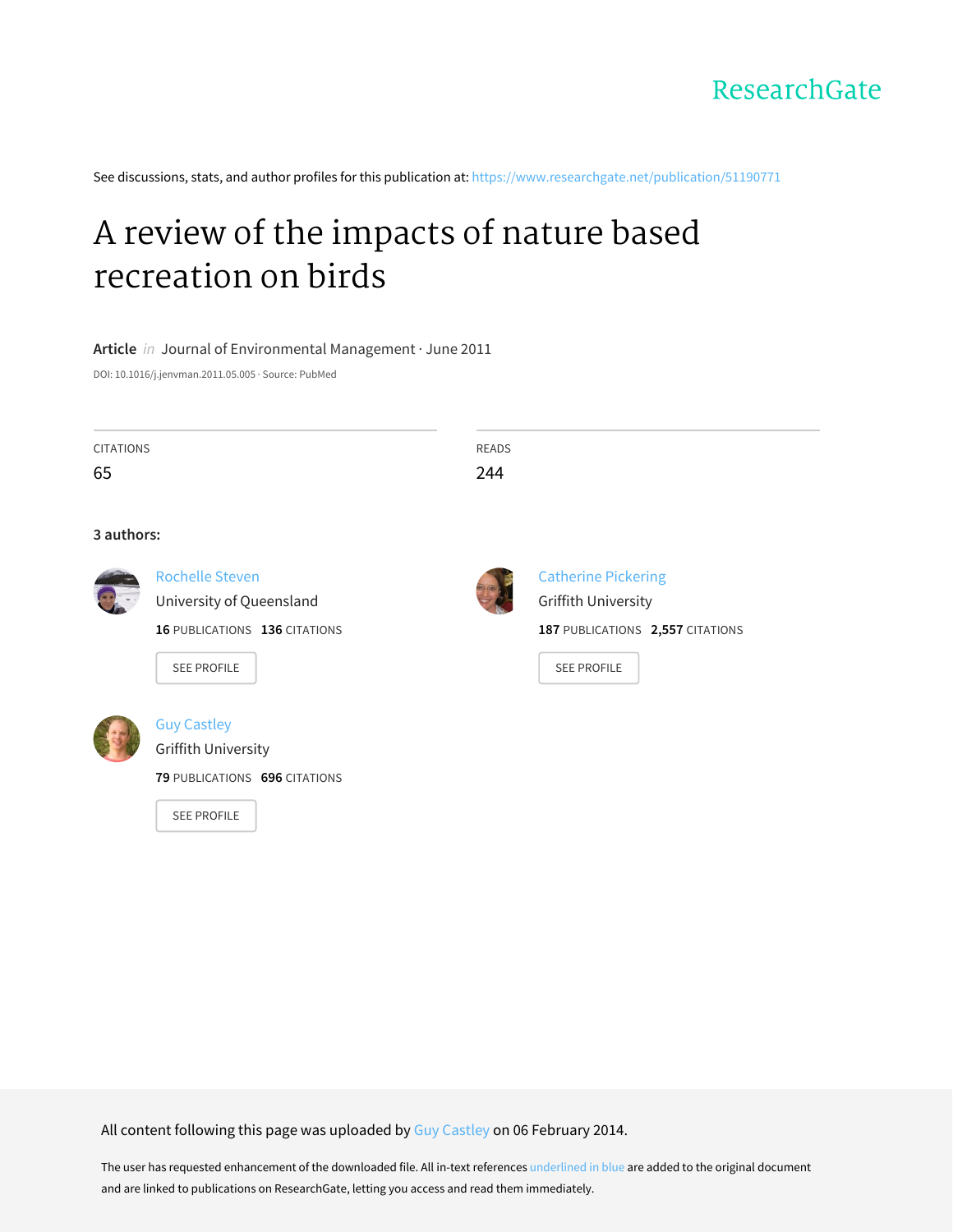## **A review of the impacts of nature based recreation on birds**

[Rochelle Steven](https://www.researchgate.net/profile/Rochelle_Steven?el=1_x_100&enrichId=rgreq-0307f78f61e3183d478f1b9b25fcac13-XXX&enrichSource=Y292ZXJQYWdlOzUxMTkwNzcxO0FTOjk3NzQxNDcyNTM0NTMzQDE0MDAzMTQ3OTEyMzY=), [Catherine Pickering\\*](https://www.researchgate.net/profile/Catherine_Pickering?el=1_x_100&enrichId=rgreq-0307f78f61e3183d478f1b9b25fcac13-XXX&enrichSource=Y292ZXJQYWdlOzUxMTkwNzcxO0FTOjk3NzQxNDcyNTM0NTMzQDE0MDAzMTQ3OTEyMzY=) and [J. Guy Castley](https://www.researchgate.net/profile/Guy_Castley?el=1_x_100&enrichId=rgreq-0307f78f61e3183d478f1b9b25fcac13-XXX&enrichSource=Y292ZXJQYWdlOzUxMTkwNzcxO0FTOjk3NzQxNDcyNTM0NTMzQDE0MDAzMTQ3OTEyMzY=)

School of Environment, Griffith University, Gold Coast, Queensland, Australia, 4222.

\* author for Correspondence, Fax +61 7 5552 8067, fax : 61 7 5552 8067. E-mail: [c.pickering@griffith.edu.au](file:///C:/cps%20documents/cps%20work%20other%20than%20images/kos%20research%20current/project%20students%20sem%202%202010/Rochelle/As%20submitted/cps%20documents/cps%20work%20other%20than%20images/kos%20research%20current/project%20students%20sem%202%202010/Rochelle/Local%20Settings/Local%20Settings/c.pickering@griffith.edu.au)

Other authors e-mail addresses are;

[r.steven@griffith.edu.au](mailto:r.steven@griffith.edu.au)

[g.castley@griffith.edu.au](mailto:g.castley@griffith.edu.au)

Citation: Steven, R., Pickering, C. & Castley, J.G. (2011) A review of the impacts of nature based recreation on birds. Journal of Environmental Management 92, 2287-2294.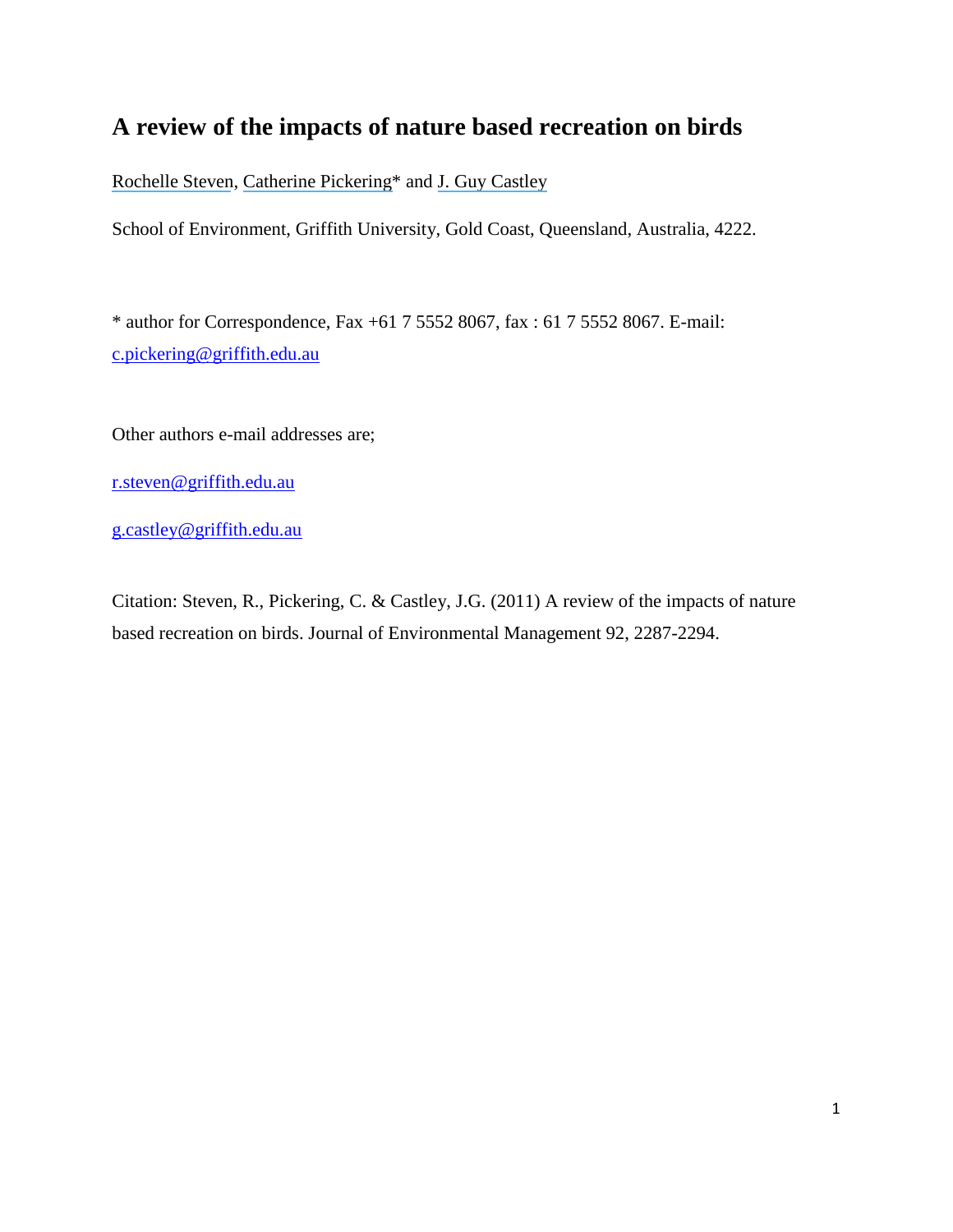#### **Abstract**

Nature based recreation such as wildlife viewing, hiking, running, cycling, canoeing, horse riding and dog walking can have negative environmental effects. A review of the recreation ecology literature published in English language academic journals identified 69 papers from 1978 to 2010 that examined the effect of these activities on birds. Sixty-one of the papers (88%) found negative impacts, including changes in bird physiology (all 11 papers), immediate behaviour (37 out of 41 papers), as well as changes in abundance (28 out of 33 papers) and reproductive success (28 out of 33 papers). Previous studies are concentrated in a few countries (United States, England, Argentina and New Zealand), mostly in cool temperate or temperate climatic zones, often in shoreline or wetland habitats, and mostly on insectivore, carnivore and crustaceovore/molluscivore foraging guilds. There is limited research in some regions with both high bird diversity and nature based recreation such as mainland Australia, Central America, Asia, and Africa, and for popular activities such as mountain bike riding and horse riding. It is clear, however, that non-motorised nature based recreation has negative impacts on a diversity of birds from a range of habitats in different climatic zones and regions of the world.

*Keywords:* environmental impacts; wildlife viewing; walking; hiking; mountain biking; horse riding; nonmotorised; sustainable tourism.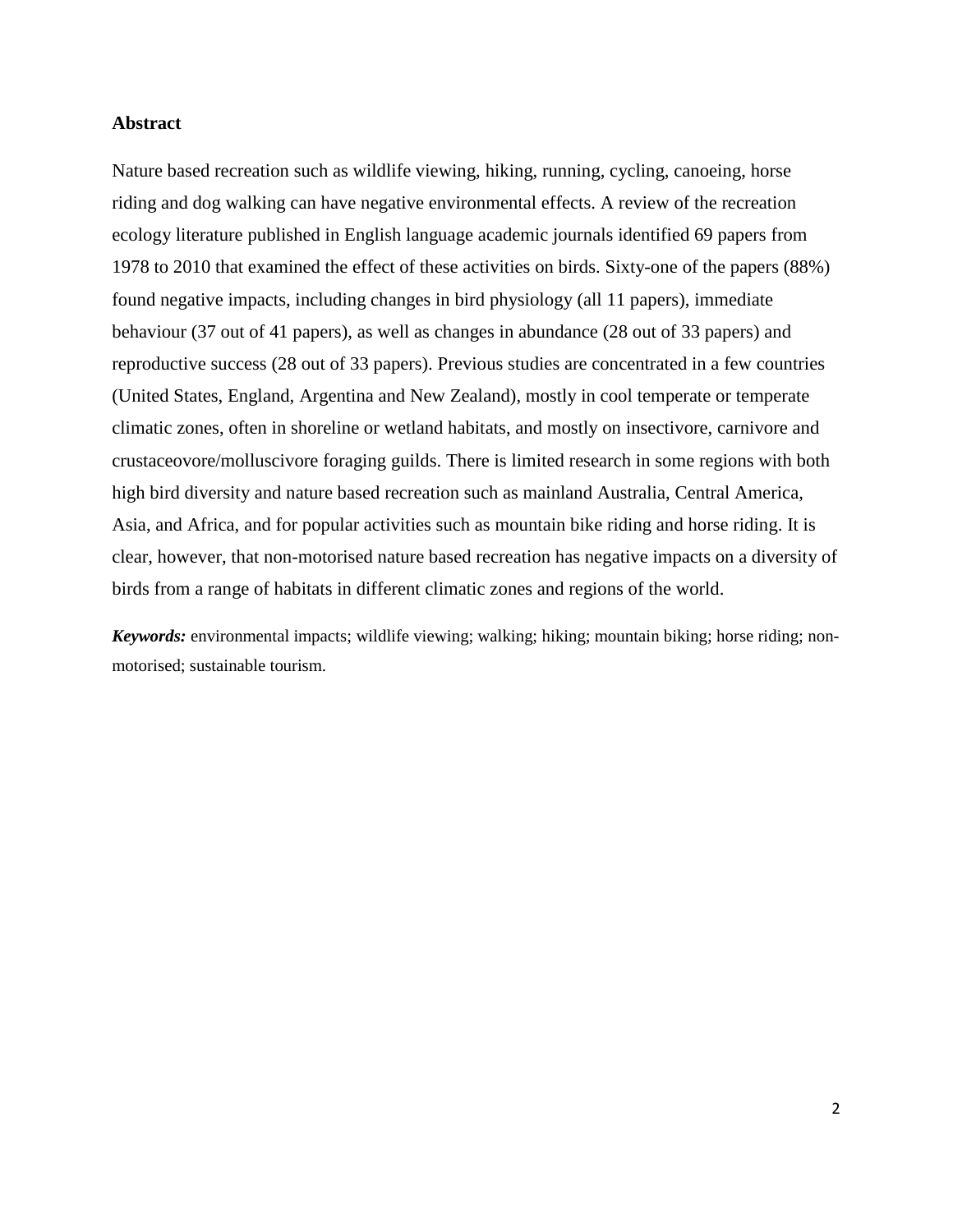#### **1. Introduction**

Nature based tourism and recreation, such as the viewing of wildlife, is popular and often occurs in protected areas ([Newsome et al.,](https://www.researchgate.net/publication/44845216_Natural_area_tourism_Ecology_impacts_and_management?el=1_x_8&enrichId=rgreq-0307f78f61e3183d478f1b9b25fcac13-XXX&enrichSource=Y292ZXJQYWdlOzUxMTkwNzcxO0FTOjk3NzQxNDcyNTM0NTMzQDE0MDAzMTQ3OTEyMzY=) [2002; Higginbottom, 2004\).](https://www.researchgate.net/publication/49278671_Natural_area_tourism_Ecology_impacts_and_management_second_edition?el=1_x_8&enrichId=rgreq-0307f78f61e3183d478f1b9b25fcac13-XXX&enrichSource=Y292ZXJQYWdlOzUxMTkwNzcxO0FTOjk3NzQxNDcyNTM0NTMzQDE0MDAzMTQ3OTEyMzY=) However, these activities have a range of negative environmental effects on fauna, including birds (Liddle, 1997; [Newsome et al.,](https://www.researchgate.net/publication/44845216_Natural_area_tourism_Ecology_impacts_and_management?el=1_x_8&enrichId=rgreq-0307f78f61e3183d478f1b9b25fcac13-XXX&enrichSource=Y292ZXJQYWdlOzUxMTkwNzcxO0FTOjk3NzQxNDcyNTM0NTMzQDE0MDAzMTQ3OTEyMzY=) [2002;](https://www.researchgate.net/publication/44845216_Natural_area_tourism_Ecology_impacts_and_management?el=1_x_8&enrichId=rgreq-0307f78f61e3183d478f1b9b25fcac13-XXX&enrichSource=Y292ZXJQYWdlOzUxMTkwNzcxO0FTOjk3NzQxNDcyNTM0NTMzQDE0MDAzMTQ3OTEyMzY=) [Buckley, 2004;](https://www.researchgate.net/publication/29451785_Impacts_of_ecotourism_on_birds?el=1_x_8&enrichId=rgreq-0307f78f61e3183d478f1b9b25fcac13-XXX&enrichSource=Y292ZXJQYWdlOzUxMTkwNzcxO0FTOjk3NzQxNDcyNTM0NTMzQDE0MDAzMTQ3OTEyMzY=) Jones and Nealson, 2005). Nature based tourism and recreation activities have been found to alter the physiology and immediate behaviour of birds (Liddle, 1997; [Beale](https://www.researchgate.net/publication/227984304_Human_disturbance_People_as_predation-free_predators?el=1_x_8&enrichId=rgreq-0307f78f61e3183d478f1b9b25fcac13-XXX&enrichSource=Y292ZXJQYWdlOzUxMTkwNzcxO0FTOjk3NzQxNDcyNTM0NTMzQDE0MDAzMTQ3OTEyMzY=)  [and Monaghan,](https://www.researchgate.net/publication/227984304_Human_disturbance_People_as_predation-free_predators?el=1_x_8&enrichId=rgreq-0307f78f61e3183d478f1b9b25fcac13-XXX&enrichSource=Y292ZXJQYWdlOzUxMTkwNzcxO0FTOjk3NzQxNDcyNTM0NTMzQDE0MDAzMTQ3OTEyMzY=) 2004; Walker et al., 2006; [Lindsay et al., 2008](https://www.researchgate.net/publication/223785274_Tourism_and_conservation_The_effects_of_track_proximity_on_avian_reproductive_success_and_nest_selection_in_an_open_sanctuary?el=1_x_8&enrichId=rgreq-0307f78f61e3183d478f1b9b25fcac13-XXX&enrichSource=Y292ZXJQYWdlOzUxMTkwNzcxO0FTOjk3NzQxNDcyNTM0NTMzQDE0MDAzMTQ3OTEyMzY=)). Physiological responses include changes in temperature, heart rate or stress hormone secretion (Müllner et al., 2004; [Thiel et al.,](https://www.researchgate.net/publication/227993692_Ski_tourism_affects_habitat_use_and_evokes_a_physiological_stress_response_in_capercaillie_Tetrao_urogallus_A_new_methodological_approach?el=1_x_8&enrichId=rgreq-0307f78f61e3183d478f1b9b25fcac13-XXX&enrichSource=Y292ZXJQYWdlOzUxMTkwNzcxO0FTOjk3NzQxNDcyNTM0NTMzQDE0MDAzMTQ3OTEyMzY=)  [2008](https://www.researchgate.net/publication/227993692_Ski_tourism_affects_habitat_use_and_evokes_a_physiological_stress_response_in_capercaillie_Tetrao_urogallus_A_new_methodological_approach?el=1_x_8&enrichId=rgreq-0307f78f61e3183d478f1b9b25fcac13-XXX&enrichSource=Y292ZXJQYWdlOzUxMTkwNzcxO0FTOjk3NzQxNDcyNTM0NTMzQDE0MDAzMTQ3OTEyMzY=)). Immediate behavioural responses include changes in foraging, vigilance and evasion [\(Regel and Putz, 1997;](https://www.researchgate.net/publication/225898698_Effect_of_human_disturbance_on_body_temperature_and_energy_expenditure_in_penguins?el=1_x_8&enrichId=rgreq-0307f78f61e3183d478f1b9b25fcac13-XXX&enrichSource=Y292ZXJQYWdlOzUxMTkwNzcxO0FTOjk3NzQxNDcyNTM0NTMzQDE0MDAzMTQ3OTEyMzY=) [Buckley, 200](https://www.researchgate.net/publication/29451785_Impacts_of_ecotourism_on_birds?el=1_x_8&enrichId=rgreq-0307f78f61e3183d478f1b9b25fcac13-XXX&enrichSource=Y292ZXJQYWdlOzUxMTkwNzcxO0FTOjk3NzQxNDcyNTM0NTMzQDE0MDAzMTQ3OTEyMzY=)[4\).](https://www.researchgate.net/publication/225898698_Effect_of_human_disturbance_on_body_temperature_and_energy_expenditure_in_penguins?el=1_x_8&enrichId=rgreq-0307f78f61e3183d478f1b9b25fcac13-XXX&enrichSource=Y292ZXJQYWdlOzUxMTkwNzcxO0FTOjk3NzQxNDcyNTM0NTMzQDE0MDAzMTQ3OTEyMzY=) Within bird populations responses can include changes in reproductive success and/or the number or density of birds (Liddle 1997; [Buckley, 2004](https://www.researchgate.net/publication/29451785_Impacts_of_ecotourism_on_birds?el=1_x_8&enrichId=rgreq-0307f78f61e3183d478f1b9b25fcac13-XXX&enrichSource=Y292ZXJQYWdlOzUxMTkwNzcxO0FTOjk3NzQxNDcyNTM0NTMzQDE0MDAzMTQ3OTEyMzY=); [Banks and Bryant, 2007;](https://www.researchgate.net/publication/6055768_Four-legged_friend_or_foe_Dog_walking_displaces_native_birds_from_natural_areas?el=1_x_8&enrichId=rgreq-0307f78f61e3183d478f1b9b25fcac13-XXX&enrichSource=Y292ZXJQYWdlOzUxMTkwNzcxO0FTOjk3NzQxNDcyNTM0NTMzQDE0MDAzMTQ3OTEyMzY=) Cardoni et al., 2008). For example, many studies have found a reduction in the number of nests built, eggs laid, and chicks hatched or fledged as a result of nature based tourism (Liddle, 1997; [Buckley, 2004;](https://www.researchgate.net/publication/29451785_Impacts_of_ecotourism_on_birds?el=1_x_8&enrichId=rgreq-0307f78f61e3183d478f1b9b25fcac13-XXX&enrichSource=Y292ZXJQYWdlOzUxMTkwNzcxO0FTOjk3NzQxNDcyNTM0NTMzQDE0MDAzMTQ3OTEyMzY=) Müllner et al., 2004; Liley [and Sutherland,](https://www.researchgate.net/publication/227541598_Predicting_the_population_consequences_of_human_disturbance_for_Ringed_Plovers_Charadrius_hiaticula_A_game_theory_approach?el=1_x_8&enrichId=rgreq-0307f78f61e3183d478f1b9b25fcac13-XXX&enrichSource=Y292ZXJQYWdlOzUxMTkwNzcxO0FTOjk3NzQxNDcyNTM0NTMzQDE0MDAzMTQ3OTEyMzY=) [2007](https://www.researchgate.net/publication/227541598_Predicting_the_population_consequences_of_human_disturbance_for_Ringed_Plovers_Charadrius_hiaticula_A_game_theory_approach?el=1_x_8&enrichId=rgreq-0307f78f61e3183d478f1b9b25fcac13-XXX&enrichSource=Y292ZXJQYWdlOzUxMTkwNzcxO0FTOjk3NzQxNDcyNTM0NTMzQDE0MDAzMTQ3OTEyMzY=)).

Quantifying the effects of nature based tourism and recreation on birds is a growing area of research in recreation ecology (Liddle, 1997; [Buckley, 2004](https://www.researchgate.net/publication/29451785_Impacts_of_ecotourism_on_birds?el=1_x_8&enrichId=rgreq-0307f78f61e3183d478f1b9b25fcac13-XXX&enrichSource=Y292ZXJQYWdlOzUxMTkwNzcxO0FTOjk3NzQxNDcyNTM0NTMzQDE0MDAzMTQ3OTEyMzY=)). A review of the impacts of tourism on birds ([Buckley, 2004](https://www.researchgate.net/publication/29451785_Impacts_of_ecotourism_on_birds?el=1_x_8&enrichId=rgreq-0307f78f61e3183d478f1b9b25fcac13-XXX&enrichSource=Y292ZXJQYWdlOzUxMTkwNzcxO0FTOjk3NzQxNDcyNTM0NTMzQDE0MDAzMTQ3OTEyMzY=)) found much of the research had focused on motorised recreational activities such as off-road vehicles, use of personal water craft and a range of aircraft. In contrast there was limited research on the impacts of many popular non-motorised activities such as wildlife viewing, hiking, mountain biking, dog walking and horse riding ([Buckley, 2004](https://www.researchgate.net/publication/29451785_Impacts_of_ecotourism_on_birds?el=1_x_8&enrichId=rgreq-0307f78f61e3183d478f1b9b25fcac13-XXX&enrichSource=Y292ZXJQYWdlOzUxMTkwNzcxO0FTOjk3NzQxNDcyNTM0NTMzQDE0MDAzMTQ3OTEyMzY=)).

This study assesses the current recreation ecology literature on the effect of non-motorised nature based recreation on birds. A database of English language papers published in academic journals on this topic was compiled to determine; 1) what methods have been used to detect effects on birds; 2) which species/families of birds have been assessed; 3) what are the responses of birds; 4) where has the research been conducted; and 5) conversely, which locations, habitats and bird taxa are missing from the literature.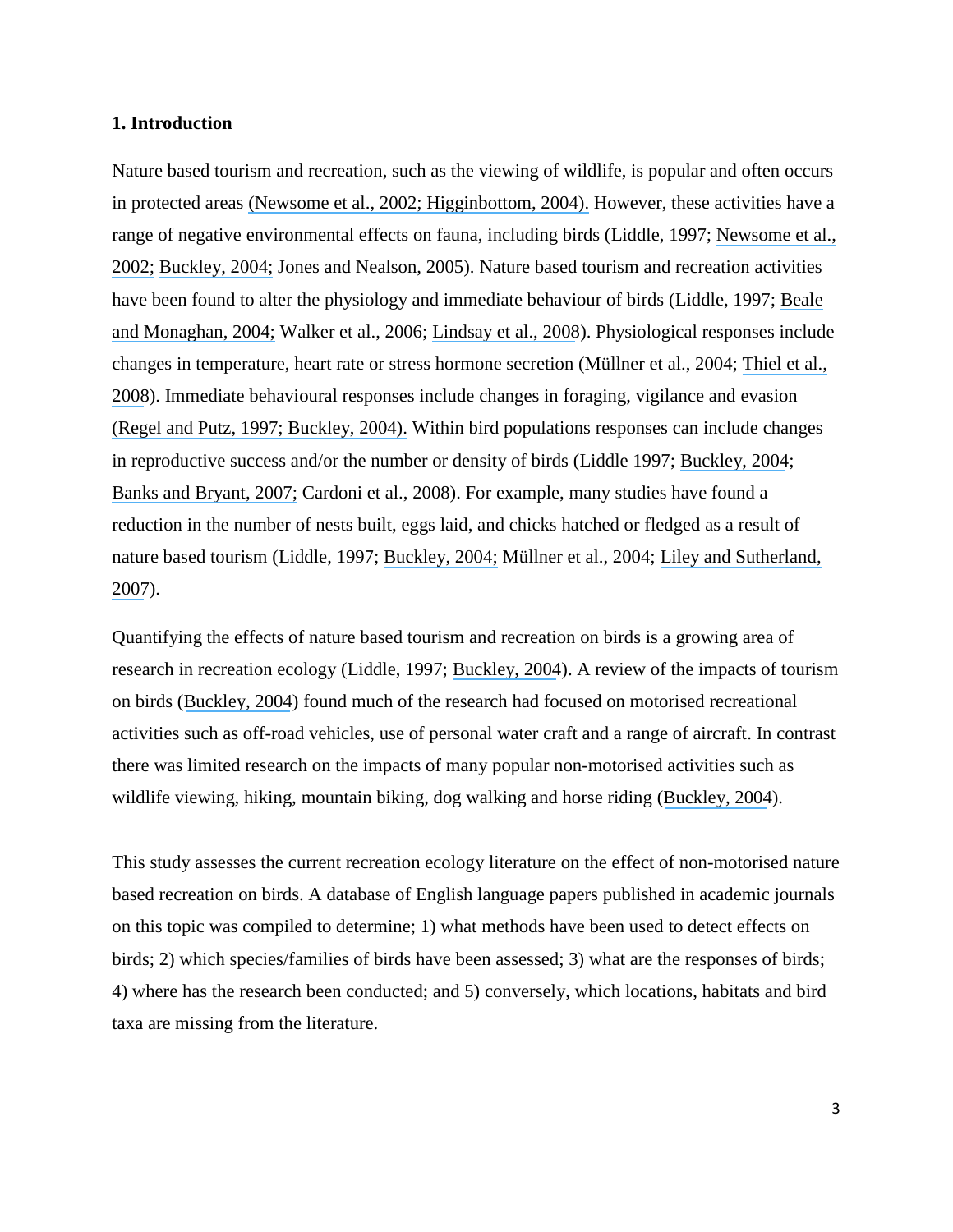#### **2. Methods**

Research papers published in English language journals on the impacts of non-motorised nature based recreation on birds were obtained by searching electronic databases of scientific and tourism journals including; Web of Science, Google Scholar, and Science Direct from July to September 2010. Keywords used for the searches were 'bird' and a combination of the following terms; 'trail', 'track', 'walking', 'hiking', 'impact', 'disturbance', 'mountain bike', 'effect', 'dog walking', 'horse riding', 'ecotourism', 'tourism' and 'recreation'. This study did not look at other non-motorised nature based tourism and recreation activities that involve people deliberately altering bird behaviour such as bird feeding. There is separate literature on bird feeding, including studies examining impacts on birds (Orams, [2002, Green and Giese, 2004\).](https://www.researchgate.net/publication/223378778_Feeding_wildlife_as_a_tourism_attraction_A_review_of_issues_and_impacts?el=1_x_8&enrichId=rgreq-0307f78f61e3183d478f1b9b25fcac13-XXX&enrichSource=Y292ZXJQYWdlOzUxMTkwNzcxO0FTOjk3NzQxNDcyNTM0NTMzQDE0MDAzMTQ3OTEyMzY=)

Only papers describing the results of original research on the impact of these types of nonmotorised nature based recreation activities that had been peer reviewed and published in academic journals were included. Review papers along with reports and other types of grey literature were not included in the database. The first articles to appear in the searches on many of these databases tend to be the most recently published. Therefore, the reference lists of articles were also used to find additional academic papers along with the reference lists in books on ecotourism and recreation ecology and review papers, as well as personal communication with other researchers.

From each paper examining the effects of non-motorised nature based recreation or tourism on birds, the following information was recorded in a database; author, year of publication, country where research was conducted, journal published in, methods used in the paper, individual and population level responses of birds examined, type of habitat and information about the bird(s) studied (Tables 1-2, Appendix 1). Methods were classified as observational or experimental, if they compared disturbed and undisturbed areas, or had control sites for experimental studies. Activities were recorded as standing/observing wildlife, walking/hiking, running, mountain biking, canoeing, dog walking and horse riding. The size of the group engaged in the activity was recorded (one person or two or more). Details of the location of the research were recorded (country and ecozone) including if it was undertaken in a protected area, the broad climatic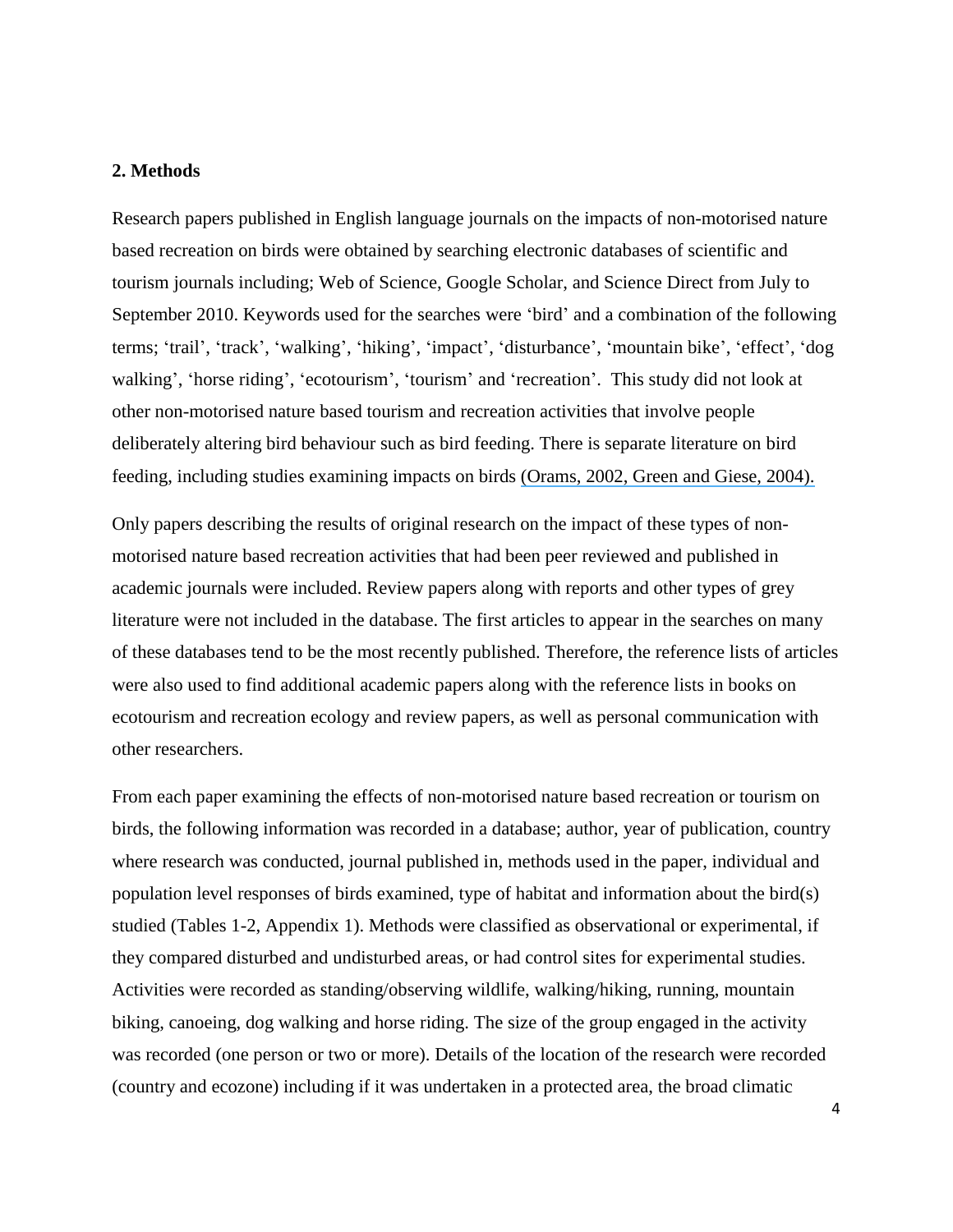region of the location (e.g.) (e.g. Polar, Subantarctic, Cool Temperate, Dry, Warm Temperate and Tropical (Miller, 2007) and habitat type(s) (e.g. shoreline, wetlands, grassland, savanna, desert or arid shrublands, coniferous forest, deciduous forest, broad-leaved evergreen forest, rainforest, heathland or shrublands, montane, or assorted, as stated in each paper reviewed). The number and name (common and scientific) of all the bird species examined was recorded. The conservation status of the birds was classified as threatened if the study examined a species that is listed on the IUCN threatened species list, or if it stated the species was threatened in the paper. Birds were assigned to a foraging guild (Carnivore, Frugivore, Granivore, Insectivore, Scavenger, Folivore, Crustaceovore/ molluscivores, Nectarivore, Omnivore) based on information in the paper or from the general bird literature.

Based on previous reviews of the impacts on birds (Liddle, 1997; [Buckley, 2004](https://www.researchgate.net/publication/29451785_Impacts_of_ecotourism_on_birds?el=1_x_8&enrichId=rgreq-0307f78f61e3183d478f1b9b25fcac13-XXX&enrichSource=Y292ZXJQYWdlOzUxMTkwNzcxO0FTOjk3NzQxNDcyNTM0NTMzQDE0MDAzMTQ3OTEyMzY=)), the response of birds was assigned as either an individual response (physiological or behavioural), or population level response (density/abundance) or reproductive response (number of nests, number eggs laid, number of chicks that hatched or fledged). The database was then analysed using simple descriptive methods to detect patterns in the papers reviewed.

#### **3. Results**

Sixty-nine journal articles were identified that examined the impacts of non-motorised nature based recreation on birds. Nearly all papers were published in conservation or ecology journals with the majority published between 2000 and 2010 (Table 2). Based on the methods sections, 50 papers were conducted in protected areas (reserves/national parks) and 26 examined threatened birds (Table 1). Over half (44 papers) used observational methods, 36 compared disturbed with undisturbed or control sites, and 31 used an experimental methodology (Table 1). Forty-three of the papers looked at effects on a single species of bird, 11 looked at several species simultaneously and 15 looked at the birds from a guild or community perspective (e.g. ducks, forest birds, frugivores) (Appendix 1). Although research has been conducted in 25 countries/locations most papers are from the United States (17 papers), England (ten papers), Argentina (five papers) and New Zealand (five papers) (Table 2). This pattern reflects a bias in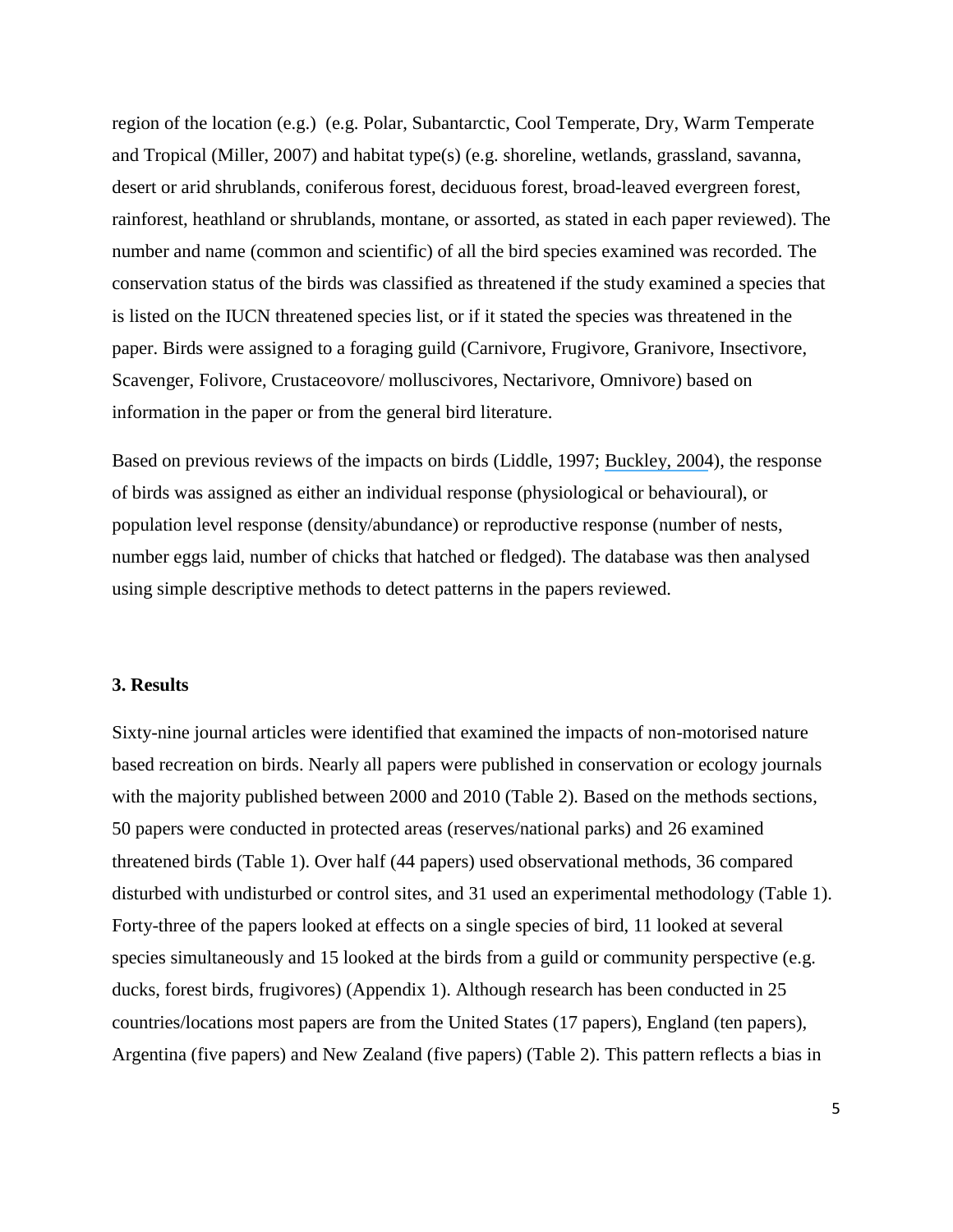studies to areas with lower species richness in general, while there was a lack of effort in avian hotspots such as the Afrotropical, Indomalayan and Australasian ecozones (Table 3).

Recreation was reported to have negative effects on birds in 61 papers (88%), with only seven papers reporting no effect on birds, and one a positive effect (Table 1). Papers assessing immediate behaviour (41 papers) found negative effects in 90% of studies. Negative effects were observed in all 11 papers on physiology (Table 1). Numerical responses were found to be negative in 28 papers, while five studies found no effect. The effects on reproductive success (33 papers) were mostly negative (85%) with only five reporting no effect on birds. Negative effects have been recorded for 70 individual species of birds of which 24 are threatened species (Table 1, Appendix 1).

The seven studies that found no effect on birds included; a paper on the Eurasian Dotterel (*Charadrius morinellus*) in Scotland (Watson, 1998), one paper in England on the Black Grouse (*Tetrao tetrix*) ([Baines and Richardson, 2007](https://www.researchgate.net/publication/227673809_An_experimental_assessment_of_the_potential_effects_of_human_disturbance_on_Black_Grouse_Tetrao_tetrix_in_the_North_Pennines_England?el=1_x_8&enrichId=rgreq-0307f78f61e3183d478f1b9b25fcac13-XXX&enrichSource=Y292ZXJQYWdlOzUxMTkwNzcxO0FTOjk3NzQxNDcyNTM0NTMzQDE0MDAzMTQ3OTEyMzY=)), two papers in New Zealand, one on Yellow-eyed Penguins (*Megadyptes antipodes*) ([Ratz and Thompson, 1999](https://www.researchgate.net/publication/231178458_Who_is_watching_whom_Checks_for_impacts_of_tourists_on_Yellow-eyed_Penguins_Megadyptes_antipodes?el=1_x_8&enrichId=rgreq-0307f78f61e3183d478f1b9b25fcac13-XXX&enrichSource=Y292ZXJQYWdlOzUxMTkwNzcxO0FTOjk3NzQxNDcyNTM0NTMzQDE0MDAzMTQ3OTEyMzY=)) and another on the Stitchbird (*Notiomystis cincta*) ([Lindsay et al.](https://www.researchgate.net/publication/223785274_Tourism_and_conservation_The_effects_of_track_proximity_on_avian_reproductive_success_and_nest_selection_in_an_open_sanctuary?el=1_x_8&enrichId=rgreq-0307f78f61e3183d478f1b9b25fcac13-XXX&enrichSource=Y292ZXJQYWdlOzUxMTkwNzcxO0FTOjk3NzQxNDcyNTM0NTMzQDE0MDAzMTQ3OTEyMzY=)*,* 2008), one paper in the United States on Passerines ([Riffell](https://www.researchgate.net/publication/271760168_Does_Repeated_Human_Intrusion_Cause_Cumulative_Declines_in_Avian_Richness_and_Abundance?el=1_x_8&enrichId=rgreq-0307f78f61e3183d478f1b9b25fcac13-XXX&enrichSource=Y292ZXJQYWdlOzUxMTkwNzcxO0FTOjk3NzQxNDcyNTM0NTMzQDE0MDAzMTQ3OTEyMzY=)  [et al.](https://www.researchgate.net/publication/271760168_Does_Repeated_Human_Intrusion_Cause_Cumulative_Declines_in_Avian_Richness_and_Abundance?el=1_x_8&enrichId=rgreq-0307f78f61e3183d478f1b9b25fcac13-XXX&enrichSource=Y292ZXJQYWdlOzUxMTkwNzcxO0FTOjk3NzQxNDcyNTM0NTMzQDE0MDAzMTQ3OTEyMzY=)*,* 1996), one paper from Brazil assessing Wood Storks (*Mycteria americana*) ([Bouton et al.,](https://www.researchgate.net/publication/232664389_Effects_of_Tourist_Disturbance_on_Wood_Stork_Nesting_Success_and_Breeding_Behavior_in_the_Brazilian_Pantanal?el=1_x_8&enrichId=rgreq-0307f78f61e3183d478f1b9b25fcac13-XXX&enrichSource=Y292ZXJQYWdlOzUxMTkwNzcxO0FTOjk3NzQxNDcyNTM0NTMzQDE0MDAzMTQ3OTEyMzY=)  [2005](https://www.researchgate.net/publication/232664389_Effects_of_Tourist_Disturbance_on_Wood_Stork_Nesting_Success_and_Breeding_Behavior_in_the_Brazilian_Pantanal?el=1_x_8&enrichId=rgreq-0307f78f61e3183d478f1b9b25fcac13-XXX&enrichSource=Y292ZXJQYWdlOzUxMTkwNzcxO0FTOjk3NzQxNDcyNTM0NTMzQDE0MDAzMTQ3OTEyMzY=)) and one paper in the West Indies examining Frugivores ([Lefevre and Rodd, 2009](https://www.researchgate.net/publication/227529996_How_human_disturbance_of_tropical_rainforest_can_influence_avian_fruit_removal?el=1_x_8&enrichId=rgreq-0307f78f61e3183d478f1b9b25fcac13-XXX&enrichSource=Y292ZXJQYWdlOzUxMTkwNzcxO0FTOjk3NzQxNDcyNTM0NTMzQDE0MDAzMTQ3OTEyMzY=)) (Appendix 1). Of these studies, three examined bird abundance; four examined behavioural changes; four examined nesting success and two examined evasion responses. The one paper that found a positive effect examined Corvids in the United States and found an increase in bird abundance in campgrounds ([Marzluff and Neatherlin,](https://www.researchgate.net/publication/222431129_Corvid_response_to_human_settlements_and_campgrounds_Causes_consequences_and_challenges_for_conservation?el=1_x_8&enrichId=rgreq-0307f78f61e3183d478f1b9b25fcac13-XXX&enrichSource=Y292ZXJQYWdlOzUxMTkwNzcxO0FTOjk3NzQxNDcyNTM0NTMzQDE0MDAzMTQ3OTEyMzY=) 2006)(Table 1).

The most frequent non-motorised recreation activity examined was walking or hiking (74%), with 45 papers finding negative effects of these activities on birds (Table 1). The second most commonly assessed activities were standing or observing birds (viewing platforms, standing next to a nesting colony), examined in 15 papers, 14 of which found negative effects on the birds. Dog walking had a negative effect in all 11 papers that examined it. Running (6 papers), cycling/mountain biking (3) and canoeing (3 papers) all had negative effects although there were few papers examining these activities (Table 1). None of the 69 papers identified in the searches looked specifically at the effect of horse riding on birds. Forty studies looked at the effect of a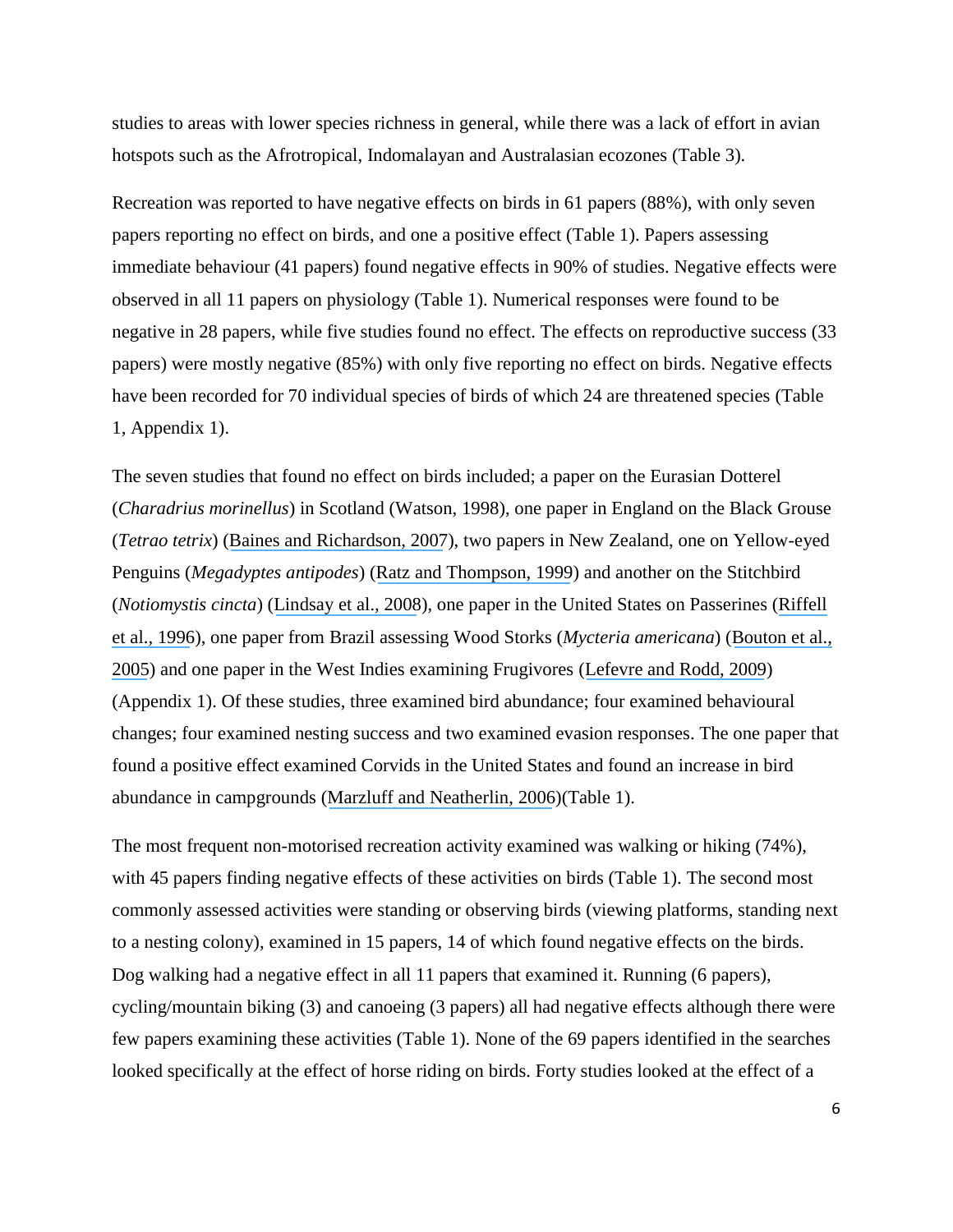single person, of which 37 found negative effects, and three found no effect (Table1). Fortyseven studies looked at groups of two or more people of which 41 found negative effects and six found no effect (Table 1).

Research was concentrated in a few climatic regions and habitats. Most papers were from cool temperate (30 papers) and warm temperate (17 papers) regions, with few in the polar, subantarctic, dry and tropical zones (three, four, eight and seven papers, respectively). (Table 1). In terms of habitat, the majority of the papers described research conducted in shoreline (24 papers) and wetland habitats (9 papers). Of these, only two papers found no effect of recreation on birds. There were fewer papers from other habitats including coniferous forests, montane, grassland, savanna or shrublands, desert or arid shrublands, deciduous forests, rainforest, broadleaved evergreen forests and heathlands (Table 1).

The most commonly examined foraging guilds were insectivores, carnivores and crustaceovores/molluscivores with 34 papers examining at least one of these with only one paper each for nectarivores and frugivores (Table 1). These were also two of the papers that reported no effect from walking/hiking activities. All papers that examined granivores, folivores or crustaceovores/molluscivores reported negative effects from the activities assessed.

#### **4. Discussion**

#### *4.1 Impacts on birds*

Non-motorised nature based tourism and recreation, like motorised activities, has a range of negative effects on a wide range of bird species (Liddle, 1997; [Buckley, 2004](https://www.researchgate.net/publication/29451785_Impacts_of_ecotourism_on_birds?el=1_x_8&enrichId=rgreq-0307f78f61e3183d478f1b9b25fcac13-XXX&enrichSource=Y292ZXJQYWdlOzUxMTkwNzcxO0FTOjk3NzQxNDcyNTM0NTMzQDE0MDAzMTQ3OTEyMzY=)). Since the book chapter by [Buckley \(2004\)](https://www.researchgate.net/publication/29451785_Impacts_of_ecotourism_on_birds?el=1_x_8&enrichId=rgreq-0307f78f61e3183d478f1b9b25fcac13-XXX&enrichSource=Y292ZXJQYWdlOzUxMTkwNzcxO0FTOjk3NzQxNDcyNTM0NTMzQDE0MDAzMTQ3OTEyMzY=), more than 40 academic journal papers on the impacts of nonmotorised tourism and recreation have been published (2003-2010). This reflects the continued interest in assessing this area of recreation ecology. Despite the increased research on this issue, the current analysis clearly shows that data are still limited for many locations, habitat types, bird groups and types of recreational activities. Of the academic papers analysed here, 14 were also reviewed by Buckley (2004), most of which were published pre-2000. The results of the current review are consistent with reviews of other types of human disturbance that were found to have a

7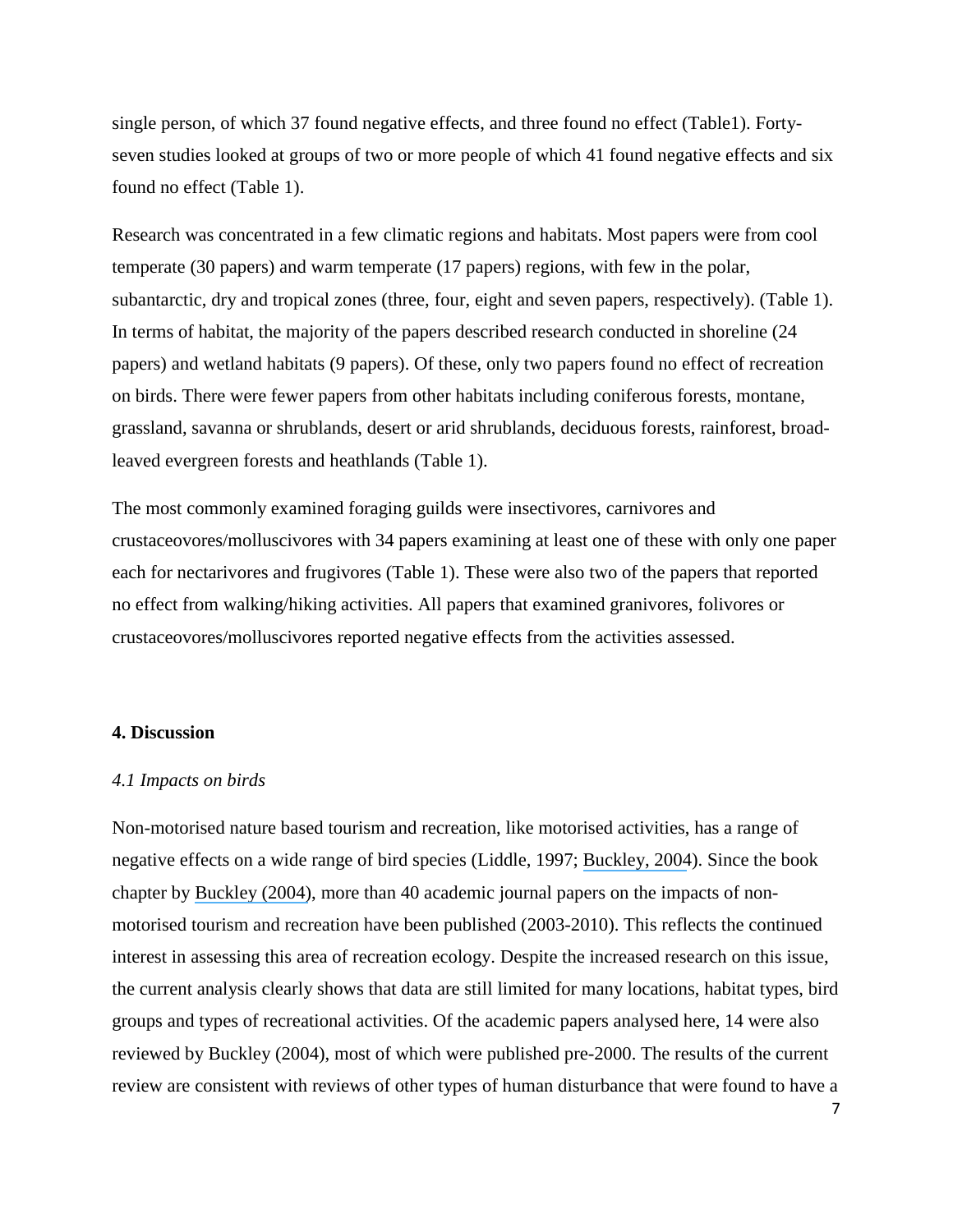range of effects including on bird behaviour, distribution reproductive success and demographic and population responses (Hockin et al., 1992; Gill, 2007).

Human disturbances regimes vary in duration, intensity and periodicity which will alter the significance of their impacts on wildlife ([Steidl and Powell,](https://www.researchgate.net/publication/285725027_Assessing_the_effects_of_human_activities_on_wildlife?el=1_x_8&enrichId=rgreq-0307f78f61e3183d478f1b9b25fcac13-XXX&enrichSource=Y292ZXJQYWdlOzUxMTkwNzcxO0FTOjk3NzQxNDcyNTM0NTMzQDE0MDAzMTQ3OTEyMzY=) 2006). For example, being approached by a person may trigger a change in the behaviour or physiological processes in a bird (e.g. flight responses or increased heart rate). Although these responses tend to be short in duration they can have longer term effects as is the case of breeding birds being flushed from nests leaving eggs or chicks vulnerable to predation ([Lord et al.,](https://www.researchgate.net/publication/222524277_Effects_of_Human_Approaches_to_Nests_of_Northern_New_Zealand_Dotterels?el=1_x_8&enrichId=rgreq-0307f78f61e3183d478f1b9b25fcac13-XXX&enrichSource=Y292ZXJQYWdlOzUxMTkwNzcxO0FTOjk3NzQxNDcyNTM0NTMzQDE0MDAzMTQ3OTEyMzY=) 2001; Guillemain et al., 2007). In areas that are subject to frequent human disturbance, a reduction in breeding performance or the number of breeding sites may occur, which can have long term negative effect on populations ([Pearce-Higgins et al.,](https://www.researchgate.net/publication/227703741_Testing_the_effects_of_recreational_disturbance_on_two_upland_breeding_waders?el=1_x_8&enrichId=rgreq-0307f78f61e3183d478f1b9b25fcac13-XXX&enrichSource=Y292ZXJQYWdlOzUxMTkwNzcxO0FTOjk3NzQxNDcyNTM0NTMzQDE0MDAzMTQ3OTEyMzY=) 2007). Although making a direct link between human disturbance and population level effects can be difficult ([Bejder et](https://www.researchgate.net/publication/43980707_Impact_assessment_research_Use_and_misuse_of_habituation_sensitisation_and_tolerance_in_describing_wildlife_responses_to_anthropogenic_stimuli?el=1_x_8&enrichId=rgreq-0307f78f61e3183d478f1b9b25fcac13-XXX&enrichSource=Y292ZXJQYWdlOzUxMTkwNzcxO0FTOjk3NzQxNDcyNTM0NTMzQDE0MDAzMTQ3OTEyMzY=) al., 2009), the relative importance of a negative effect can be presented using a hierarchical model, whereby the significance of an effect will differ dependent on the scale of the disturbance (Figure 1). Here we propose that the ecological significance of the disturbance response would be a function of the duration, intensity and extent of the disturbance. Within each of these stages there are also likely to be differences in individual versus population level responses dependent on a range of characteristics such as the species in question, age, sex, size, condition, reproductive status, availability of alternative habitat and disturbance history (Gill et al., 2001; [Bejder et al.,](https://www.researchgate.net/publication/43980707_Impact_assessment_research_Use_and_misuse_of_habituation_sensitisation_and_tolerance_in_describing_wildlife_responses_to_anthropogenic_stimuli?el=1_x_8&enrichId=rgreq-0307f78f61e3183d478f1b9b25fcac13-XXX&enrichSource=Y292ZXJQYWdlOzUxMTkwNzcxO0FTOjk3NzQxNDcyNTM0NTMzQDE0MDAzMTQ3OTEyMzY=) 2009).

The current literature about impacts on birds is dominated by papers that have found negative effects associated with tourism and recreation (Liddle, 1997; Buckley, 2004). There are different possible reasons why eight of the 69 academic papers analysed here found no effect on birds. First, it could be because there was no effect of the specific activities on the traits examined in the bird species studied. Second, there may have been a negative effect but it was not detected due to methodological issues such as the number of replicates used compared to the amount of variation in the traits measured. That is, there was a significant effect, but the research required more statistical power to detect a significant result e.g. type 1 error (Zar, 1996). Third, the response variable examined (behaviour versus physiology) may not have revealed the actual response of the bird or its longer term population level effects. For example, all 11 papers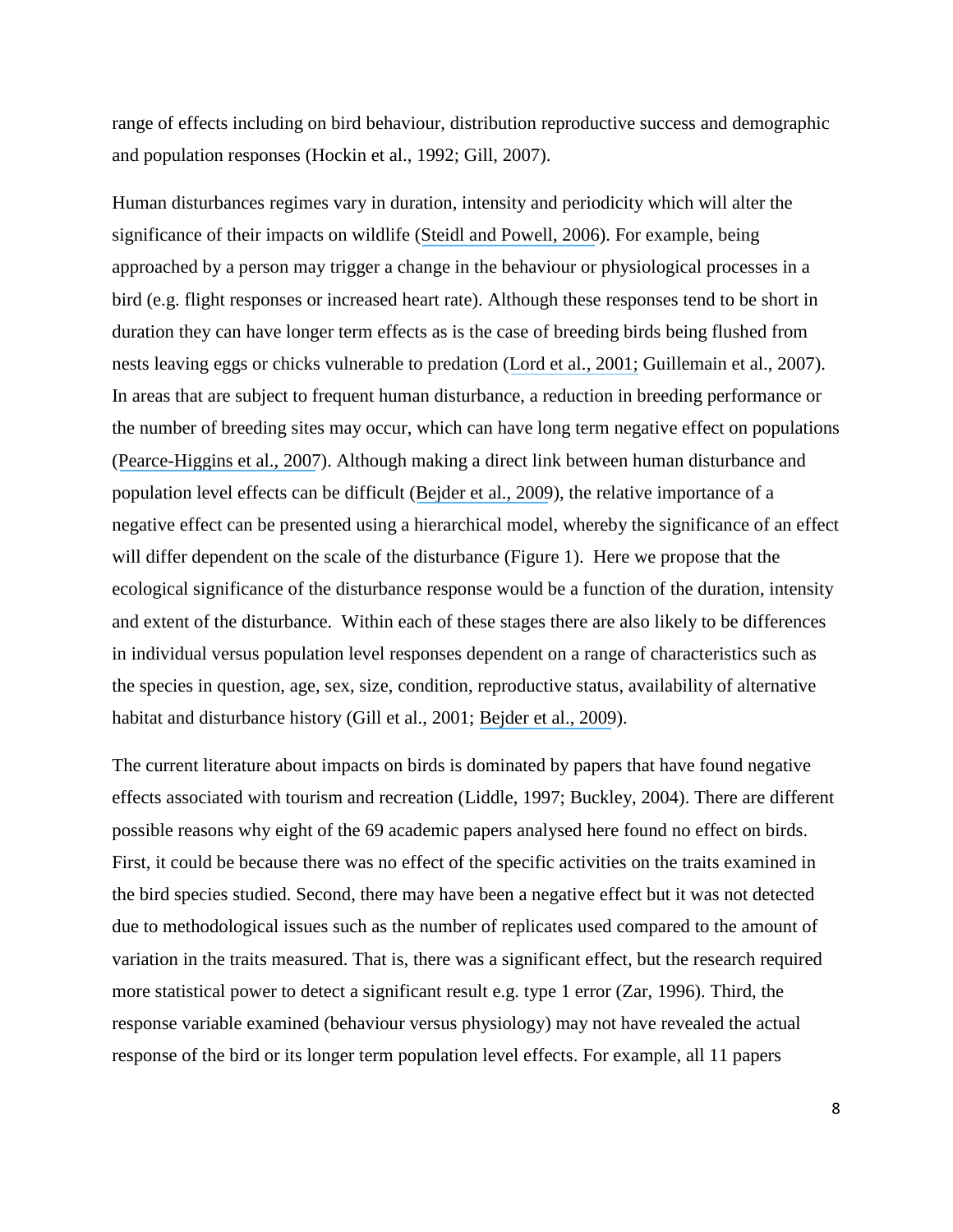examining physiological responses found a negative response, while four of the 41 papers that looked at behavioural responses found no effect. Physiological responses may occur at lower levels of disturbance, compared to behavioural responses in wildlife, including birds (Liddle, 1997) (Figure 1).

Where there is a significant change in bird responses to a specific effect, it can sometimes be difficult to determine if the effect is positive, negative or neutral. For example, an increase in the abundance of Corvids near a campground ([Marzluff and Neatherlin, 2006](https://www.researchgate.net/publication/222431129_Corvid_response_to_human_settlements_and_campgrounds_Causes_consequences_and_challenges_for_conservation?el=1_x_8&enrichId=rgreq-0307f78f61e3183d478f1b9b25fcac13-XXX&enrichSource=Y292ZXJQYWdlOzUxMTkwNzcxO0FTOjk3NzQxNDcyNTM0NTMzQDE0MDAzMTQ3OTEyMzY=)), may be positive in the short term, and may also be confined to this group of species (i.e. commensal with humans). However, its long term effects may be positive, negative or neutral, particularly on other avian species within the community. Correspondingly, a decline in the abundance of predatory birds due to tourism and recreation, as was found by [Skagen et al. \(1991\)](https://www.researchgate.net/publication/271804732_Human_Disturbance_of_an_Avian_Scavenging_Guild?el=1_x_8&enrichId=rgreq-0307f78f61e3183d478f1b9b25fcac13-XXX&enrichSource=Y292ZXJQYWdlOzUxMTkwNzcxO0FTOjk3NzQxNDcyNTM0NTMzQDE0MDAzMTQ3OTEyMzY=), could have short term positive effects on its subordinate or prey species. Even such commonly assessed responses of birds to human disturbance as avoidance behaviour may reflect the relative availability of alternative habitats, rather than the actual fitness costs to the birds (Gill et al. 2001).

#### *4.2 Limits of current research*

The geographical spread of research identified in the current review does not correspond well with bird diversity or with areas that may experience high levels of non-motorised nature based recreation activities. While the United States, Europe and South America have been reported on extensively, research from countries in Central America, Asia, Africa and mainland Australia is almost completely absent. There were few studies of recreational impacts for three ecozones with high bird species richness; Indomalayan, Afrotropical and Australasian (Table 3). The only paper that examined the effects on birds in the Afrotropical ecozone looked at shorebird breeding performance in South Africa (Baudains [and Lloyd, 2007](https://www.researchgate.net/publication/227951394_Habituation_and_habitat_changes_can_moderate_the_impacts_of_human_disturbance_on_shorebird_breeding_performance?el=1_x_8&enrichId=rgreq-0307f78f61e3183d478f1b9b25fcac13-XXX&enrichSource=Y292ZXJQYWdlOzUxMTkwNzcxO0FTOjk3NzQxNDcyNTM0NTMzQDE0MDAzMTQ3OTEyMzY=)). However, nature based tourism, including bird tourism, is a large part of many economies in southern and eastern Africa, which are areas of high bird diversity ([Lindsey et al., 2005;](https://www.researchgate.net/publication/222536090_The_potential_contribution_of_ecotourism_to_African_wild_dog_Lycaon_pictus_conservation_in_South_Africa?el=1_x_8&enrichId=rgreq-0307f78f61e3183d478f1b9b25fcac13-XXX&enrichSource=Y292ZXJQYWdlOzUxMTkwNzcxO0FTOjk3NzQxNDcyNTM0NTMzQDE0MDAzMTQ3OTEyMzY=) Hawkins et al., 2007). For the Indomalayan ecozone, there was one paper which looked at the effect of tourism developments on the habitats of Malaysian plovers in Thailand (Yasue and Dearden 2006). For the Australasian region there were five papers in New Zealand, but only one from mainland Australia. The Australian paper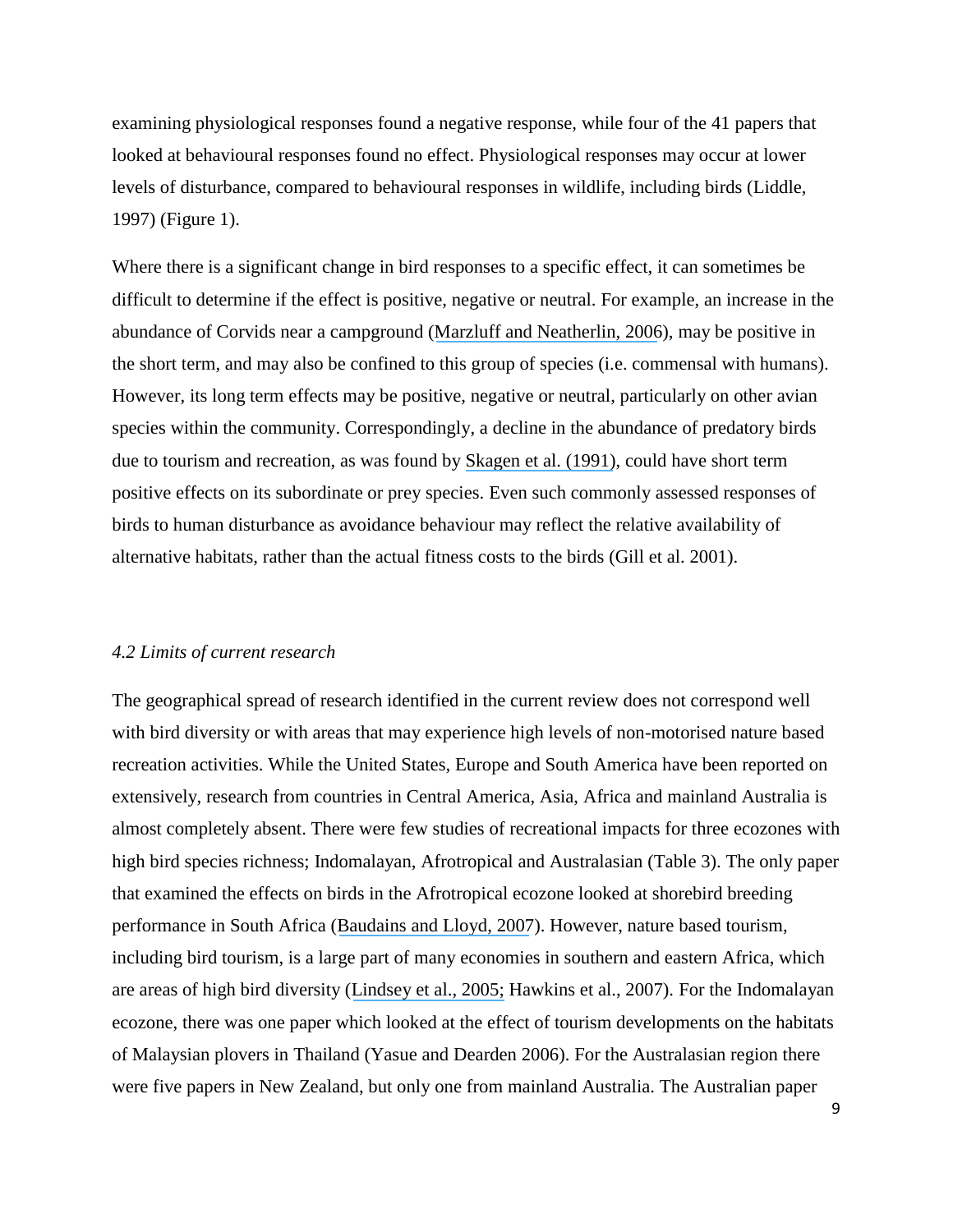found a reduction in the abundance in birds on trails in forests used by walkers and dogs on the outskirts of the largest city, Sydney ([Banks and Bryant, 2007](https://www.researchgate.net/publication/6055768_Four-legged_friend_or_foe_Dog_walking_displaces_native_birds_from_natural_areas?el=1_x_8&enrichId=rgreq-0307f78f61e3183d478f1b9b25fcac13-XXX&enrichSource=Y292ZXJQYWdlOzUxMTkwNzcxO0FTOjk3NzQxNDcyNTM0NTMzQDE0MDAzMTQ3OTEyMzY=)). Yet Australia is a bird biodiversity hotspot with over 800 species recorded, many of which are endemic parrots and honeyeaters (Simpson and Day, 2004) and nature based recreation is popular (Jones and Nealson, 2005).

There is limited research on the impacts of non-motorised recreation on important guilds of birds such as nectarivores and frugivores, and only one paper examined impacts on each of these guilds in our review. Nectarivores and frugivores assume important ecological roles in many communities, for both pollination and seed dispersal ([Paton and Ford, 1976;](https://www.researchgate.net/publication/236887567_Pollination_by_birds_of_native_plants_in_South_Australia?el=1_x_8&enrichId=rgreq-0307f78f61e3183d478f1b9b25fcac13-XXX&enrichSource=Y292ZXJQYWdlOzUxMTkwNzcxO0FTOjk3NzQxNDcyNTM0NTMzQDE0MDAzMTQ3OTEyMzY=) [Stocker and Irvine,](https://www.researchgate.net/publication/272593493_Seed_Dispersal_by_Cassowaries_Casuarius_casuarius_in_North_Queensland)  [1983;](https://www.researchgate.net/publication/272593493_Seed_Dispersal_by_Cassowaries_Casuarius_casuarius_in_North_Queensland) [Moran et al., 2009](https://www.researchgate.net/publication/223936050_Reduced_dispersal_of_native_plant_species_as_a_consequence_of_the_reduced_abundance_of_frugivore_species_in_fragmented_rainforest?el=1_x_8&enrichId=rgreq-0307f78f61e3183d478f1b9b25fcac13-XXX&enrichSource=Y292ZXJQYWdlOzUxMTkwNzcxO0FTOjk3NzQxNDcyNTM0NTMzQDE0MDAzMTQ3OTEyMzY=)). The disturbance of birds through recreational activities may be an important contributory factor affecting these ecological processes. Local human disturbance can modify the foraging behaviour of bird species, including frugivores ([Kirika et al., 2008](https://www.researchgate.net/publication/5611368_Effects_of_Local_Disturbance_of_Tropical_Forests_on_Frugivores_and_Seed_Removal_of_a_Small-Seeded_Afrotropical_Tree?el=1_x_8&enrichId=rgreq-0307f78f61e3183d478f1b9b25fcac13-XXX&enrichSource=Y292ZXJQYWdlOzUxMTkwNzcxO0FTOjk3NzQxNDcyNTM0NTMzQDE0MDAzMTQ3OTEyMzY=)). Any activity that affects bird's searching or handling time could impact on the birds capacity to feed on certain fruits ([Martin, 1985](https://www.researchgate.net/publication/225198619_Resource_selection_by_tropical_frugivorous_birds_integrating_multiple_interactions?el=1_x_8&enrichId=rgreq-0307f78f61e3183d478f1b9b25fcac13-XXX&enrichSource=Y292ZXJQYWdlOzUxMTkwNzcxO0FTOjk3NzQxNDcyNTM0NTMzQDE0MDAzMTQ3OTEyMzY=)), particularly in areas that are heavily utilised for tourism or recreation.

A wide range of methods and approaches have been used to research the effects of nature based tourism and recreation on birds (Liddle 1997, Buckley, 2004). This combined with the gaps in research in terms of groups of birds, locations and types of activities assessed, limits the capacity to make direct comparisons among studies (Liddle, 1997; Buckley, 2004). The development of a few standardised methods for assessing impacts on birds would assist in the capacity to make generalisations about the relative sensitivity of different groups of birds, and for different types of activities. However, selection of easily assessed responses can be complicated, as short term effects may not reflect longer term population level responses to disturbance (Gill et al., 2001; [Steidl and Powell, 2006](https://www.researchgate.net/publication/285725027_Assessing_the_effects_of_human_activities_on_wildlife?el=1_x_8&enrichId=rgreq-0307f78f61e3183d478f1b9b25fcac13-XXX&enrichSource=Y292ZXJQYWdlOzUxMTkwNzcxO0FTOjk3NzQxNDcyNTM0NTMzQDE0MDAzMTQ3OTEyMzY=)).

#### *4.3 Management implications*

For managers of protected areas and other nature based recreation destinations the most important results of this review is that even relatively 'low' impact activities such as walking or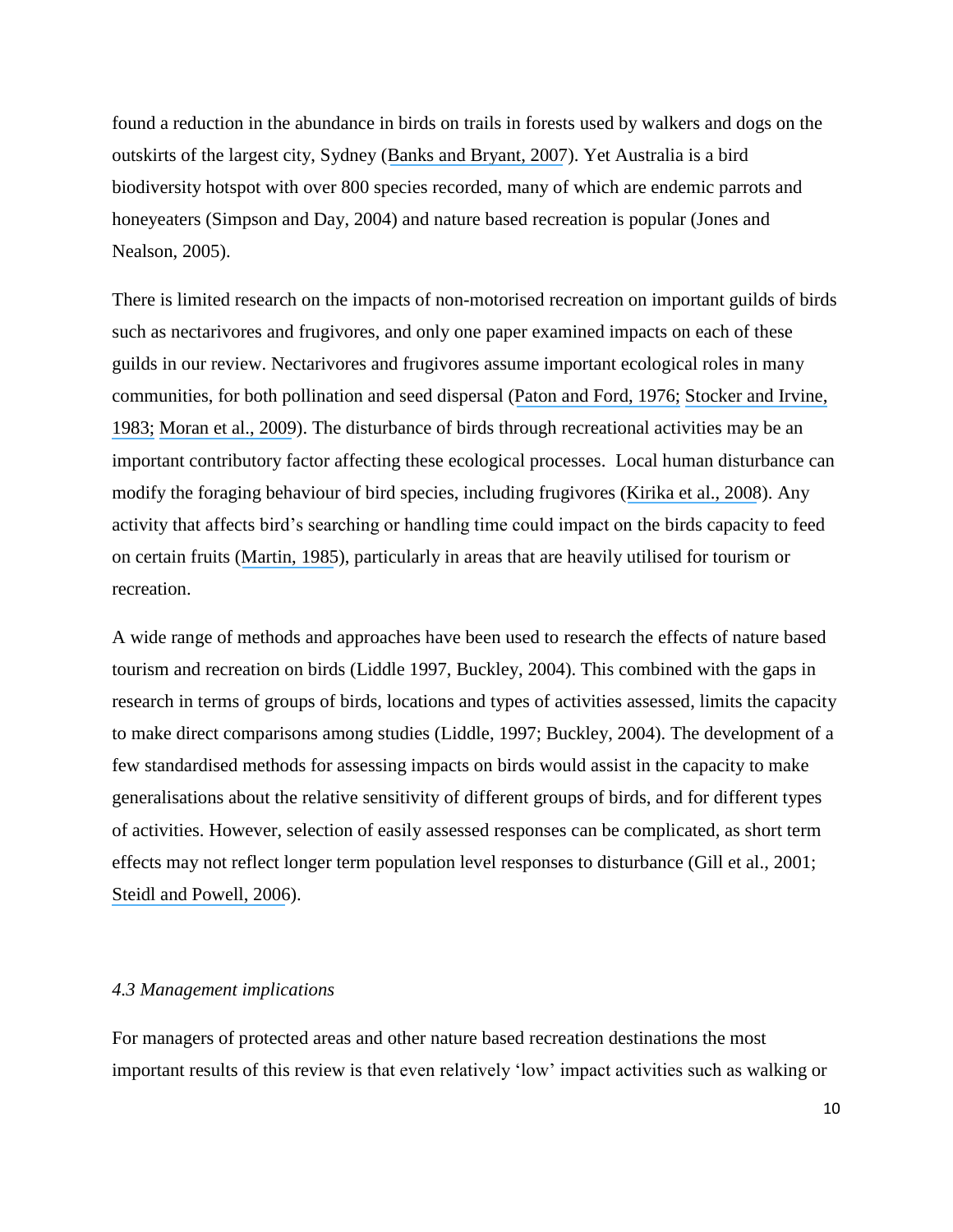hiking where visitors do not deliberately disturb animals can have negative effects on birds ranging from changes in physiology to reduced reproductive success. Therefore, when zoning, providing facilities, and managing the use of facilities, they need to take into account the source, range and intensity of potential impacts and methods to manage these impacts (Hill et al., 1997) that address short and long term responses ([Steidl and Powell 2006](https://www.researchgate.net/publication/285725027_Assessing_the_effects_of_human_activities_on_wildlife?el=1_x_8&enrichId=rgreq-0307f78f61e3183d478f1b9b25fcac13-XXX&enrichSource=Y292ZXJQYWdlOzUxMTkwNzcxO0FTOjk3NzQxNDcyNTM0NTMzQDE0MDAzMTQ3OTEyMzY=)). As such managers may need to reduce the use of some areas all the time or at critical times such as nesting and fledging, limit the number of users to small groups, and/or limit the types of activities particularly those that are likely to have greater impacts such as dog walking (Buckley, 2004).

When one considers that visitation of many protected areas is for the express purpose of engaging with wildlife, including birds, the potential for wildlife disturbance is likely to be greater in these regions. Furthermore, bird watching is increasing as a global recreational activity (Cordell and Herbert, 2002). Consequently, the relative effects on birds, particularly where approached on foot, or where observers spend a considerable amount of time viewing birds from vantage points within the natural habitat, require further investigation. Calls for empirical evidence of the impacts of such bird watching activities have previously been made [\(Şekercioğlu,](https://www.researchgate.net/publication/230835053_Impacts_of_birdwatching_on_human_and_avian_communities?el=1_x_8&enrichId=rgreq-0307f78f61e3183d478f1b9b25fcac13-XXX&enrichSource=Y292ZXJQYWdlOzUxMTkwNzcxO0FTOjk3NzQxNDcyNTM0NTMzQDE0MDAzMTQ3OTEyMzY=) 2002), and while there are an increasing body of research on this topic, there are still important gaps.

#### *4.4 Conclusions*

The database of academic papers produced in this review is far from complete, as it concentrated on recent research published in academic journals in English. However, based on the results of this and previous reviews of recreation and ecotourism impacts on birds (Liddle, 1997; Buckley, 2004), it still appears that non-motorised recreation activities have a range of negative effects on birds, but there remain large research gaps on this topic. This includes for certain groups of birds such as nectarivores and frugivores, for popular activities like mountain bike riding and horse riding, and locations with high bird diversity and high levels of nature based tourism like Asia, central America, Africa and mainland Australia.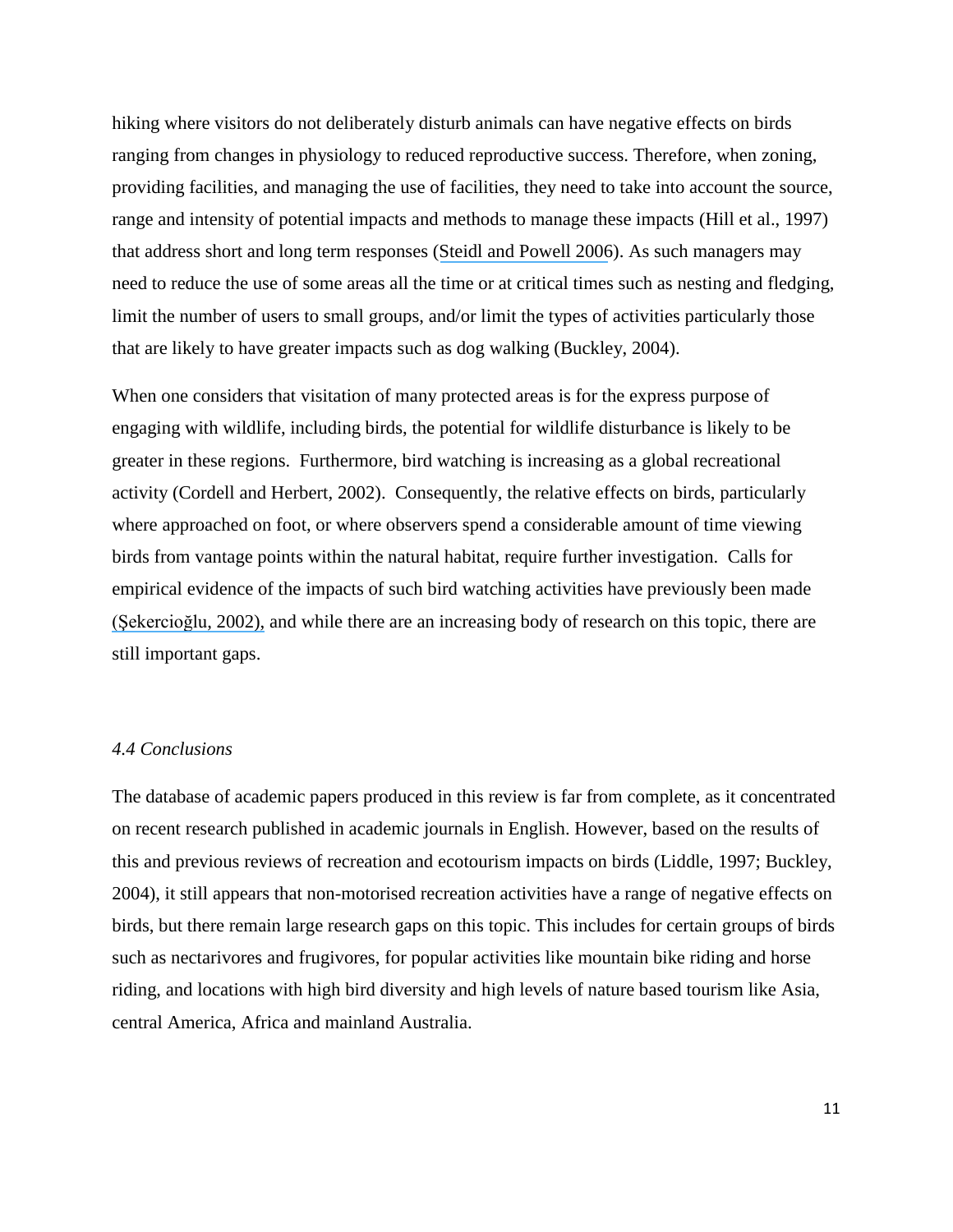#### **Acknowledgements**

The authors thank [Clare Morrison](https://www.researchgate.net/profile/Clare_Morrison?el=1_x_11&enrichId=rgreq-0307f78f61e3183d478f1b9b25fcac13-XXX&enrichSource=Y292ZXJQYWdlOzUxMTkwNzcxO0FTOjk3NzQxNDcyNTM0NTMzQDE0MDAzMTQ3OTEyMzY=) and four anonymous reviewers for their valuable comments on this paper.

#### **References**

- [Aben, J., Dorenbosch, M., Herzog, S.K., Smolders, A.J.P, Van der Velde, G., 2008. Human](https://www.researchgate.net/publication/224845451_Human_Disturbance_affects_a_Deciduous_Forest_Bird_Community_in_the_Andean_Foothills_of_Central_Bolivia?el=1_x_8&enrichId=rgreq-0307f78f61e3183d478f1b9b25fcac13-XXX&enrichSource=Y292ZXJQYWdlOzUxMTkwNzcxO0FTOjk3NzQxNDcyNTM0NTMzQDE0MDAzMTQ3OTEyMzY=) [disturbance affects a deciduous forest bird community in the Andean foothills of Central](https://www.researchgate.net/publication/224845451_Human_Disturbance_affects_a_Deciduous_Forest_Bird_Community_in_the_Andean_Foothills_of_Central_Bolivia?el=1_x_8&enrichId=rgreq-0307f78f61e3183d478f1b9b25fcac13-XXX&enrichSource=Y292ZXJQYWdlOzUxMTkwNzcxO0FTOjk3NzQxNDcyNTM0NTMzQDE0MDAzMTQ3OTEyMzY=) [Bolivia. Bird Conservation International 18, 363-380.](https://www.researchgate.net/publication/224845451_Human_Disturbance_affects_a_Deciduous_Forest_Bird_Community_in_the_Andean_Foothills_of_Central_Bolivia?el=1_x_8&enrichId=rgreq-0307f78f61e3183d478f1b9b25fcac13-XXX&enrichSource=Y292ZXJQYWdlOzUxMTkwNzcxO0FTOjk3NzQxNDcyNTM0NTMzQDE0MDAzMTQ3OTEyMzY=)
- [Anderson, D.W, Keith, J.O., 1980. The human influence on seabird nesting success:](https://www.researchgate.net/publication/222074369_The_human_influence_on_seabird_nesting_success_Conservation_implications?el=1_x_8&enrichId=rgreq-0307f78f61e3183d478f1b9b25fcac13-XXX&enrichSource=Y292ZXJQYWdlOzUxMTkwNzcxO0FTOjk3NzQxNDcyNTM0NTMzQDE0MDAzMTQ3OTEyMzY=) [conservation implications. Biological Conservation 18, 65-80.](https://www.researchgate.net/publication/222074369_The_human_influence_on_seabird_nesting_success_Conservation_implications?el=1_x_8&enrichId=rgreq-0307f78f61e3183d478f1b9b25fcac13-XXX&enrichSource=Y292ZXJQYWdlOzUxMTkwNzcxO0FTOjk3NzQxNDcyNTM0NTMzQDE0MDAzMTQ3OTEyMzY=)
- [Arrayo, B., Razin, M., 2006. Effect of human activities on bearded vulture behaviour and](https://www.researchgate.net/publication/229311056_Effect_of_human_activities_on_bearded_vulture_behaviour_and_breeding_success_in_French_Pyrenees?el=1_x_8&enrichId=rgreq-0307f78f61e3183d478f1b9b25fcac13-XXX&enrichSource=Y292ZXJQYWdlOzUxMTkwNzcxO0FTOjk3NzQxNDcyNTM0NTMzQDE0MDAzMTQ3OTEyMzY=)  [breeding success in the French Pyrenees. Biological Conservation 128, 276-284.](https://www.researchgate.net/publication/229311056_Effect_of_human_activities_on_bearded_vulture_behaviour_and_breeding_success_in_French_Pyrenees?el=1_x_8&enrichId=rgreq-0307f78f61e3183d478f1b9b25fcac13-XXX&enrichSource=Y292ZXJQYWdlOzUxMTkwNzcxO0FTOjk3NzQxNDcyNTM0NTMzQDE0MDAzMTQ3OTEyMzY=)
- [Aubad, J., Aragón, P., Rodríguez, M.Á., 2010. Human access and landscape structure effects on](https://www.researchgate.net/publication/228058664_Human_access_and_landscape_structure_effects_on_Andean_forest_bird_richness?el=1_x_8&enrichId=rgreq-0307f78f61e3183d478f1b9b25fcac13-XXX&enrichSource=Y292ZXJQYWdlOzUxMTkwNzcxO0FTOjk3NzQxNDcyNTM0NTMzQDE0MDAzMTQ3OTEyMzY=) [Andean forest bird richness. Acta Oecologica 36, 396-402.](https://www.researchgate.net/publication/228058664_Human_access_and_landscape_structure_effects_on_Andean_forest_bird_richness?el=1_x_8&enrichId=rgreq-0307f78f61e3183d478f1b9b25fcac13-XXX&enrichSource=Y292ZXJQYWdlOzUxMTkwNzcxO0FTOjk3NzQxNDcyNTM0NTMzQDE0MDAzMTQ3OTEyMzY=)
- [Baines, D., Richardson, M., 2007. An experimental assessment of the potential effects of human](https://www.researchgate.net/publication/227673809_An_experimental_assessment_of_the_potential_effects_of_human_disturbance_on_Black_Grouse_Tetrao_tetrix_in_the_North_Pennines_England?el=1_x_8&enrichId=rgreq-0307f78f61e3183d478f1b9b25fcac13-XXX&enrichSource=Y292ZXJQYWdlOzUxMTkwNzcxO0FTOjk3NzQxNDcyNTM0NTMzQDE0MDAzMTQ3OTEyMzY=)  disturbance on Black Grouse *Tetrao tetrix* [in the North Pennines, England. Ibis 149, 56-64.](https://www.researchgate.net/publication/227673809_An_experimental_assessment_of_the_potential_effects_of_human_disturbance_on_Black_Grouse_Tetrao_tetrix_in_the_North_Pennines_England?el=1_x_8&enrichId=rgreq-0307f78f61e3183d478f1b9b25fcac13-XXX&enrichSource=Y292ZXJQYWdlOzUxMTkwNzcxO0FTOjk3NzQxNDcyNTM0NTMzQDE0MDAzMTQ3OTEyMzY=)
- [Banks, P.B., Bryant, J.V., 2007. Four-legged friend or foe? Dog walking displaces native birds](https://www.researchgate.net/publication/6055768_Four-legged_friend_or_foe_Dog_walking_displaces_native_birds_from_natural_areas?el=1_x_8&enrichId=rgreq-0307f78f61e3183d478f1b9b25fcac13-XXX&enrichSource=Y292ZXJQYWdlOzUxMTkwNzcxO0FTOjk3NzQxNDcyNTM0NTMzQDE0MDAzMTQ3OTEyMzY=) [from natural areas. Biology Letters 3, 611-613.](https://www.researchgate.net/publication/6055768_Four-legged_friend_or_foe_Dog_walking_displaces_native_birds_from_natural_areas?el=1_x_8&enrichId=rgreq-0307f78f61e3183d478f1b9b25fcac13-XXX&enrichSource=Y292ZXJQYWdlOzUxMTkwNzcxO0FTOjk3NzQxNDcyNTM0NTMzQDE0MDAzMTQ3OTEyMzY=)
- [Baudains, T.P., Lloyd, P., 2007. Habituation and habitat changes can moderate the impacts of](https://www.researchgate.net/publication/227951394_Habituation_and_habitat_changes_can_moderate_the_impacts_of_human_disturbance_on_shorebird_breeding_performance?el=1_x_8&enrichId=rgreq-0307f78f61e3183d478f1b9b25fcac13-XXX&enrichSource=Y292ZXJQYWdlOzUxMTkwNzcxO0FTOjk3NzQxNDcyNTM0NTMzQDE0MDAzMTQ3OTEyMzY=)  [human disturbance on shorebird breeding performance. Animal Conservation 10, 400-407.](https://www.researchgate.net/publication/227951394_Habituation_and_habitat_changes_can_moderate_the_impacts_of_human_disturbance_on_shorebird_breeding_performance?el=1_x_8&enrichId=rgreq-0307f78f61e3183d478f1b9b25fcac13-XXX&enrichSource=Y292ZXJQYWdlOzUxMTkwNzcxO0FTOjk3NzQxNDcyNTM0NTMzQDE0MDAzMTQ3OTEyMzY=)
- [Beale, C.M., Monaghan, P., 2004. Human disturbance: people as predation-free predators?](https://www.researchgate.net/publication/227984304_Human_disturbance_People_as_predation-free_predators?el=1_x_8&enrichId=rgreq-0307f78f61e3183d478f1b9b25fcac13-XXX&enrichSource=Y292ZXJQYWdlOzUxMTkwNzcxO0FTOjk3NzQxNDcyNTM0NTMzQDE0MDAzMTQ3OTEyMzY=)  [Journal of Applied Ecology 41, 335-343.](https://www.researchgate.net/publication/227984304_Human_disturbance_People_as_predation-free_predators?el=1_x_8&enrichId=rgreq-0307f78f61e3183d478f1b9b25fcac13-XXX&enrichSource=Y292ZXJQYWdlOzUxMTkwNzcxO0FTOjk3NzQxNDcyNTM0NTMzQDE0MDAzMTQ3OTEyMzY=)
- [Bejder, L., Samuels, A., Whitehead, H., Finn, H.,](https://www.researchgate.net/publication/43980707_Impact_assessment_research_Use_and_misuse_of_habituation_sensitisation_and_tolerance_in_describing_wildlife_responses_to_anthropogenic_stimuli?el=1_x_8&enrichId=rgreq-0307f78f61e3183d478f1b9b25fcac13-XXX&enrichSource=Y292ZXJQYWdlOzUxMTkwNzcxO0FTOjk3NzQxNDcyNTM0NTMzQDE0MDAzMTQ3OTEyMzY=) Allen, S., 2009. Impact assessment research: [use and misuse of habituation, sensitisation and tolerance](https://www.researchgate.net/publication/43980707_Impact_assessment_research_Use_and_misuse_of_habituation_sensitisation_and_tolerance_in_describing_wildlife_responses_to_anthropogenic_stimuli?el=1_x_8&enrichId=rgreq-0307f78f61e3183d478f1b9b25fcac13-XXX&enrichSource=Y292ZXJQYWdlOzUxMTkwNzcxO0FTOjk3NzQxNDcyNTM0NTMzQDE0MDAzMTQ3OTEyMzY=) in describing wildlife responses to [anthropogenic stimuli. Marine Ecology Progress Series 395, 177-185.](https://www.researchgate.net/publication/43980707_Impact_assessment_research_Use_and_misuse_of_habituation_sensitisation_and_tolerance_in_describing_wildlife_responses_to_anthropogenic_stimuli?el=1_x_8&enrichId=rgreq-0307f78f61e3183d478f1b9b25fcac13-XXX&enrichSource=Y292ZXJQYWdlOzUxMTkwNzcxO0FTOjk3NzQxNDcyNTM0NTMzQDE0MDAzMTQ3OTEyMzY=)
- [Bouton, S.N, Frederick, P.C., Rocha, C.D., Barbosa Dos Santos, A.T., Bouton, T.C., 2005.](https://www.researchgate.net/publication/232664389_Effects_of_Tourist_Disturbance_on_Wood_Stork_Nesting_Success_and_Breeding_Behavior_in_the_Brazilian_Pantanal?el=1_x_8&enrichId=rgreq-0307f78f61e3183d478f1b9b25fcac13-XXX&enrichSource=Y292ZXJQYWdlOzUxMTkwNzcxO0FTOjk3NzQxNDcyNTM0NTMzQDE0MDAzMTQ3OTEyMzY=)  [Effects of tourist disturbance on wood stork nesting success and breeding behaviour in the](https://www.researchgate.net/publication/232664389_Effects_of_Tourist_Disturbance_on_Wood_Stork_Nesting_Success_and_Breeding_Behavior_in_the_Brazilian_Pantanal?el=1_x_8&enrichId=rgreq-0307f78f61e3183d478f1b9b25fcac13-XXX&enrichSource=Y292ZXJQYWdlOzUxMTkwNzcxO0FTOjk3NzQxNDcyNTM0NTMzQDE0MDAzMTQ3OTEyMzY=)  [Brazilian Pantanal. Waterbirds 28, 487-497.](https://www.researchgate.net/publication/232664389_Effects_of_Tourist_Disturbance_on_Wood_Stork_Nesting_Success_and_Breeding_Behavior_in_the_Brazilian_Pantanal?el=1_x_8&enrichId=rgreq-0307f78f61e3183d478f1b9b25fcac13-XXX&enrichSource=Y292ZXJQYWdlOzUxMTkwNzcxO0FTOjk3NzQxNDcyNTM0NTMzQDE0MDAzMTQ3OTEyMzY=)
- [Buckley, R., 2004. Impacts of ecotourism on birds.](https://www.researchgate.net/publication/29451785_Impacts_of_ecotourism_on_birds?el=1_x_8&enrichId=rgreq-0307f78f61e3183d478f1b9b25fcac13-XXX&enrichSource=Y292ZXJQYWdlOzUxMTkwNzcxO0FTOjk3NzQxNDcyNTM0NTMzQDE0MDAzMTQ3OTEyMzY=) In: Buckley, R. (Ed.), Environmental Impacts [of Ecotourism. CAB International, Cambridge. pp. 187-209.](https://www.researchgate.net/publication/29451785_Impacts_of_ecotourism_on_birds?el=1_x_8&enrichId=rgreq-0307f78f61e3183d478f1b9b25fcac13-XXX&enrichSource=Y292ZXJQYWdlOzUxMTkwNzcxO0FTOjk3NzQxNDcyNTM0NTMzQDE0MDAzMTQ3OTEyMzY=)
- [Burger, J., Gochfeld, M., 1998. Effects of ecotourists on bird behaviour at Loxahatchee National](https://www.researchgate.net/publication/231936043_Effects_of_ecotourists_on_bird_behaviour_at_Loxahatchee_National_Wildlife_Refuge_Florida?el=1_x_8&enrichId=rgreq-0307f78f61e3183d478f1b9b25fcac13-XXX&enrichSource=Y292ZXJQYWdlOzUxMTkwNzcxO0FTOjk3NzQxNDcyNTM0NTMzQDE0MDAzMTQ3OTEyMzY=)  Wildlife Refuge, Florida. [Environmental Conservation 25, 13-21.](https://www.researchgate.net/publication/231936043_Effects_of_ecotourists_on_bird_behaviour_at_Loxahatchee_National_Wildlife_Refuge_Florida?el=1_x_8&enrichId=rgreq-0307f78f61e3183d478f1b9b25fcac13-XXX&enrichSource=Y292ZXJQYWdlOzUxMTkwNzcxO0FTOjk3NzQxNDcyNTM0NTMzQDE0MDAzMTQ3OTEyMzY=)
- [Burger, J., Gochfeld, M., 2007. Responses of Emperor Penguins \(](https://www.researchgate.net/publication/226474207_Responses_to_Emperor_Penguins_Aptenodytes_forsteri_to_encouters_with_ecotourists_while_commuting_to_and_from_their_breeding_colony?el=1_x_8&enrichId=rgreq-0307f78f61e3183d478f1b9b25fcac13-XXX&enrichSource=Y292ZXJQYWdlOzUxMTkwNzcxO0FTOjk3NzQxNDcyNTM0NTMzQDE0MDAzMTQ3OTEyMzY=)*Aptenodytes forsteri*) to [encounters with ecotourists while commuting to and from their breeding colony. Polar](https://www.researchgate.net/publication/226474207_Responses_to_Emperor_Penguins_Aptenodytes_forsteri_to_encouters_with_ecotourists_while_commuting_to_and_from_their_breeding_colony?el=1_x_8&enrichId=rgreq-0307f78f61e3183d478f1b9b25fcac13-XXX&enrichSource=Y292ZXJQYWdlOzUxMTkwNzcxO0FTOjk3NzQxNDcyNTM0NTMzQDE0MDAzMTQ3OTEyMzY=)  [Biology 30, 1303-1313.](https://www.researchgate.net/publication/226474207_Responses_to_Emperor_Penguins_Aptenodytes_forsteri_to_encouters_with_ecotourists_while_commuting_to_and_from_their_breeding_colony?el=1_x_8&enrichId=rgreq-0307f78f61e3183d478f1b9b25fcac13-XXX&enrichSource=Y292ZXJQYWdlOzUxMTkwNzcxO0FTOjk3NzQxNDcyNTM0NTMzQDE0MDAzMTQ3OTEyMzY=)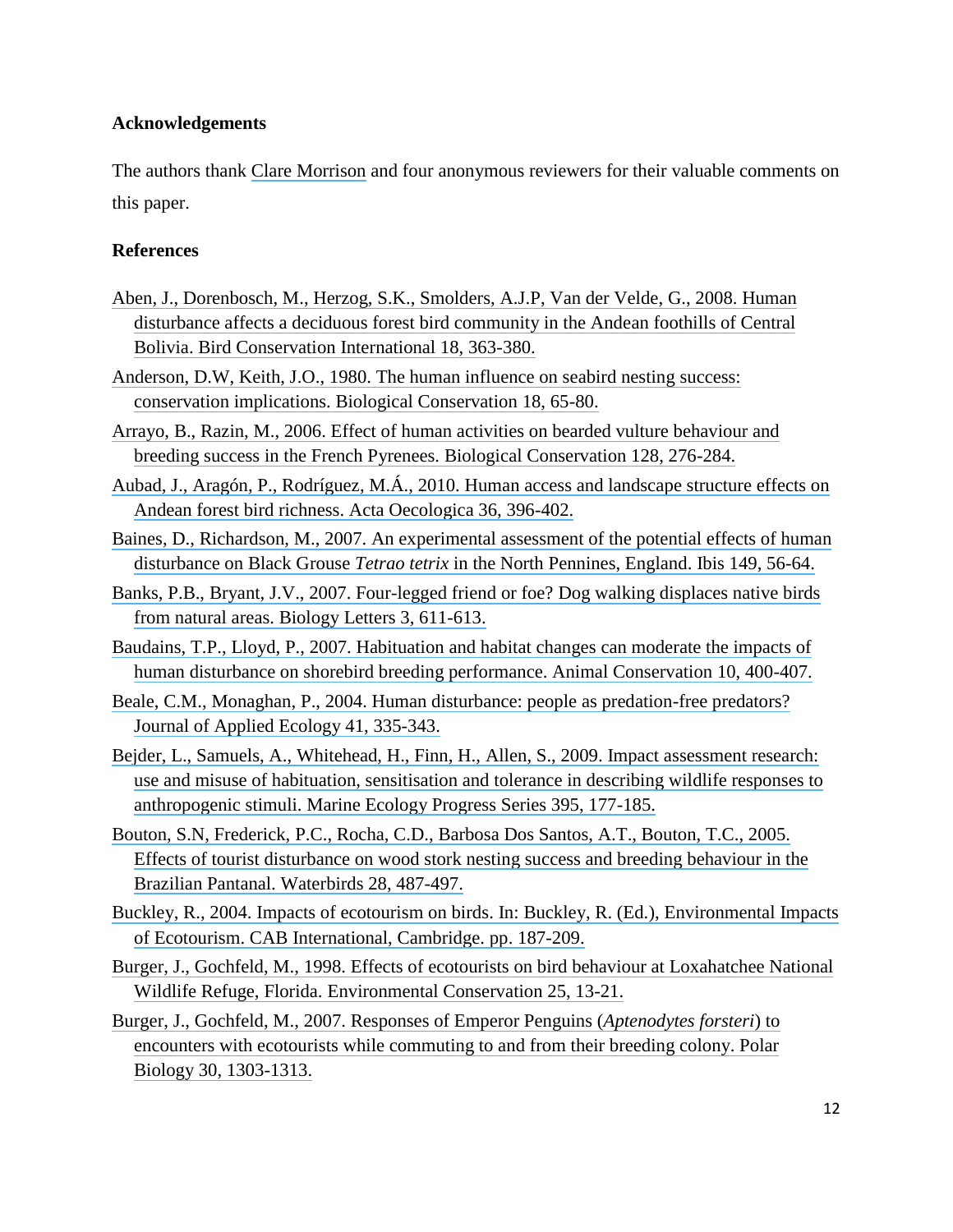Cardoni, D.A., Favero, M., Isacch, J.P., 2008. Recreational activities affecting the habitat use by birds in Pampa's wetlands, Argentina: Implications for waterbird conservation. Biological Conservation 141, 797-806.

Cordell, H.K., Herbert, N.G., 2002. The popularity of birding is still growing. Birding 34, 54–59.

- Ellenberg, U., Setiawan, A.N., Cree, A., Houston, A.M., Seddon, P.J., 2007. Elevated hormonal stress response and reduced reproductive output in Yellow-eyed penguins exposed to unregulated tourism. General and Comparative Endocrinology 152, 54-63.
- Fernández-Juricic, E., 2000. Local and regional effects of pedestrians on forest birds in a fragmented landscape. Condor 102, 247-255.
- Fernández-Juricic, E., Jimienez, M.D., Lucas, E., 2001. Alert distance as an alternative measure of bird tolerance to human disturbance: implications for park design. Environmental Conservation 28, 263-269.
- Fernández-Juricic, E., Tellería, J.L., 2000. Effects of human disturbance on spatial and temporal feeding patterns of Blackbird *Turdus merula* in urban parks in Madrid, Spain. Bird Study 47, 13-21.
- Fernández-Juricic, E., Vaca, R., Schroeder, N., 2004. Spatial and temporal responses of forest birds to human approaches in a protected area and implications for two management strategies. Biological Conservation 117, 407-416.
- Finney, S.K., Pearce-Higgins, J.W., Yalden, D.W., 2005. The effect of recreational disturbance on an upland breeding bird, the golden plover *Pluvalis apricaria*. Biological Conservation 121, 53-63.
- Fowler, G.S., 1999. Behavioral and hormonal responses of Magellanic penguins (*Spheniscus magellanicus*) to tourism and nest site visitation. Biological Conservation 90, 143-149.
- Gill, J.A., 2007. Approaches to measuring the effects of human disturbance on birds. Ibis 149, 9- 14.
- Gill, J.A., Norris, K, Sutherland, W.J. 2001. Why behavioural response may not reflect the population consequences of human disturbance. Biological Conservation 97, 265-268.
- Green, R., Giese, M., 2004. Negative effects of wildlife tourism on wildlife. In: Higginbottom, K. (Ed.), Wildlife Tourism: Impacts, Management and Planning. Common Ground Publishing, Melbourne. pp. 81-98.
- Guillemain, M., Blanc, R., Lucas, C., Lepley, M., 2007. Ecotourism disturbance to wildfowl in protected areas: historical, empirical and experimental approaches in the Camargue, Southern France. Biodiversity and Conservation 16, 3633-3651.
- Gutzwiller, K.J., Anderson, S.H., 1999. Spatial extent of human-intrusion effects on subalpine bird distributions. Condor 101, 378-389.
- Gutzwiller, K.J., Marcum, H.A., Harvey, H.B., Roth, J.D., Anderson, S.H., 1998. Bird tolerance to human intrusion in Wyoming montane forests. Condor 100, 519-527.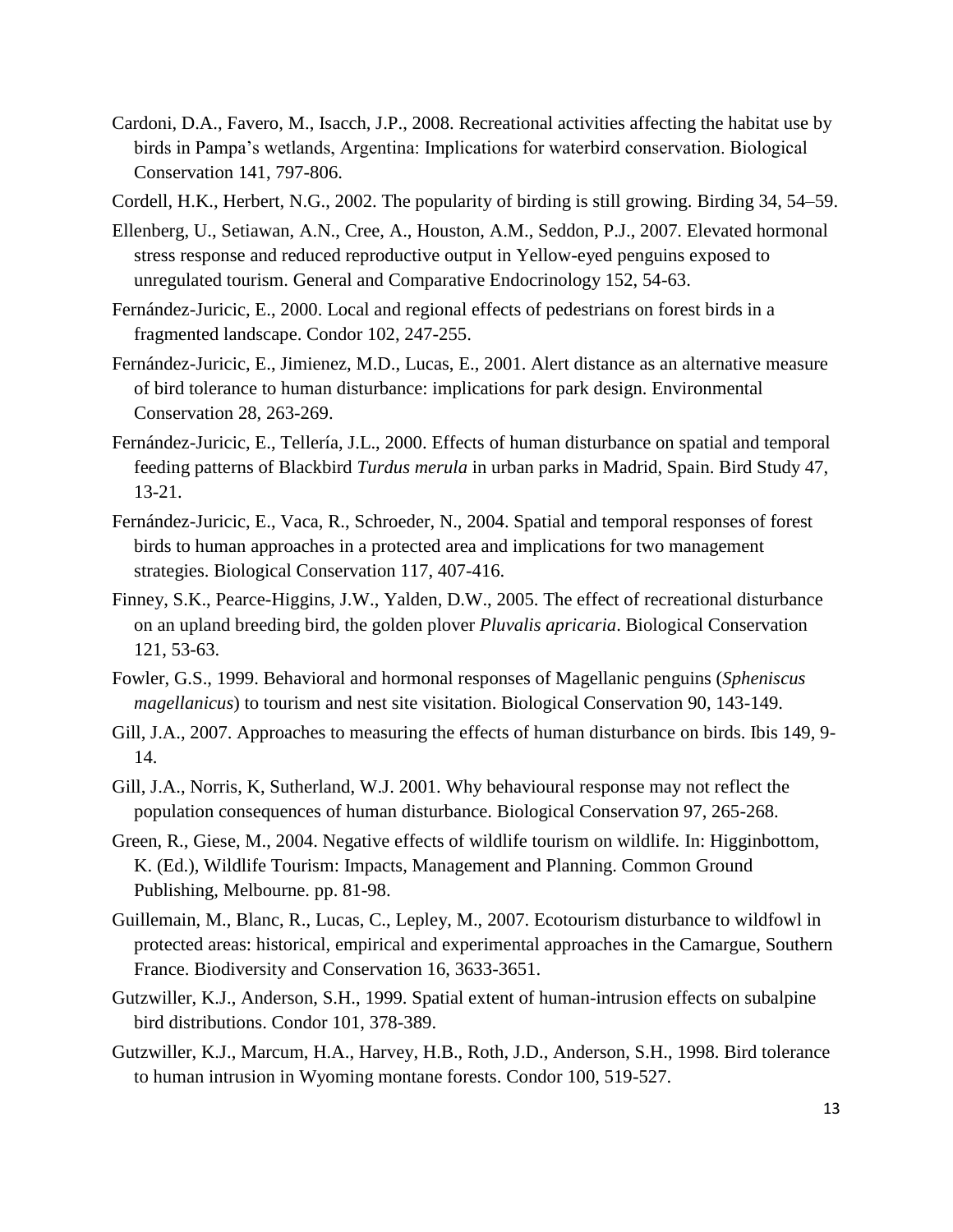- Hawkins, B.A., Diniz-Filho, J.A.F., Jaramillo, C.A., Soeller, S.A., 2007. Climate, niche conservation, and the global bird diversity gradient. American Naturalist 170, 16-27.
- Heil, L., Fernández-Juricic, E., Renison, D., Cingolani, A.M., Blumstein, D.T., 2007. Avian responses to tourism in the biogeographically isolated high Córdoba Mountains, Argentina. Biodiversity and Conservation 16, 1009-1026.
- Higginbottom, K. (Ed), 2004. Wildlife Tourism: Impacts, Management and Planning. Common Ground Publishing, Melbourne.
- Hill, D., Hockin, D., Price, D., Tucker, G., Morris, R., Treweek, J. 1997. Bird disturbance: improving the quality and utility of disturbance research. Journal of Applied Ecology 34, 275- 288.
- Hockin, D., Ounsted, M., Gorman, M., Hill, D., Keller, V., Barker, M.A., 1992. Examination of the effects of disturbance on birds with reference to its importance in ecological assessments. Journal of Environmental Management 36, 253-286.
- Holm, T.E., Laursen, K., 2009. Experimental disturbance by walkers affects behaviour and territory density of nesting Black-tailed Godwit. *Limosa limosa*. Ibis 151, 77-87.
- Holmes, N., Giese, M., Kriwoken, L.K., 2005. Testing the minimum approach distance guidelines for incubating Royal penguins *Eudyptes schlegeli*. Biological Conservation 126, 339-350.
- Holmes, N.D., 2007. Comparing King, Gentoo, and Royal penguin responses to pedestrian visitation. Journal of Wildlife Management 71, 2575-2582.
- Holmes, N.D., Giese, M., Achurch, H., Robinson, S., Kriwoken, L.K., 2006. Behaviour and breeding success of gentoo penguins *Pygoscelis papua* in areas of low and high human activity. Polar Biology 29, 399-412.
- Holmes, T.L., Knight, R.L., Stegall, L., Craig, G.R., 1993. Responses of wintering grassland raptors to human disturbance. Wildlife Society Bulletin 21, 461-468.
- Jones, D., Nealson, T., 2005. Impacts of bird watching on communities and species: long-term and short-term responses in rainforest and eucalypt habitats. Cooperative Research Centre for Sustainable Tourism, Gold Coast, Australia.
- Karp, D.S., Root, T.L., 2009. Sound the stressor: how Hoatzin (*Opisthocomus hoazin*) react to ecotourist conversation. Biodiversity Conservation 18, 3733-3742.
- Keribiriou, C., Le Viol, I., Robert, A., Porcher, E., Gourmelon, F., Julliard, R. 2009. Tourism in protected areas can threaten wild populations: from individual response to population viability of the chough *Pyrrhocorax pyrrhocorax*. Journal of Applied Ecology 46, 657-665.
- Kight, C.R., Swaddle, J.P., 2007. Associations of anthropogenic activity and disturbance with fitness metrics of eastern bluebirds (*Sialia sialis*). Biological Conservation 138, 189-197.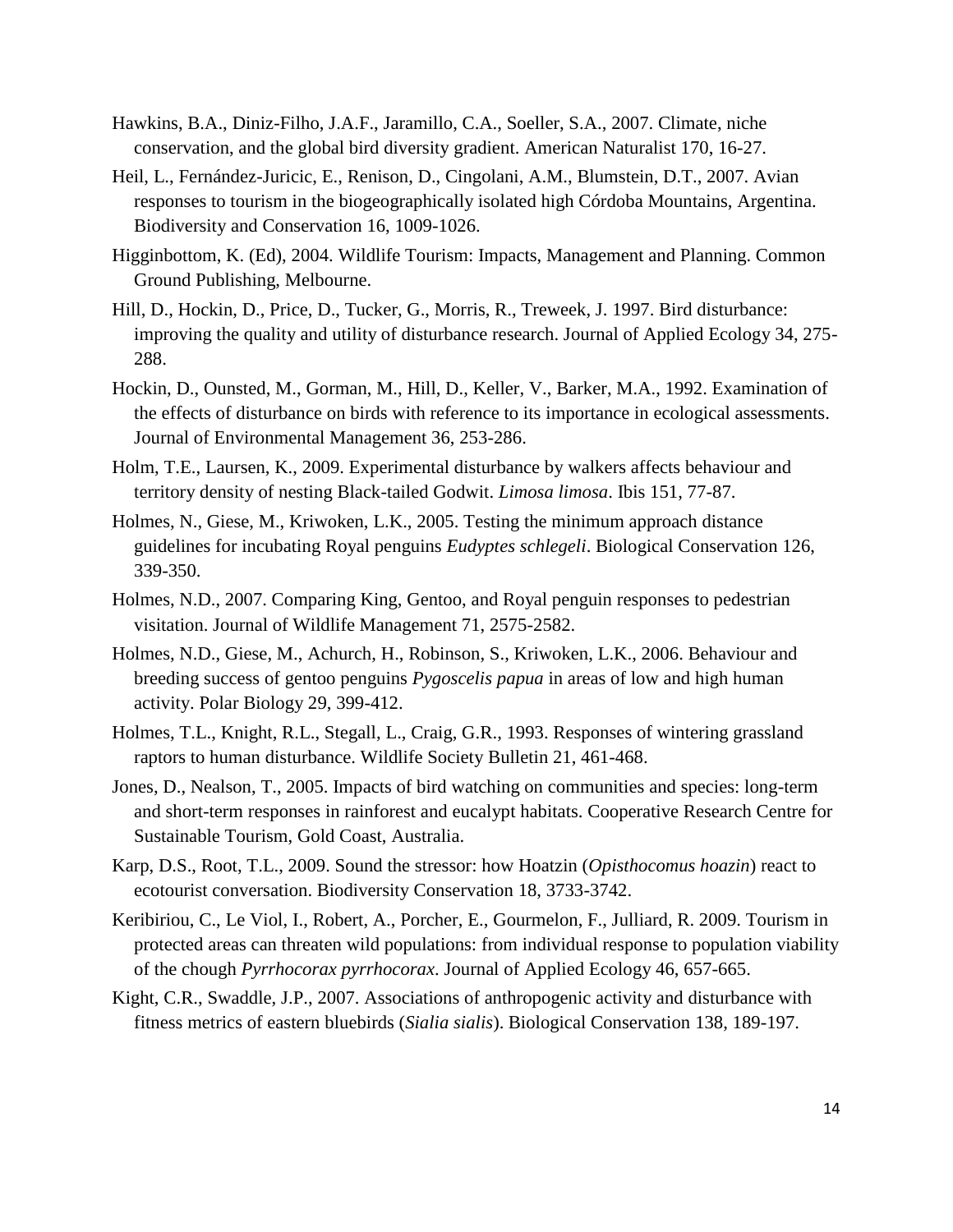- [Kirika, J.M., Farwig, N., Bohning-Gaese, K., 2008. Effects of local disturbance of tropical](https://www.researchgate.net/publication/5611368_Effects_of_Local_Disturbance_of_Tropical_Forests_on_Frugivores_and_Seed_Removal_of_a_Small-Seeded_Afrotropical_Tree?el=1_x_8&enrichId=rgreq-0307f78f61e3183d478f1b9b25fcac13-XXX&enrichSource=Y292ZXJQYWdlOzUxMTkwNzcxO0FTOjk3NzQxNDcyNTM0NTMzQDE0MDAzMTQ3OTEyMzY=) [forests on frugivores and seed removal of a small-seeded afrotropical tree. Conservation](https://www.researchgate.net/publication/5611368_Effects_of_Local_Disturbance_of_Tropical_Forests_on_Frugivores_and_Seed_Removal_of_a_Small-Seeded_Afrotropical_Tree?el=1_x_8&enrichId=rgreq-0307f78f61e3183d478f1b9b25fcac13-XXX&enrichSource=Y292ZXJQYWdlOzUxMTkwNzcxO0FTOjk3NzQxNDcyNTM0NTMzQDE0MDAzMTQ3OTEyMzY=) [Biology 22, 318–328.](https://www.researchgate.net/publication/5611368_Effects_of_Local_Disturbance_of_Tropical_Forests_on_Frugivores_and_Seed_Removal_of_a_Small-Seeded_Afrotropical_Tree?el=1_x_8&enrichId=rgreq-0307f78f61e3183d478f1b9b25fcac13-XXX&enrichSource=Y292ZXJQYWdlOzUxMTkwNzcxO0FTOjk3NzQxNDcyNTM0NTMzQDE0MDAzMTQ3OTEyMzY=)
- [Lafferty, K.D., 2001. Birds at a Southern Californian beach: seasonality, habitat use and](https://www.researchgate.net/publication/225893792_Birds_at_a_Southern_California_beach_Seasonality_habitat_use_and_disturbance_by_human_activity?el=1_x_8&enrichId=rgreq-0307f78f61e3183d478f1b9b25fcac13-XXX&enrichSource=Y292ZXJQYWdlOzUxMTkwNzcxO0FTOjk3NzQxNDcyNTM0NTMzQDE0MDAzMTQ3OTEyMzY=) [disturbance by human activity. Biodiversity and Conservation 10, 1949-1962.](https://www.researchgate.net/publication/225893792_Birds_at_a_Southern_California_beach_Seasonality_habitat_use_and_disturbance_by_human_activity?el=1_x_8&enrichId=rgreq-0307f78f61e3183d478f1b9b25fcac13-XXX&enrichSource=Y292ZXJQYWdlOzUxMTkwNzcxO0FTOjk3NzQxNDcyNTM0NTMzQDE0MDAzMTQ3OTEyMzY=)
- [Langston, R.H.W., Liley, D., Woodfield, E., Clarke, R.T., 2007. What effects do walkers and](https://www.researchgate.net/publication/227522290_What_effects_do_walkers_and_dogs_have_on_the_distribution_and_productivity_of_breeding_European_Nightjar_Caprimulgus_europaeus?el=1_x_8&enrichId=rgreq-0307f78f61e3183d478f1b9b25fcac13-XXX&enrichSource=Y292ZXJQYWdlOzUxMTkwNzcxO0FTOjk3NzQxNDcyNTM0NTMzQDE0MDAzMTQ3OTEyMzY=) [dogs have on the distribution and productivity of breeding European Nightjar](https://www.researchgate.net/publication/227522290_What_effects_do_walkers_and_dogs_have_on_the_distribution_and_productivity_of_breeding_European_Nightjar_Caprimulgus_europaeus?el=1_x_8&enrichId=rgreq-0307f78f61e3183d478f1b9b25fcac13-XXX&enrichSource=Y292ZXJQYWdlOzUxMTkwNzcxO0FTOjk3NzQxNDcyNTM0NTMzQDE0MDAzMTQ3OTEyMzY=) *Caprimulgus europaeus*[? Ibis, 149, 27-36.](https://www.researchgate.net/publication/227522290_What_effects_do_walkers_and_dogs_have_on_the_distribution_and_productivity_of_breeding_European_Nightjar_Caprimulgus_europaeus?el=1_x_8&enrichId=rgreq-0307f78f61e3183d478f1b9b25fcac13-XXX&enrichSource=Y292ZXJQYWdlOzUxMTkwNzcxO0FTOjk3NzQxNDcyNTM0NTMzQDE0MDAzMTQ3OTEyMzY=)
- [Lefevre, K.L., Rodd, F.H., 2009. How human disturbance of tropical rainforest can influence](https://www.researchgate.net/publication/227529996_How_human_disturbance_of_tropical_rainforest_can_influence_avian_fruit_removal?el=1_x_8&enrichId=rgreq-0307f78f61e3183d478f1b9b25fcac13-XXX&enrichSource=Y292ZXJQYWdlOzUxMTkwNzcxO0FTOjk3NzQxNDcyNTM0NTMzQDE0MDAzMTQ3OTEyMzY=)  [avian fruit removal. Oikos 118, 1405-1415.](https://www.researchgate.net/publication/227529996_How_human_disturbance_of_tropical_rainforest_can_influence_avian_fruit_removal?el=1_x_8&enrichId=rgreq-0307f78f61e3183d478f1b9b25fcac13-XXX&enrichSource=Y292ZXJQYWdlOzUxMTkwNzcxO0FTOjk3NzQxNDcyNTM0NTMzQDE0MDAzMTQ3OTEyMzY=)
- Liddle, M., 1997. Recreation Ecology. Chapman and Hall, London.
- [Liley, D., Sutherland, W.J., 2007. Predicting the population consequences of human disturbance](https://www.researchgate.net/publication/227541598_Predicting_the_population_consequences_of_human_disturbance_for_Ringed_Plovers_Charadrius_hiaticula_A_game_theory_approach?el=1_x_8&enrichId=rgreq-0307f78f61e3183d478f1b9b25fcac13-XXX&enrichSource=Y292ZXJQYWdlOzUxMTkwNzcxO0FTOjk3NzQxNDcyNTM0NTMzQDE0MDAzMTQ3OTEyMzY=) for Ringed Plovers *Charadrius hiaticula*[: a game theory approach. Ibis 149, 82-94.](https://www.researchgate.net/publication/227541598_Predicting_the_population_consequences_of_human_disturbance_for_Ringed_Plovers_Charadrius_hiaticula_A_game_theory_approach?el=1_x_8&enrichId=rgreq-0307f78f61e3183d478f1b9b25fcac13-XXX&enrichSource=Y292ZXJQYWdlOzUxMTkwNzcxO0FTOjk3NzQxNDcyNTM0NTMzQDE0MDAzMTQ3OTEyMzY=)
- Lindsay, K., Craig, J., Low, M., 2008. [Tourism and conservation: the effects of track proximity](https://www.researchgate.net/publication/223785274_Tourism_and_conservation_The_effects_of_track_proximity_on_avian_reproductive_success_and_nest_selection_in_an_open_sanctuary?el=1_x_8&enrichId=rgreq-0307f78f61e3183d478f1b9b25fcac13-XXX&enrichSource=Y292ZXJQYWdlOzUxMTkwNzcxO0FTOjk3NzQxNDcyNTM0NTMzQDE0MDAzMTQ3OTEyMzY=)  [on avian reproductive success and nest selection in an open sanctuary. Tourism Management](https://www.researchgate.net/publication/223785274_Tourism_and_conservation_The_effects_of_track_proximity_on_avian_reproductive_success_and_nest_selection_in_an_open_sanctuary?el=1_x_8&enrichId=rgreq-0307f78f61e3183d478f1b9b25fcac13-XXX&enrichSource=Y292ZXJQYWdlOzUxMTkwNzcxO0FTOjk3NzQxNDcyNTM0NTMzQDE0MDAzMTQ3OTEyMzY=) [29, 730-739.](https://www.researchgate.net/publication/223785274_Tourism_and_conservation_The_effects_of_track_proximity_on_avian_reproductive_success_and_nest_selection_in_an_open_sanctuary?el=1_x_8&enrichId=rgreq-0307f78f61e3183d478f1b9b25fcac13-XXX&enrichSource=Y292ZXJQYWdlOzUxMTkwNzcxO0FTOjk3NzQxNDcyNTM0NTMzQDE0MDAzMTQ3OTEyMzY=)
- [Lindsey, P.A., Alexander, R.R., du Toit, J.T., Mills, M.G.L., 2005. The potential contribution of](https://www.researchgate.net/publication/222536090_The_potential_contribution_of_ecotourism_to_African_wild_dog_Lycaon_pictus_conservation_in_South_Africa?el=1_x_8&enrichId=rgreq-0307f78f61e3183d478f1b9b25fcac13-XXX&enrichSource=Y292ZXJQYWdlOzUxMTkwNzcxO0FTOjk3NzQxNDcyNTM0NTMzQDE0MDAzMTQ3OTEyMzY=) ecotourism to African wild dog *Lycaon pictus* [conservation in South Africa. Biological](https://www.researchgate.net/publication/222536090_The_potential_contribution_of_ecotourism_to_African_wild_dog_Lycaon_pictus_conservation_in_South_Africa?el=1_x_8&enrichId=rgreq-0307f78f61e3183d478f1b9b25fcac13-XXX&enrichSource=Y292ZXJQYWdlOzUxMTkwNzcxO0FTOjk3NzQxNDcyNTM0NTMzQDE0MDAzMTQ3OTEyMzY=)  [Conservation 123, 339-348.](https://www.researchgate.net/publication/222536090_The_potential_contribution_of_ecotourism_to_African_wild_dog_Lycaon_pictus_conservation_in_South_Africa?el=1_x_8&enrichId=rgreq-0307f78f61e3183d478f1b9b25fcac13-XXX&enrichSource=Y292ZXJQYWdlOzUxMTkwNzcxO0FTOjk3NzQxNDcyNTM0NTMzQDE0MDAzMTQ3OTEyMzY=)
- [Lord, A., Waas, J.R., Innes, J., Whittingham, M.J., 2001. Effects of human approaches to nests](https://www.researchgate.net/publication/222524277_Effects_of_Human_Approaches_to_Nests_of_Northern_New_Zealand_Dotterels?el=1_x_8&enrichId=rgreq-0307f78f61e3183d478f1b9b25fcac13-XXX&enrichSource=Y292ZXJQYWdlOzUxMTkwNzcxO0FTOjk3NzQxNDcyNTM0NTMzQDE0MDAzMTQ3OTEyMzY=) [of northern New Zealand dotterels. Biological](https://www.researchgate.net/publication/222524277_Effects_of_Human_Approaches_to_Nests_of_Northern_New_Zealand_Dotterels?el=1_x_8&enrichId=rgreq-0307f78f61e3183d478f1b9b25fcac13-XXX&enrichSource=Y292ZXJQYWdlOzUxMTkwNzcxO0FTOjk3NzQxNDcyNTM0NTMzQDE0MDAzMTQ3OTEyMzY=) Conservation 98, 233-240.
- [Madsen, J., Tombre, I., Eide, N.E., 2009. Effects of disturbance on geese in Svalbard:](https://www.researchgate.net/publication/227609646_Effects_of_disturbance_on_geese_in_Svalbard_Implications_for_regulating_increasing_tourism?el=1_x_8&enrichId=rgreq-0307f78f61e3183d478f1b9b25fcac13-XXX&enrichSource=Y292ZXJQYWdlOzUxMTkwNzcxO0FTOjk3NzQxNDcyNTM0NTMzQDE0MDAzMTQ3OTEyMzY=)  [implications for regulating increasing tourism. Polar Research 28, 376-389.](https://www.researchgate.net/publication/227609646_Effects_of_disturbance_on_geese_in_Svalbard_Implications_for_regulating_increasing_tourism?el=1_x_8&enrichId=rgreq-0307f78f61e3183d478f1b9b25fcac13-XXX&enrichSource=Y292ZXJQYWdlOzUxMTkwNzcxO0FTOjk3NzQxNDcyNTM0NTMzQDE0MDAzMTQ3OTEyMzY=)
- [Mallord, J.W., Dolman, P.M., Brown, A.F., Sutherland, W.J., 2007. Linking recreational](https://www.researchgate.net/publication/228039420_Linking_recreational_disturbance_to_population_size_in_a_ground-nesting_passerine?el=1_x_8&enrichId=rgreq-0307f78f61e3183d478f1b9b25fcac13-XXX&enrichSource=Y292ZXJQYWdlOzUxMTkwNzcxO0FTOjk3NzQxNDcyNTM0NTMzQDE0MDAzMTQ3OTEyMzY=) [disturbance to population size in a ground nesting passerine. Journal of Applied Ecology 44,](https://www.researchgate.net/publication/228039420_Linking_recreational_disturbance_to_population_size_in_a_ground-nesting_passerine?el=1_x_8&enrichId=rgreq-0307f78f61e3183d478f1b9b25fcac13-XXX&enrichSource=Y292ZXJQYWdlOzUxMTkwNzcxO0FTOjk3NzQxNDcyNTM0NTMzQDE0MDAzMTQ3OTEyMzY=)  [185-195.](https://www.researchgate.net/publication/228039420_Linking_recreational_disturbance_to_population_size_in_a_ground-nesting_passerine?el=1_x_8&enrichId=rgreq-0307f78f61e3183d478f1b9b25fcac13-XXX&enrichSource=Y292ZXJQYWdlOzUxMTkwNzcxO0FTOjk3NzQxNDcyNTM0NTMzQDE0MDAzMTQ3OTEyMzY=)
- [Martin, T.E., 1985. Resource selection by tropical frugivorous birds: integrating multiple](https://www.researchgate.net/publication/225198619_Resource_selection_by_tropical_frugivorous_birds_integrating_multiple_interactions?el=1_x_8&enrichId=rgreq-0307f78f61e3183d478f1b9b25fcac13-XXX&enrichSource=Y292ZXJQYWdlOzUxMTkwNzcxO0FTOjk3NzQxNDcyNTM0NTMzQDE0MDAzMTQ3OTEyMzY=) [interactions. Oecologia 66, 563-573.](https://www.researchgate.net/publication/225198619_Resource_selection_by_tropical_frugivorous_birds_integrating_multiple_interactions?el=1_x_8&enrichId=rgreq-0307f78f61e3183d478f1b9b25fcac13-XXX&enrichSource=Y292ZXJQYWdlOzUxMTkwNzcxO0FTOjk3NzQxNDcyNTM0NTMzQDE0MDAzMTQ3OTEyMzY=)
- [Marzluff, J.M., Neatherlin, E., 2006. Corvid response to human settlements and campgrounds:](https://www.researchgate.net/publication/222431129_Corvid_response_to_human_settlements_and_campgrounds_Causes_consequences_and_challenges_for_conservation?el=1_x_8&enrichId=rgreq-0307f78f61e3183d478f1b9b25fcac13-XXX&enrichSource=Y292ZXJQYWdlOzUxMTkwNzcxO0FTOjk3NzQxNDcyNTM0NTMzQDE0MDAzMTQ3OTEyMzY=) [causes, consequences, and challenges for conservation. Biological Conservation 130, 301-](https://www.researchgate.net/publication/222431129_Corvid_response_to_human_settlements_and_campgrounds_Causes_consequences_and_challenges_for_conservation?el=1_x_8&enrichId=rgreq-0307f78f61e3183d478f1b9b25fcac13-XXX&enrichSource=Y292ZXJQYWdlOzUxMTkwNzcxO0FTOjk3NzQxNDcyNTM0NTMzQDE0MDAzMTQ3OTEyMzY=) [314.](https://www.researchgate.net/publication/222431129_Corvid_response_to_human_settlements_and_campgrounds_Causes_consequences_and_challenges_for_conservation?el=1_x_8&enrichId=rgreq-0307f78f61e3183d478f1b9b25fcac13-XXX&enrichSource=Y292ZXJQYWdlOzUxMTkwNzcxO0FTOjk3NzQxNDcyNTM0NTMzQDE0MDAzMTQ3OTEyMzY=)
- [McClung, M.R., Seddon, P.J., Massaro, M., Setiawan, A.N., 2004. Nature-based](https://www.researchgate.net/publication/222297804_Nature-based_tourism_impacts_on_Yellow-eyed_Penguins_Megadyptes_antipodes_does_unregulated_visitor_access_affect_fledging_weight_and_juvenile_survival?el=1_x_8&enrichId=rgreq-0307f78f61e3183d478f1b9b25fcac13-XXX&enrichSource=Y292ZXJQYWdlOzUxMTkwNzcxO0FTOjk3NzQxNDcyNTM0NTMzQDE0MDAzMTQ3OTEyMzY=) tourism on yellow-eyed penguins *Megadyptes antipodes*[: does unregulated visitor access affect fledging](https://www.researchgate.net/publication/222297804_Nature-based_tourism_impacts_on_Yellow-eyed_Penguins_Megadyptes_antipodes_does_unregulated_visitor_access_affect_fledging_weight_and_juvenile_survival?el=1_x_8&enrichId=rgreq-0307f78f61e3183d478f1b9b25fcac13-XXX&enrichSource=Y292ZXJQYWdlOzUxMTkwNzcxO0FTOjk3NzQxNDcyNTM0NTMzQDE0MDAzMTQ3OTEyMzY=)  [weight and juvenile survival? Biological Conservation 119, 279-285.](https://www.researchgate.net/publication/222297804_Nature-based_tourism_impacts_on_Yellow-eyed_Penguins_Megadyptes_antipodes_does_unregulated_visitor_access_affect_fledging_weight_and_juvenile_survival?el=1_x_8&enrichId=rgreq-0307f78f61e3183d478f1b9b25fcac13-XXX&enrichSource=Y292ZXJQYWdlOzUxMTkwNzcxO0FTOjk3NzQxNDcyNTM0NTMzQDE0MDAzMTQ3OTEyMzY=)
- [McGowan, C.P., Simons, T.R., 2006. Effects of human recreation on the incubation behaviour of](https://www.researchgate.net/publication/232691943_Effects_of_recreation_on_the_incubation_behavior_of_American_Oystercatchers?el=1_x_8&enrichId=rgreq-0307f78f61e3183d478f1b9b25fcac13-XXX&enrichSource=Y292ZXJQYWdlOzUxMTkwNzcxO0FTOjk3NzQxNDcyNTM0NTMzQDE0MDAzMTQ3OTEyMzY=)  [American oystercatchers. Wilson Journal of Ornithology 118, 485-493.](https://www.researchgate.net/publication/232691943_Effects_of_recreation_on_the_incubation_behavior_of_American_Oystercatchers?el=1_x_8&enrichId=rgreq-0307f78f61e3183d478f1b9b25fcac13-XXX&enrichSource=Y292ZXJQYWdlOzUxMTkwNzcxO0FTOjk3NzQxNDcyNTM0NTMzQDE0MDAzMTQ3OTEyMzY=)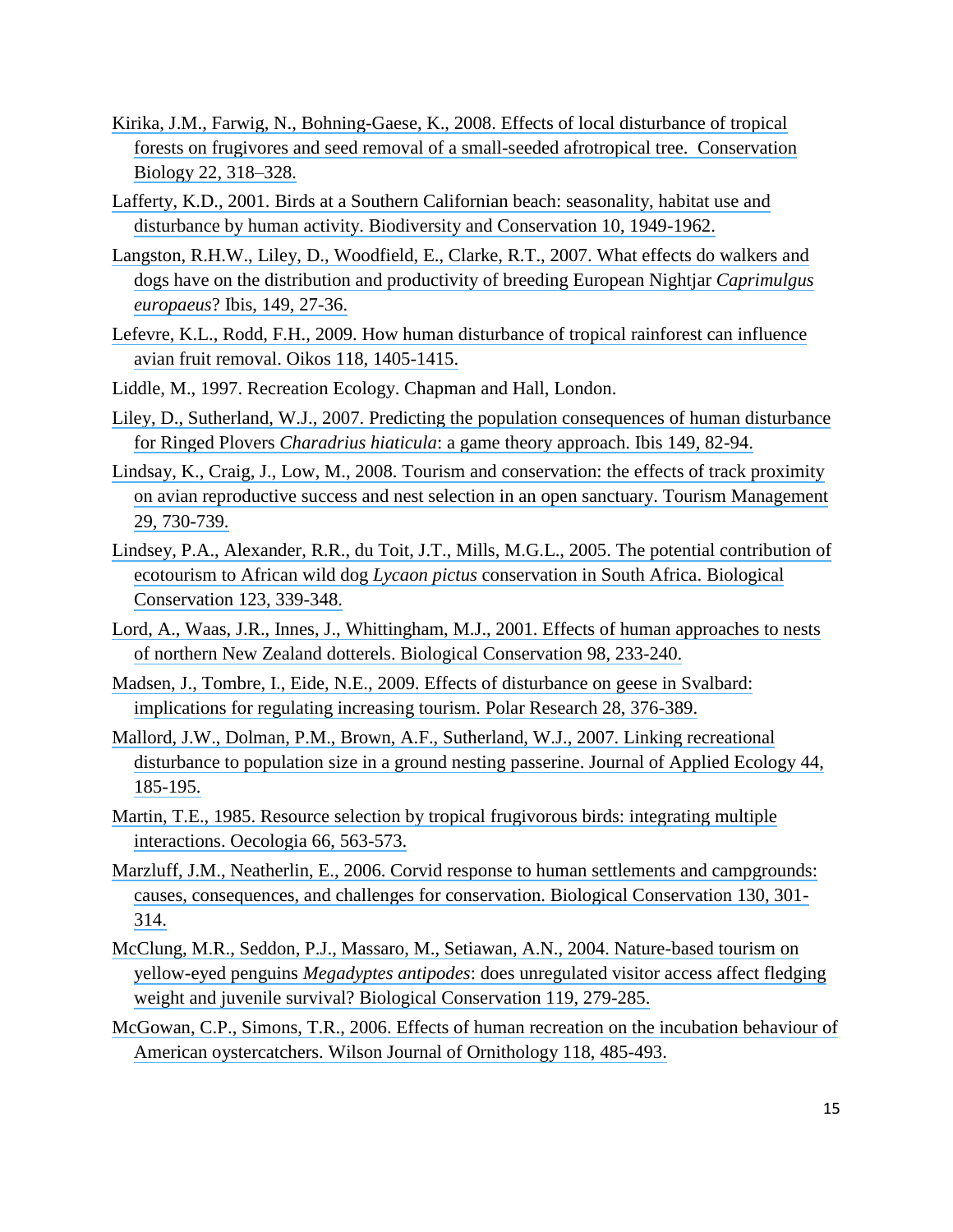- Miller, G.T., 2007. Living in the Environment: Principles, Connections and Solutions. Fifteenth Edition. Thomson Learning, New York.
- [Miller, S.G., Knight, R.L., Miller, C.K., 1998. Influence of recreational trails on breeding bird](https://www.researchgate.net/publication/270399340_Influence_of_Recreational_Trails_on_Breeding_Bird_Communities?el=1_x_8&enrichId=rgreq-0307f78f61e3183d478f1b9b25fcac13-XXX&enrichSource=Y292ZXJQYWdlOzUxMTkwNzcxO0FTOjk3NzQxNDcyNTM0NTMzQDE0MDAzMTQ3OTEyMzY=)  [communities. Ecological Applications 8, 162-169.](https://www.researchgate.net/publication/270399340_Influence_of_Recreational_Trails_on_Breeding_Bird_Communities?el=1_x_8&enrichId=rgreq-0307f78f61e3183d478f1b9b25fcac13-XXX&enrichSource=Y292ZXJQYWdlOzUxMTkwNzcxO0FTOjk3NzQxNDcyNTM0NTMzQDE0MDAzMTQ3OTEyMzY=)
- [Moran, C., Catterall, C.P., Kanowski, J. 2009. Reduced dispersal of native plant species as a](https://www.researchgate.net/publication/223936050_Reduced_dispersal_of_native_plant_species_as_a_consequence_of_the_reduced_abundance_of_frugivore_species_in_fragmented_rainforest?el=1_x_8&enrichId=rgreq-0307f78f61e3183d478f1b9b25fcac13-XXX&enrichSource=Y292ZXJQYWdlOzUxMTkwNzcxO0FTOjk3NzQxNDcyNTM0NTMzQDE0MDAzMTQ3OTEyMzY=) [consequence of the reduced abundance of frugivore](https://www.researchgate.net/publication/223936050_Reduced_dispersal_of_native_plant_species_as_a_consequence_of_the_reduced_abundance_of_frugivore_species_in_fragmented_rainforest?el=1_x_8&enrichId=rgreq-0307f78f61e3183d478f1b9b25fcac13-XXX&enrichSource=Y292ZXJQYWdlOzUxMTkwNzcxO0FTOjk3NzQxNDcyNTM0NTMzQDE0MDAzMTQ3OTEyMzY=) species in fragmented rainforest. [Biological Conservation 142, 541-552.](https://www.researchgate.net/publication/223936050_Reduced_dispersal_of_native_plant_species_as_a_consequence_of_the_reduced_abundance_of_frugivore_species_in_fragmented_rainforest?el=1_x_8&enrichId=rgreq-0307f78f61e3183d478f1b9b25fcac13-XXX&enrichSource=Y292ZXJQYWdlOzUxMTkwNzcxO0FTOjk3NzQxNDcyNTM0NTMzQDE0MDAzMTQ3OTEyMzY=)
- Müllner, A., Linsenmair, K.E., Wikelski, M., 2004. Exposure to ecotourism reduces survival and affects stress responses in hoatzin chicks (*Opisthocomus hoazin*). Biological Conservation 118, 549-558.
- Murison, G., Bullock, J.M., Underhill-Day, J., Langston, R., Brown, A.F., Sutherland, W.J., 2007. Habitat type determines the effects of disturbance on the breeding productivity of the Dartford Warbler *Sylvia undata*. Ibis 149, 16-26.
- [Newsome, D., Moore, S.A., Dowling, R.K., 2002. Natural Area Tourism: Ecology, Impacts and](https://www.researchgate.net/publication/44845216_Natural_area_tourism_Ecology_impacts_and_management?el=1_x_8&enrichId=rgreq-0307f78f61e3183d478f1b9b25fcac13-XXX&enrichSource=Y292ZXJQYWdlOzUxMTkwNzcxO0FTOjk3NzQxNDcyNTM0NTMzQDE0MDAzMTQ3OTEyMzY=) [Management. Channel View Publications, Sydney.](https://www.researchgate.net/publication/44845216_Natural_area_tourism_Ecology_impacts_and_management?el=1_x_8&enrichId=rgreq-0307f78f61e3183d478f1b9b25fcac13-XXX&enrichSource=Y292ZXJQYWdlOzUxMTkwNzcxO0FTOjk3NzQxNDcyNTM0NTMzQDE0MDAzMTQ3OTEyMzY=)
- Newton, I., 2003. The Speciation and Biogeography of Birds. Academic Press, London.
- Orams, M.B., 2002. Feeding wildlife [as a tourism attraction: a review of issues and impacts.](https://www.researchgate.net/publication/223378778_Feeding_wildlife_as_a_tourism_attraction_A_review_of_issues_and_impacts?el=1_x_8&enrichId=rgreq-0307f78f61e3183d478f1b9b25fcac13-XXX&enrichSource=Y292ZXJQYWdlOzUxMTkwNzcxO0FTOjk3NzQxNDcyNTM0NTMzQDE0MDAzMTQ3OTEyMzY=) [Tourism Management 23, 281-293.](https://www.researchgate.net/publication/223378778_Feeding_wildlife_as_a_tourism_attraction_A_review_of_issues_and_impacts?el=1_x_8&enrichId=rgreq-0307f78f61e3183d478f1b9b25fcac13-XXX&enrichSource=Y292ZXJQYWdlOzUxMTkwNzcxO0FTOjk3NzQxNDcyNTM0NTMzQDE0MDAzMTQ3OTEyMzY=)
- [Paton, D.C., Ford, H.A., 1976. Pollination by birds of native plants in South Australia.](https://www.researchgate.net/publication/236887567_Pollination_by_birds_of_native_plants_in_South_Australia?el=1_x_8&enrichId=rgreq-0307f78f61e3183d478f1b9b25fcac13-XXX&enrichSource=Y292ZXJQYWdlOzUxMTkwNzcxO0FTOjk3NzQxNDcyNTM0NTMzQDE0MDAzMTQ3OTEyMzY=) Emu 77, [73-85.](https://www.researchgate.net/publication/236887567_Pollination_by_birds_of_native_plants_in_South_Australia?el=1_x_8&enrichId=rgreq-0307f78f61e3183d478f1b9b25fcac13-XXX&enrichSource=Y292ZXJQYWdlOzUxMTkwNzcxO0FTOjk3NzQxNDcyNTM0NTMzQDE0MDAzMTQ3OTEyMzY=)
- [Pearce-Higgins, J.W., Finney, S.K., Yalden, D.W., Langston, R.H.W., 2007. Testing the effects](https://www.researchgate.net/publication/227703741_Testing_the_effects_of_recreational_disturbance_on_two_upland_breeding_waders?el=1_x_8&enrichId=rgreq-0307f78f61e3183d478f1b9b25fcac13-XXX&enrichSource=Y292ZXJQYWdlOzUxMTkwNzcxO0FTOjk3NzQxNDcyNTM0NTMzQDE0MDAzMTQ3OTEyMzY=)  [of recreational disturbance on two upland breeding waders. Ibis 149, 45-55.](https://www.researchgate.net/publication/227703741_Testing_the_effects_of_recreational_disturbance_on_two_upland_breeding_waders?el=1_x_8&enrichId=rgreq-0307f78f61e3183d478f1b9b25fcac13-XXX&enrichSource=Y292ZXJQYWdlOzUxMTkwNzcxO0FTOjk3NzQxNDcyNTM0NTMzQDE0MDAzMTQ3OTEyMzY=)
- [Randler, C., 2006. Disturbance by dog barking increase vigilance in coots](https://www.researchgate.net/publication/225763381_Disturbances_by_dog_barking_increase_vigilance_in_coots_Fulica_atra?el=1_x_8&enrichId=rgreq-0307f78f61e3183d478f1b9b25fcac13-XXX&enrichSource=Y292ZXJQYWdlOzUxMTkwNzcxO0FTOjk3NzQxNDcyNTM0NTMzQDE0MDAzMTQ3OTEyMzY=) *Fulica atra*. European [Journal of Wildlife Research 52, 265-270.](https://www.researchgate.net/publication/225763381_Disturbances_by_dog_barking_increase_vigilance_in_coots_Fulica_atra?el=1_x_8&enrichId=rgreq-0307f78f61e3183d478f1b9b25fcac13-XXX&enrichSource=Y292ZXJQYWdlOzUxMTkwNzcxO0FTOjk3NzQxNDcyNTM0NTMzQDE0MDAzMTQ3OTEyMzY=)
- [Ratz, H., Thompson, C., 1999. Who is watching whom? Checks for impacts of tourists on](https://www.researchgate.net/publication/231178458_Who_is_watching_whom_Checks_for_impacts_of_tourists_on_Yellow-eyed_Penguins_Megadyptes_antipodes?el=1_x_8&enrichId=rgreq-0307f78f61e3183d478f1b9b25fcac13-XXX&enrichSource=Y292ZXJQYWdlOzUxMTkwNzcxO0FTOjk3NzQxNDcyNTM0NTMzQDE0MDAzMTQ3OTEyMzY=)  Yellow-eyed penguins *[Megadyptes antipodes.](https://www.researchgate.net/publication/231178458_Who_is_watching_whom_Checks_for_impacts_of_tourists_on_Yellow-eyed_Penguins_Megadyptes_antipodes?el=1_x_8&enrichId=rgreq-0307f78f61e3183d478f1b9b25fcac13-XXX&enrichSource=Y292ZXJQYWdlOzUxMTkwNzcxO0FTOjk3NzQxNDcyNTM0NTMzQDE0MDAzMTQ3OTEyMzY=)* Marine Ornithology 27, 205-210.
- [Rees, E.C, Bruce, J.H., White, G.T., 2005. Factors affecting the behavioural responses of](https://www.researchgate.net/publication/233413562_Factors_affecting_the_behavioural_responses_of_whooper_swans_Cygnus_c_cygnus_to_various_human_activities?el=1_x_8&enrichId=rgreq-0307f78f61e3183d478f1b9b25fcac13-XXX&enrichSource=Y292ZXJQYWdlOzUxMTkwNzcxO0FTOjk3NzQxNDcyNTM0NTMzQDE0MDAzMTQ3OTEyMzY=)  whooper swans (*Cygnus c. cygnus*[\) to various human activities. Biological Conservation 121,](https://www.researchgate.net/publication/233413562_Factors_affecting_the_behavioural_responses_of_whooper_swans_Cygnus_c_cygnus_to_various_human_activities?el=1_x_8&enrichId=rgreq-0307f78f61e3183d478f1b9b25fcac13-XXX&enrichSource=Y292ZXJQYWdlOzUxMTkwNzcxO0FTOjk3NzQxNDcyNTM0NTMzQDE0MDAzMTQ3OTEyMzY=)  [369-382.](https://www.researchgate.net/publication/233413562_Factors_affecting_the_behavioural_responses_of_whooper_swans_Cygnus_c_cygnus_to_various_human_activities?el=1_x_8&enrichId=rgreq-0307f78f61e3183d478f1b9b25fcac13-XXX&enrichSource=Y292ZXJQYWdlOzUxMTkwNzcxO0FTOjk3NzQxNDcyNTM0NTMzQDE0MDAzMTQ3OTEyMzY=)
- [Regel, J., Pütz, K., 1997. Effect of human disturbance on body temperature and energy](https://www.researchgate.net/publication/225898698_Effect_of_human_disturbance_on_body_temperature_and_energy_expenditure_in_penguins?el=1_x_8&enrichId=rgreq-0307f78f61e3183d478f1b9b25fcac13-XXX&enrichSource=Y292ZXJQYWdlOzUxMTkwNzcxO0FTOjk3NzQxNDcyNTM0NTMzQDE0MDAzMTQ3OTEyMzY=)  [expenditure in penguins. Polar Biology 18, 246-253.](https://www.researchgate.net/publication/225898698_Effect_of_human_disturbance_on_body_temperature_and_energy_expenditure_in_penguins?el=1_x_8&enrichId=rgreq-0307f78f61e3183d478f1b9b25fcac13-XXX&enrichSource=Y292ZXJQYWdlOzUxMTkwNzcxO0FTOjk3NzQxNDcyNTM0NTMzQDE0MDAzMTQ3OTEyMzY=)
- [Riffell, S.K., Gutzwiller, K.J., Anderson, S.H., 1996. Does repeated human intrusion cause](https://www.researchgate.net/publication/271760168_Does_Repeated_Human_Intrusion_Cause_Cumulative_Declines_in_Avian_Richness_and_Abundance?el=1_x_8&enrichId=rgreq-0307f78f61e3183d478f1b9b25fcac13-XXX&enrichSource=Y292ZXJQYWdlOzUxMTkwNzcxO0FTOjk3NzQxNDcyNTM0NTMzQDE0MDAzMTQ3OTEyMzY=)  [cumulative declines in avian richness and abundance? Ecological Applications 6, 492-505.](https://www.researchgate.net/publication/271760168_Does_Repeated_Human_Intrusion_Cause_Cumulative_Declines_in_Avian_Richness_and_Abundance?el=1_x_8&enrichId=rgreq-0307f78f61e3183d478f1b9b25fcac13-XXX&enrichSource=Y292ZXJQYWdlOzUxMTkwNzcxO0FTOjk3NzQxNDcyNTM0NTMzQDE0MDAzMTQ3OTEyMzY=)
- [Rodgers, J.A., Smith, H.T., 1995. Set-back distances to protect nesting bird colonies from human](https://www.researchgate.net/publication/249431735_Set-Back_Distances_to_Protect_Nesting_Bird_Colonies_from_Human_Disturbance_in_Florida?el=1_x_8&enrichId=rgreq-0307f78f61e3183d478f1b9b25fcac13-XXX&enrichSource=Y292ZXJQYWdlOzUxMTkwNzcxO0FTOjk3NzQxNDcyNTM0NTMzQDE0MDAzMTQ3OTEyMzY=)  [disturbance in Florida. Conservation Biology 9, 89-99.](https://www.researchgate.net/publication/249431735_Set-Back_Distances_to_Protect_Nesting_Bird_Colonies_from_Human_Disturbance_in_Florida?el=1_x_8&enrichId=rgreq-0307f78f61e3183d478f1b9b25fcac13-XXX&enrichSource=Y292ZXJQYWdlOzUxMTkwNzcxO0FTOjk3NzQxNDcyNTM0NTMzQDE0MDAzMTQ3OTEyMzY=)
- [Ruhlen, T.D., Abbott, S., Stenzel, L.E., Page, G.W., 2003. Evidence that human disturbance](https://www.researchgate.net/publication/237257792_Evidence_that_human_disturbance_reduces_Snowy_Plover_chick_survival?el=1_x_8&enrichId=rgreq-0307f78f61e3183d478f1b9b25fcac13-XXX&enrichSource=Y292ZXJQYWdlOzUxMTkwNzcxO0FTOjk3NzQxNDcyNTM0NTMzQDE0MDAzMTQ3OTEyMzY=) [reduces Snowy plover chick survival. Journal of Field Ornithology 74, 300-304.](https://www.researchgate.net/publication/237257792_Evidence_that_human_disturbance_reduces_Snowy_Plover_chick_survival?el=1_x_8&enrichId=rgreq-0307f78f61e3183d478f1b9b25fcac13-XXX&enrichSource=Y292ZXJQYWdlOzUxMTkwNzcxO0FTOjk3NzQxNDcyNTM0NTMzQDE0MDAzMTQ3OTEyMzY=)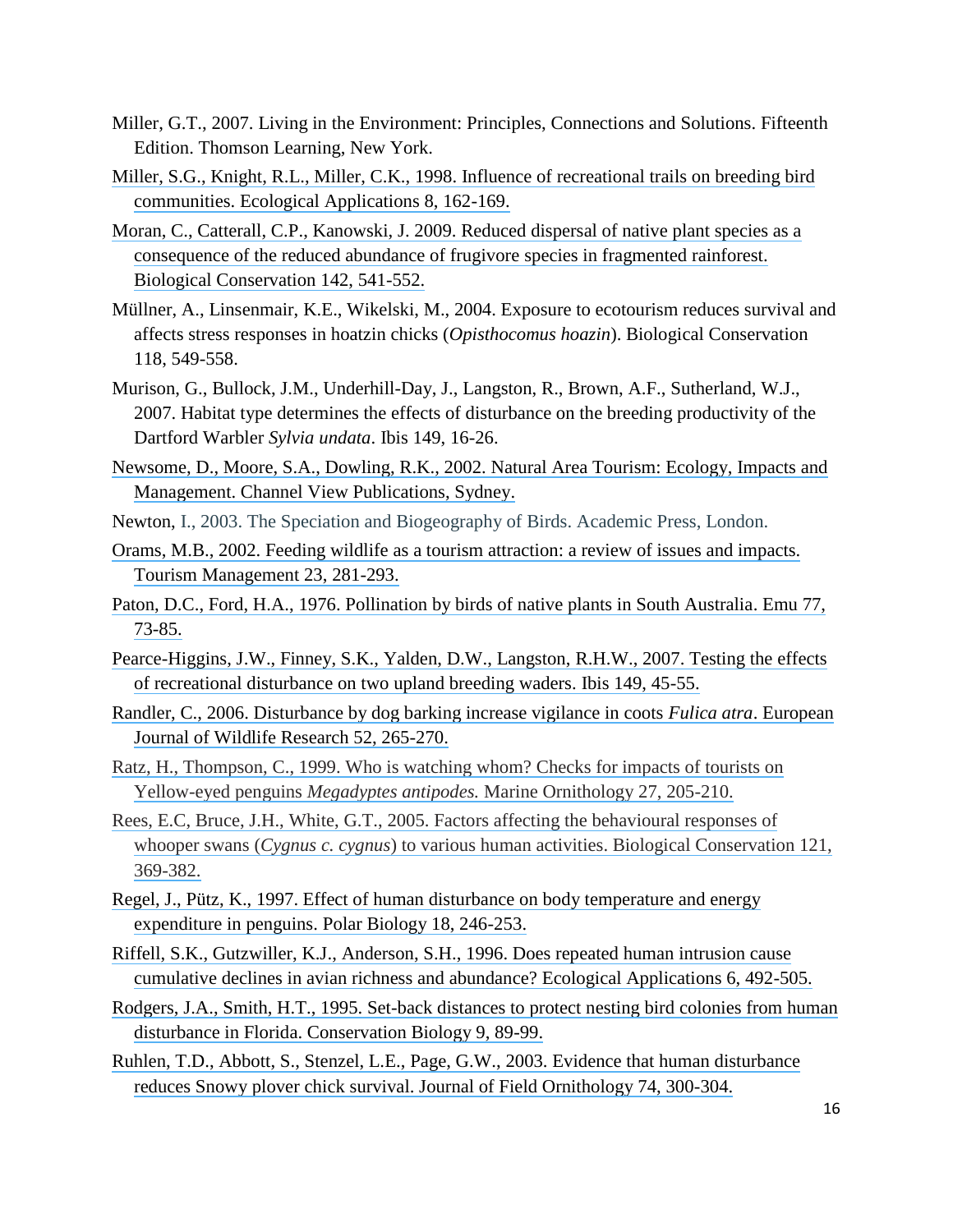- Sabine, J.B., Meyers, J.M., Moore, C.T., Schweitzer, S.H., 2008. Effects of human activity on behaviour of breeding American oystercatchers, Cumberland Island National Seashore, Georgia, USA. Waterbirds 31, 70-82.
- Şekercioğlu, C., 2002. Impacts of bird watching on human and avian communities. Environmental Conservation 29, 282-289.
- Simpson, K., Day, N., 2004. Field Guide to the Birds of Australia, Seventh Edition. Penguin Group, Sydney.
- Skagen, S.K., Knight, R.L., Orians, G.H., [1991. Human disturbance of an avian scavenging](https://www.researchgate.net/publication/271804732_Human_Disturbance_of_an_Avian_Scavenging_Guild?el=1_x_8&enrichId=rgreq-0307f78f61e3183d478f1b9b25fcac13-XXX&enrichSource=Y292ZXJQYWdlOzUxMTkwNzcxO0FTOjk3NzQxNDcyNTM0NTMzQDE0MDAzMTQ3OTEyMzY=)  [guild. Ecological Applications 1, 215-225.](https://www.researchgate.net/publication/271804732_Human_Disturbance_of_an_Avian_Scavenging_Guild?el=1_x_8&enrichId=rgreq-0307f78f61e3183d478f1b9b25fcac13-XXX&enrichSource=Y292ZXJQYWdlOzUxMTkwNzcxO0FTOjk3NzQxNDcyNTM0NTMzQDE0MDAzMTQ3OTEyMzY=)
- [Smith-Castro, J.R., Rodewald, A.D., 2010. Behavioural](https://www.researchgate.net/publication/229870262_Behavioral_responses_of_nesting_birds_to_human_disturbance_along_recreational_trails?el=1_x_8&enrichId=rgreq-0307f78f61e3183d478f1b9b25fcac13-XXX&enrichSource=Y292ZXJQYWdlOzUxMTkwNzcxO0FTOjk3NzQxNDcyNTM0NTMzQDE0MDAzMTQ3OTEyMzY=) responses of nesting birds to human [disturbance along recreational trails. Journal of Field Ornithology 81, 130-138.](https://www.researchgate.net/publication/229870262_Behavioral_responses_of_nesting_birds_to_human_disturbance_along_recreational_trails?el=1_x_8&enrichId=rgreq-0307f78f61e3183d478f1b9b25fcac13-XXX&enrichSource=Y292ZXJQYWdlOzUxMTkwNzcxO0FTOjk3NzQxNDcyNTM0NTMzQDE0MDAzMTQ3OTEyMzY=)
- [Stalmaster, M.V., Newman, J.R., 1978. Behavioral responses of](https://www.researchgate.net/publication/245583338_Behavioral_Responses_of_Wintering_Bald_Eagles_to_Human_Activity?el=1_x_8&enrichId=rgreq-0307f78f61e3183d478f1b9b25fcac13-XXX&enrichSource=Y292ZXJQYWdlOzUxMTkwNzcxO0FTOjk3NzQxNDcyNTM0NTMzQDE0MDAzMTQ3OTEyMzY=) wintering bald eagles to human [activity. Journal of Wildlife Management 42, 506-513.](https://www.researchgate.net/publication/245583338_Behavioral_Responses_of_Wintering_Bald_Eagles_to_Human_Activity?el=1_x_8&enrichId=rgreq-0307f78f61e3183d478f1b9b25fcac13-XXX&enrichSource=Y292ZXJQYWdlOzUxMTkwNzcxO0FTOjk3NzQxNDcyNTM0NTMzQDE0MDAzMTQ3OTEyMzY=)
- [Steidl, R.J., Powell, B.F., 2006. Assessing the effects of human activities on wildlife. George](https://www.researchgate.net/publication/285725027_Assessing_the_effects_of_human_activities_on_wildlife?el=1_x_8&enrichId=rgreq-0307f78f61e3183d478f1b9b25fcac13-XXX&enrichSource=Y292ZXJQYWdlOzUxMTkwNzcxO0FTOjk3NzQxNDcyNTM0NTMzQDE0MDAzMTQ3OTEyMzY=)  [Wright Forum 23, 50-58.](https://www.researchgate.net/publication/285725027_Assessing_the_effects_of_human_activities_on_wildlife?el=1_x_8&enrichId=rgreq-0307f78f61e3183d478f1b9b25fcac13-XXX&enrichSource=Y292ZXJQYWdlOzUxMTkwNzcxO0FTOjk3NzQxNDcyNTM0NTMzQDE0MDAzMTQ3OTEyMzY=)
- [Stocker, G.C., Irvine, A.K., 1983. Seed dispersal by Cassowaries \(](https://www.researchgate.net/publication/272593493_Seed_Dispersal_by_Cassowaries_Casuarius_casuarius_in_North_Queensland)*Casuarius casuarius*) in North [Queensland's rainforests. Biotropica 15, 170-176.](https://www.researchgate.net/publication/272593493_Seed_Dispersal_by_Cassowaries_Casuarius_casuarius_in_North_Queensland)
- [Taylor, E.C., Green, R.E., Perrins, J., 2007. Stone-curlews](https://www.researchgate.net/publication/227695290_Stone-curlews_Burhinus_oedicnemus_and_recreational_disturbance_Developing_a_management_tool_for_access?el=1_x_8&enrichId=rgreq-0307f78f61e3183d478f1b9b25fcac13-XXX&enrichSource=Y292ZXJQYWdlOzUxMTkwNzcxO0FTOjk3NzQxNDcyNTM0NTMzQDE0MDAzMTQ3OTEyMzY=) *Burhinus oedicnemus* and recreational [disturbance: developing a management](https://www.researchgate.net/publication/227695290_Stone-curlews_Burhinus_oedicnemus_and_recreational_disturbance_Developing_a_management_tool_for_access?el=1_x_8&enrichId=rgreq-0307f78f61e3183d478f1b9b25fcac13-XXX&enrichSource=Y292ZXJQYWdlOzUxMTkwNzcxO0FTOjk3NzQxNDcyNTM0NTMzQDE0MDAzMTQ3OTEyMzY=) tool for access. Ibis 149, 37-44.
- [Thiel, D., Jenni-Eiermann, S., Braunisch, V., Palme, R., Jenni, L., 2008. Ski tourism affects](https://www.researchgate.net/publication/227993692_Ski_tourism_affects_habitat_use_and_evokes_a_physiological_stress_response_in_capercaillie_Tetrao_urogallus_A_new_methodological_approach?el=1_x_8&enrichId=rgreq-0307f78f61e3183d478f1b9b25fcac13-XXX&enrichSource=Y292ZXJQYWdlOzUxMTkwNzcxO0FTOjk3NzQxNDcyNTM0NTMzQDE0MDAzMTQ3OTEyMzY=) [habitat use and evokes a physiological stress response in capercaillie](https://www.researchgate.net/publication/227993692_Ski_tourism_affects_habitat_use_and_evokes_a_physiological_stress_response_in_capercaillie_Tetrao_urogallus_A_new_methodological_approach?el=1_x_8&enrichId=rgreq-0307f78f61e3183d478f1b9b25fcac13-XXX&enrichSource=Y292ZXJQYWdlOzUxMTkwNzcxO0FTOjk3NzQxNDcyNTM0NTMzQDE0MDAzMTQ3OTEyMzY=) *Tetrao urogallus*: a new [methodological approach. Journal of Applied Ecology 45, 845-853.](https://www.researchgate.net/publication/227993692_Ski_tourism_affects_habitat_use_and_evokes_a_physiological_stress_response_in_capercaillie_Tetrao_urogallus_A_new_methodological_approach?el=1_x_8&enrichId=rgreq-0307f78f61e3183d478f1b9b25fcac13-XXX&enrichSource=Y292ZXJQYWdlOzUxMTkwNzcxO0FTOjk3NzQxNDcyNTM0NTMzQDE0MDAzMTQ3OTEyMzY=)
- [Van Der Zande, A.N., Verstrael, T.J., 1985. Impacts of outdoor recreation upon nest-site choice](https://www.researchgate.net/publication/266570225_Impacts_of_outdoor_recreation_upon_nest-site_choice_and_breeding_success_of_the_kestrel_Falco_tinnunculus?el=1_x_8&enrichId=rgreq-0307f78f61e3183d478f1b9b25fcac13-XXX&enrichSource=Y292ZXJQYWdlOzUxMTkwNzcxO0FTOjk3NzQxNDcyNTM0NTMzQDE0MDAzMTQ3OTEyMzY=)  [and breeding success of the kestrel. Ardea 73, 90-99.](https://www.researchgate.net/publication/266570225_Impacts_of_outdoor_recreation_upon_nest-site_choice_and_breeding_success_of_the_kestrel_Falco_tinnunculus?el=1_x_8&enrichId=rgreq-0307f78f61e3183d478f1b9b25fcac13-XXX&enrichSource=Y292ZXJQYWdlOzUxMTkwNzcxO0FTOjk3NzQxNDcyNTM0NTMzQDE0MDAzMTQ3OTEyMzY=)
- [Verhulst, S., Oosterbeek, K., Ens, B.J., 2001. Experimental evidence for the effects of human](https://www.researchgate.net/publication/222669915_Experimental_evidence_of_effects_of_human_disturbance_on_foraging_and_parental_care_in_oystercatchers?el=1_x_8&enrichId=rgreq-0307f78f61e3183d478f1b9b25fcac13-XXX&enrichSource=Y292ZXJQYWdlOzUxMTkwNzcxO0FTOjk3NzQxNDcyNTM0NTMzQDE0MDAzMTQ3OTEyMzY=) [disturbance on foraging and parental care in oystercatchers. Biological Conservation 101,375-](https://www.researchgate.net/publication/222669915_Experimental_evidence_of_effects_of_human_disturbance_on_foraging_and_parental_care_in_oystercatchers?el=1_x_8&enrichId=rgreq-0307f78f61e3183d478f1b9b25fcac13-XXX&enrichSource=Y292ZXJQYWdlOzUxMTkwNzcxO0FTOjk3NzQxNDcyNTM0NTMzQDE0MDAzMTQ3OTEyMzY=) [380.](https://www.researchgate.net/publication/222669915_Experimental_evidence_of_effects_of_human_disturbance_on_foraging_and_parental_care_in_oystercatchers?el=1_x_8&enrichId=rgreq-0307f78f61e3183d478f1b9b25fcac13-XXX&enrichSource=Y292ZXJQYWdlOzUxMTkwNzcxO0FTOjk3NzQxNDcyNTM0NTMzQDE0MDAzMTQ3OTEyMzY=)
- Walker, B.G., Boersma, P.D., Wingfield, J.C., 2006. Habituation of adult Magellanic penguins to human visitation as expressed through behaviour and corticosterone secretion. Conservation Biology 20, 146-154.
- Watson, A., 1988. Dotterel *Charadrius morinellus* [numbers in relation to human impact in](https://www.researchgate.net/publication/223367822_Dotterel_Charadrius_morinellus_numbers_in_relation_to_human_impact_in_Scotland?el=1_x_8&enrichId=rgreq-0307f78f61e3183d478f1b9b25fcac13-XXX&enrichSource=Y292ZXJQYWdlOzUxMTkwNzcxO0FTOjk3NzQxNDcyNTM0NTMzQDE0MDAzMTQ3OTEyMzY=)  [Scotland. Biological Conservation 43, 245-256.](https://www.researchgate.net/publication/223367822_Dotterel_Charadrius_morinellus_numbers_in_relation_to_human_impact_in_Scotland?el=1_x_8&enrichId=rgreq-0307f78f61e3183d478f1b9b25fcac13-XXX&enrichSource=Y292ZXJQYWdlOzUxMTkwNzcxO0FTOjk3NzQxNDcyNTM0NTMzQDE0MDAzMTQ3OTEyMzY=)
- [Weimerskirch, H., Shaffer, S.A., Mabille, G., Martin, J., Boutard, O., Rouanet, J.L., 2002. Heart](https://www.researchgate.net/publication/11469245_Heart_rate_and_energy_expenditure_of_incubating_Wandering_Albatrosses_basal_levels_natural_variation_and_the_effects_of_human_disturbance?el=1_x_8&enrichId=rgreq-0307f78f61e3183d478f1b9b25fcac13-XXX&enrichSource=Y292ZXJQYWdlOzUxMTkwNzcxO0FTOjk3NzQxNDcyNTM0NTMzQDE0MDAzMTQ3OTEyMzY=)  [rate and energy expenditure of incubating wandering albatrosses: basal levels, natural](https://www.researchgate.net/publication/11469245_Heart_rate_and_energy_expenditure_of_incubating_Wandering_Albatrosses_basal_levels_natural_variation_and_the_effects_of_human_disturbance?el=1_x_8&enrichId=rgreq-0307f78f61e3183d478f1b9b25fcac13-XXX&enrichSource=Y292ZXJQYWdlOzUxMTkwNzcxO0FTOjk3NzQxNDcyNTM0NTMzQDE0MDAzMTQ3OTEyMzY=)  [variation, and the effects of human disturbance. Journal of Experimental Biology 205, 475-](https://www.researchgate.net/publication/11469245_Heart_rate_and_energy_expenditure_of_incubating_Wandering_Albatrosses_basal_levels_natural_variation_and_the_effects_of_human_disturbance?el=1_x_8&enrichId=rgreq-0307f78f61e3183d478f1b9b25fcac13-XXX&enrichSource=Y292ZXJQYWdlOzUxMTkwNzcxO0FTOjk3NzQxNDcyNTM0NTMzQDE0MDAzMTQ3OTEyMzY=) [483.](https://www.researchgate.net/publication/11469245_Heart_rate_and_energy_expenditure_of_incubating_Wandering_Albatrosses_basal_levels_natural_variation_and_the_effects_of_human_disturbance?el=1_x_8&enrichId=rgreq-0307f78f61e3183d478f1b9b25fcac13-XXX&enrichSource=Y292ZXJQYWdlOzUxMTkwNzcxO0FTOjk3NzQxNDcyNTM0NTMzQDE0MDAzMTQ3OTEyMzY=)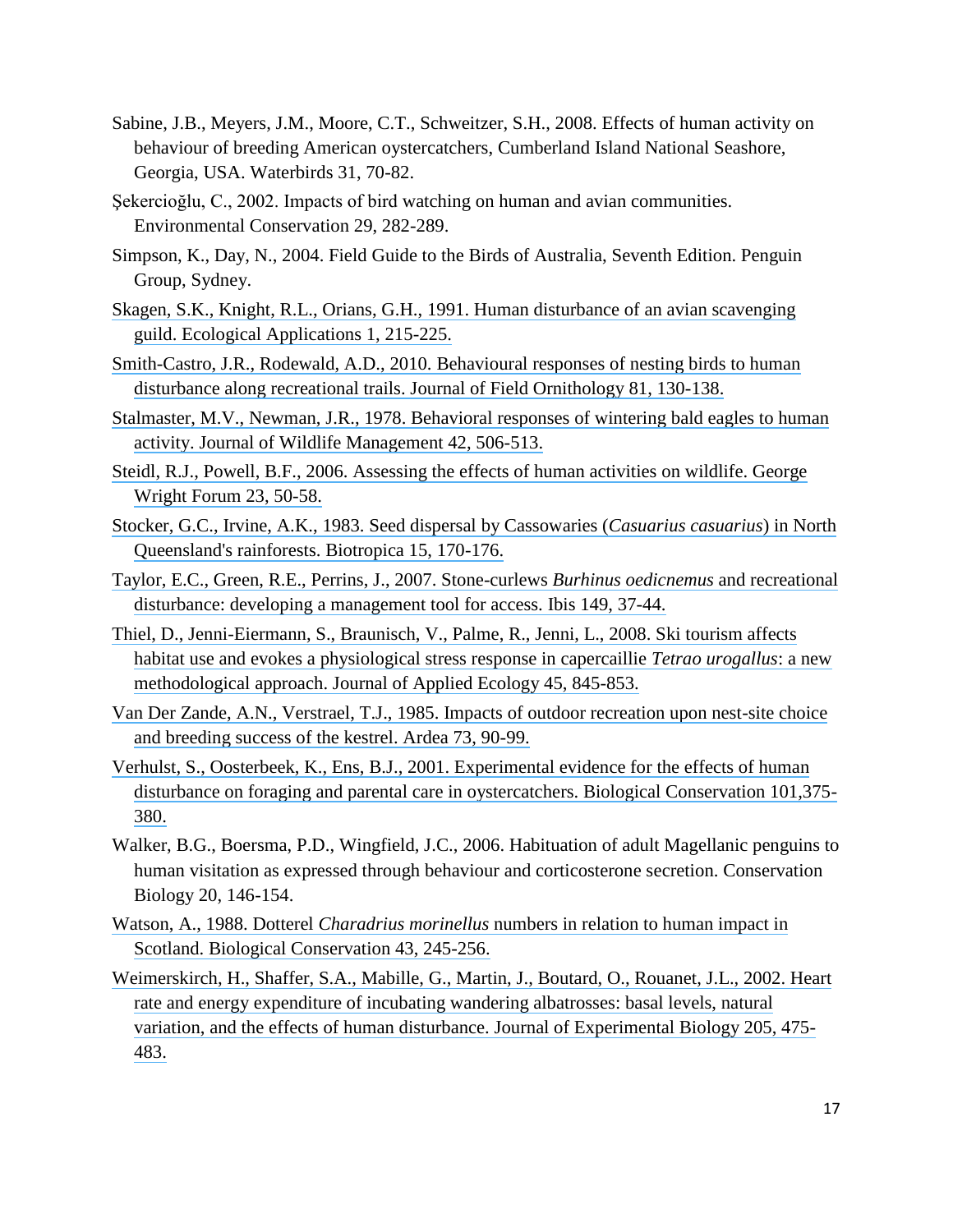- Yalden, D.W., 1992. The influence of recreational disturbance on common sandpipers *Actitis hypoleucos* breeding by an upland reservoir, in England. Biological Conservation 61, 41-49.
- Yalden, P.E., Yalden, D.W., 1990. Recreational disturbance of breeding Golden Plovers *Pluvalis apricarius*. Biological Conservation 51, 243-262.
- Yasué, M., 2005. The effects of human presence flock size and prey density on shorebird foraging rates. Journal of Ethology 23, 199-204.
- Yasué, M., Dearden, P., 2006. The potential impact of tourism development on habitat availability and productivity of Malaysian plovers *Charadrius peronii*. Journal of Applied Ecology 43, 978-989.
- Zar, J.H., 1996. Biostatistical Analysis, Third Edition. Prentice-Hall International Inc, New York.
- Zuberogoitia, I., Zabala, J., Martínez, J.A., Martínez, J.E., Azkona, A., 2008. Effects of human activities on Egyptian vulture breeding success. Animal Conservation 11, 313-320.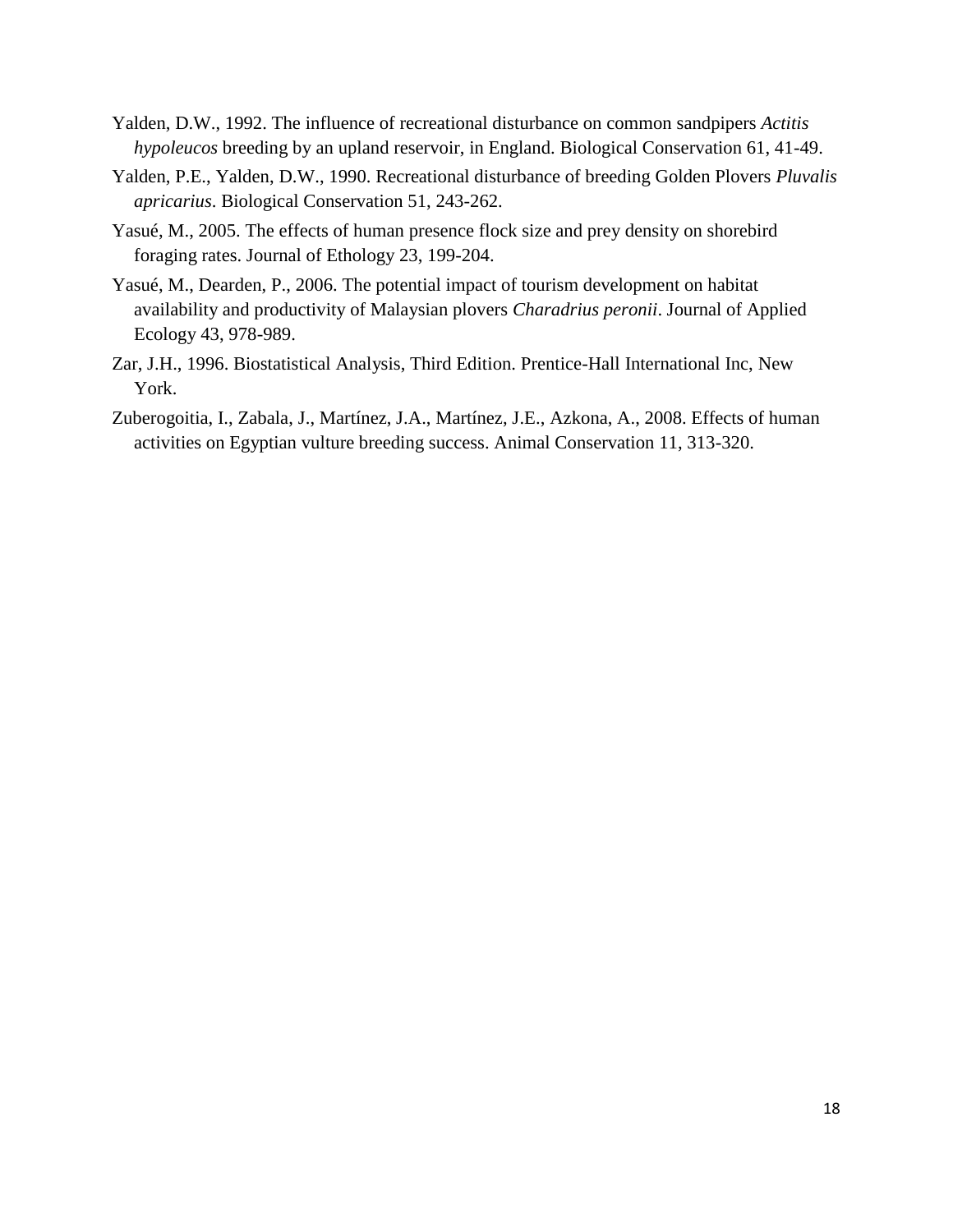## **Table 1**

Number of published studies (1978-2010) that examined the impacts of non-motorised nature based recreation on birds.

| Category                              | Total          | Negative effect | No Effect/Positive |
|---------------------------------------|----------------|-----------------|--------------------|
| All studies                           | 69             | 61              | 8                  |
| Protected area                        | 50             | 44              | 6                  |
| Threatened species examined           | 26             | 24              | $\overline{2}$     |
| Method                                |                |                 |                    |
| Observation                           | 44             | 40              | $\overline{4}$     |
| Experimental                          | 31             | 27              | $\overline{4}$     |
| Disturbed/undisturbed or control site | 36             | 30              | 6                  |
| Human activity                        |                |                 |                    |
| Standing/observing                    | 15             | 14              | $\mathbf{1}$       |
| Touring/walking/hiking                | 51             | 45              | 6                  |
| Running                               | 6              | 6               |                    |
| Cycling/mountain bike riding          | 3              | 3               |                    |
| Canoeing                              | 3              | 3               |                    |
| Dog walking                           | 11             | 11              |                    |
| Horse riding                          |                |                 |                    |
| Size of group undertaking activity    |                |                 |                    |
| One person                            | 40             | 37              | 3                  |
| Two or more people                    | 47             | 41              | 6                  |
| Individual level response in birds    |                |                 |                    |
| Behaviour                             | 41             | 37              | $\overline{4}$     |
| Physiological                         | 11             | 11              |                    |
| Population level response in birds    |                |                 |                    |
| Numerical/density                     | 33             | 28              | 5                  |
| Reproductive                          | 33             | 28              | 5                  |
| Climatic region                       |                |                 |                    |
| Polar                                 | 3              | 3               |                    |
| Subantarctic                          | $\overline{4}$ |                 |                    |
| Cool temperate                        | 30             | 25              | 5                  |
| Dry                                   | 8              | 7               | 1                  |
| Warm temperate                        | 17             | 17              |                    |
| Tropical                              | 7              | 5               | $\overline{2}$     |
| General habitat type                  |                |                 |                    |
| Coniferous forest                     | 6              | 4               | $\overline{2}$     |
| Shoreline                             | 24             | 23              | 1                  |
| Montane                               | 5              | 4               | $\mathbf{1}$       |
| Grassland, savanna or shrublands      | 5              | 5               |                    |
| Wetlands                              | 9              | 8               | 1                  |
| Desert or arid shrublands             | $\overline{2}$ | $\overline{c}$  |                    |
| Deciduous forest                      | 5              | 5               |                    |
| Rainforest                            | $\overline{4}$ | 3               | 1                  |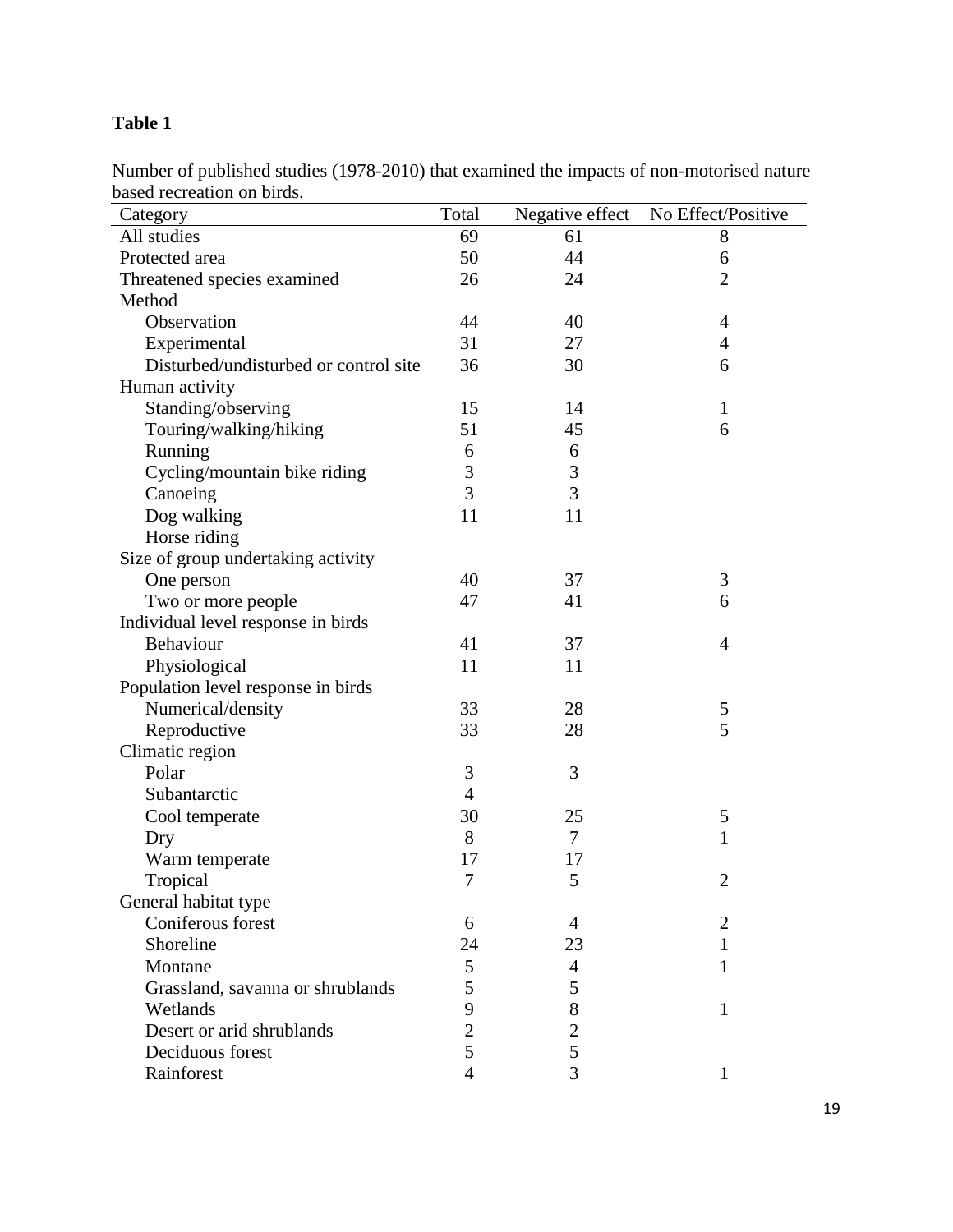| Broad-leaved evergreen forest |    |    |  |
|-------------------------------|----|----|--|
| Heathland                     |    |    |  |
| Assorted                      |    |    |  |
| Foraging guild                |    |    |  |
| Carnivore                     | 19 | 17 |  |
| Frugivore                     |    |    |  |
| Granivore                     | n  | 6  |  |
| Insectivore                   | 26 | 24 |  |
| Scavenger                     |    |    |  |
| Folivore                      |    |    |  |
| Crustaceovore/molluscivores   | 15 | 15 |  |
| Nectarivore                   |    |    |  |
| Omnivore                      |    | h  |  |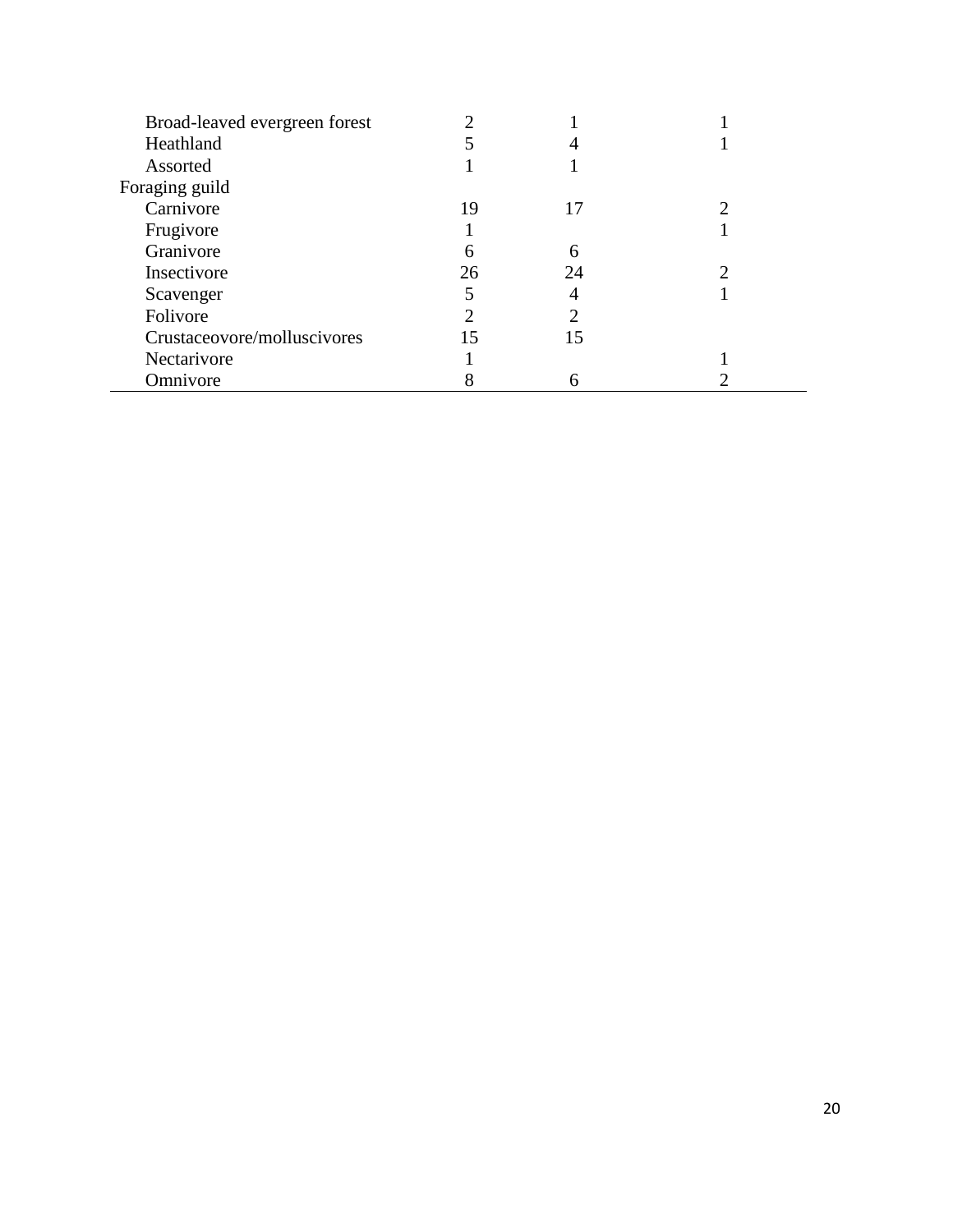## **Table 2**

Details of the 65 studies examining the impacts of non-motorised nature based recreation on birds.

| Authors (year)                        | Location             | Journal                                |
|---------------------------------------|----------------------|----------------------------------------|
| NEGATIVE EFFECT STUDIES               |                      |                                        |
| Aben et al. (2008)                    | <b>Bolivia</b>       | <b>Bird Conservation International</b> |
| Anderson and Keith (1980)             | <b>United States</b> | <b>Biological Conservation</b>         |
| Arrayo and Razin (2006)               | France               | <b>Biological Conservation</b>         |
| Aubad et al. (2010)                   | Colombia             | Acta Oecologica                        |
| Banks and Bryant (2007)               | Australia            | <b>Biology Letters</b>                 |
| Baudains and Lloyd (2007)             | South Africa         | Animal Conservation                    |
| Beale and Monaghan (2004)             | Scotland             | Journal of Applied Ecology             |
| Burger and Gochfield (1998)           | <b>United States</b> | <b>Environmental Conservation</b>      |
| Burger and Gochfield (2007)           | Antarctica           | Polar Biology                          |
| Cardoni et al. (2008)                 | Argentina            | <b>Biological Conservation</b>         |
| Ellenberg et al. (2007)               | New Zealand          | General and Comparative Endocrinology  |
| Fernández-Juricic (2000)              | Spain                | Condor                                 |
| Fernández-Juricic and Tellería (2000) | Spain                | <b>Bird Study</b>                      |
| Fernández-Juricic et al. (2001)       | Spain                | <b>Environmental Conservation</b>      |
| Fernández-Juricic et al. (2004)       | Argentina            | <b>Biological Conservation</b>         |
| Finney et al. (2005)                  | England              | <b>Biological Conservation</b>         |
| Fowler (1999)                         | Argentina            | <b>Biological Conservation</b>         |
| Guillemain et al. (2007)              | France               | <b>Biodiversity Conservation</b>       |
| Gutzwiller and Anderson (1999)        | <b>United States</b> | Condor                                 |
| Gutzwiller et al. (1998)              | <b>United States</b> | Condor                                 |
| Heil et al. (2007)                    | Argentina            | <b>Biodiversity Conservation</b>       |
| Holm and Laursen (2009)               | Denmark              | Ibis                                   |
| Holmes (2007)                         | Macquarie Island     | Journal of Wildlife Management         |
| Holmes et al. (1993)                  | <b>United States</b> | Wildlife Society Bulletin              |
| Holmes et al. (2005)                  | Macquarie Island     | <b>Biological Conservation</b>         |
| Holmes et al. $(2006)$                | Macquarie Island     | Polar Biology                          |
| Karp and Root (2009)                  | Peru                 | <b>Biodiversity Conservation</b>       |
| Kerbiriou et al (2009)                | France               | Journal of Applied Ecology             |
| Kight and Swaddle (2007)              | <b>United States</b> | <b>Biological Conservation</b>         |
| Lafferty (2001)                       | <b>United States</b> | <b>Biodiversity and Conservation</b>   |
| Langston et al. (2007)                | England              | Ibis                                   |
| Liley and Sutherland (2007)           | England              | Ibis                                   |
| Lord et al. (2001)                    | New Zealand          | <b>Biological Conservation</b>         |
| Madsen et al. (2009)                  | Svalbard             | Polar Research                         |
| Mallord et al. (2007)                 | England              | Journal of Applied Ecology             |
| McClung et al. (2004)                 | New Zealand          | <b>Biological Conservation</b>         |
| McGowan and Simons (2006)             | <b>United States</b> | Wilson Journal of Ornithology          |
| Miller et al. (1998)                  | <b>United States</b> | <b>Ecological Applications</b>         |
| Müllner et al. (2004)                 | Ecuador              | <b>Biological Conservation</b>         |
| Murison et al. (2007)                 | England              | Ibis                                   |
| Pearce-Higgins et al. (2007)          | England              | Ibis                                   |
| Randler (2006)                        | Germany              | European Journal of Wildlife Research  |
| Rees et al. (2005)                    | Scotland             | <b>Biological Conservation</b>         |
| Regel and Putz (1997)                 | Antarctica           | Polar Biology                          |
| Rodgers and Smith (1995)              | <b>United States</b> | <b>Conservation Biology</b>            |
| Ruhlen et al. (2003)                  | <b>United States</b> | Journal of Field Ornithology           |
| Sabine et al. (2008)                  | <b>United States</b> | Waterbirds                             |
| Skagen et al. (1991)                  | <b>United States</b> | <b>Ecological Applications</b>         |
| Smith-Castro and Rodewald (2010)      | <b>United States</b> | Journal of Field Ornithology           |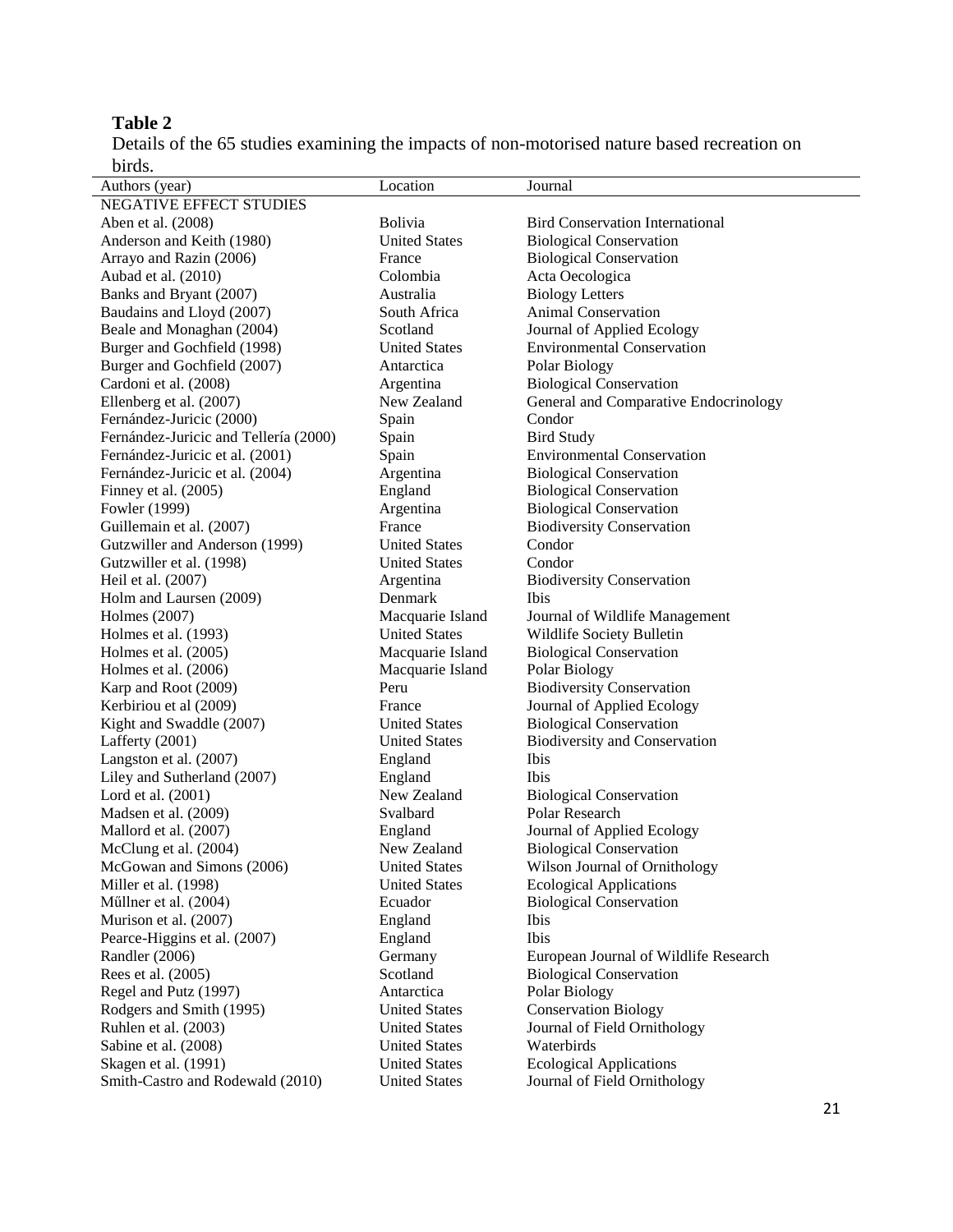| Stalmaster and Newman (1978)       | <b>United States</b> | Journal of Wildlife Management  |
|------------------------------------|----------------------|---------------------------------|
| Taylor et al. (2007)               | England              | <i>Ibis</i>                     |
| Thiel et al. (2008)                | Germany              | Journal of Applied Ecology      |
| Van der Zande and Verstrael (1985) | <b>Netherlands</b>   | Ardea                           |
| Verhulst et al. (2001)             | <b>Netherlands</b>   | <b>Biological Conservation</b>  |
| Walker et al. (2006)               | Argentina            | <b>Conservation Biology</b>     |
| Weimerskirch et al. (2001)         | Crozet Islands       | Journal of Experimental Biology |
| Yalden (1992)                      | England              | <b>Biological Conservation</b>  |
| Yalden and Yalden (1990)           | England              | <b>Biological Conservation</b>  |
| Yasue $(2005)$                     | Canada               | Journal of Ethology             |
| Yasue and Dearden (2006)           | Thailand             | Journal of Applied Ecology      |
| Zuberogoitia et al. (2008)         | Egypt                | <b>Animal Conservation</b>      |
| NO-EFFECT OR POSTIVE EFFECT        |                      |                                 |
| <b>STUDIES</b>                     |                      |                                 |
| Baines and Richardson (2007)       | England              | <b>Ibis</b>                     |
| Bouton et al. (2005)               | Brazil               | Waterbirds                      |
| Lefevre and Rodd (2009)            | <b>West Indies</b>   | Oikos                           |
| Lindsay et al. (2008)              | New Zealand          | Tourism Management              |
| Marzluff and Neatherlin (2006)**   | <b>United States</b> | <b>Biological Conservation</b>  |
| Ratz and Thompson (1999)           | New Zealand          | Marine Ornithology              |
| Riffell et al. (1996)              | <b>United States</b> | <b>Ecological Applications</b>  |
| <b>Watson</b> (1988)               | Scotland             | <b>Biological Conservation</b>  |

\*\*Only study where birds increased in abundance in the presence of human tourism

### **Table 3**

Comparison of the concentration of research on impacts of nature-based recreation on birds compared to global avian species richness. Bird richness data sourced from Newton (2003). The research index is a measure of the ratio of relative research effort to relative richness.

|              | Number | <b>Bird</b>    | Relative | Relative |          |
|--------------|--------|----------------|----------|----------|----------|
|              | of     | <b>Species</b> | richness | effort   | Research |
| Ecozones     | papers | Richness       | $(\%)$   | (%)      | index    |
| Palearctic   | 25     | 937            | 8.78     | 36.23    | 4.12     |
| Nearctic     | 21     | 732            | 6.86     | 30.43    | 4.43     |
| Neotropical  | 11     | 3370           | 31.60    | 15.94    | 0.50     |
| Australasian | 6      | 1590           | 14.91    | 8.70     | 0.58     |
| Antarctic    | 4      | 200            | 1.88     | 5.80     | 3.09     |
| Afrotropical | 1      | 1950           | 18.28    | 1.45     | 0.08     |
| Indomalayan  | 1      | 1700           | 15.94    | 1.45     | 0.09     |
| Oceanic      |        | 187            | 1.75     | 0.00     | 0.00     |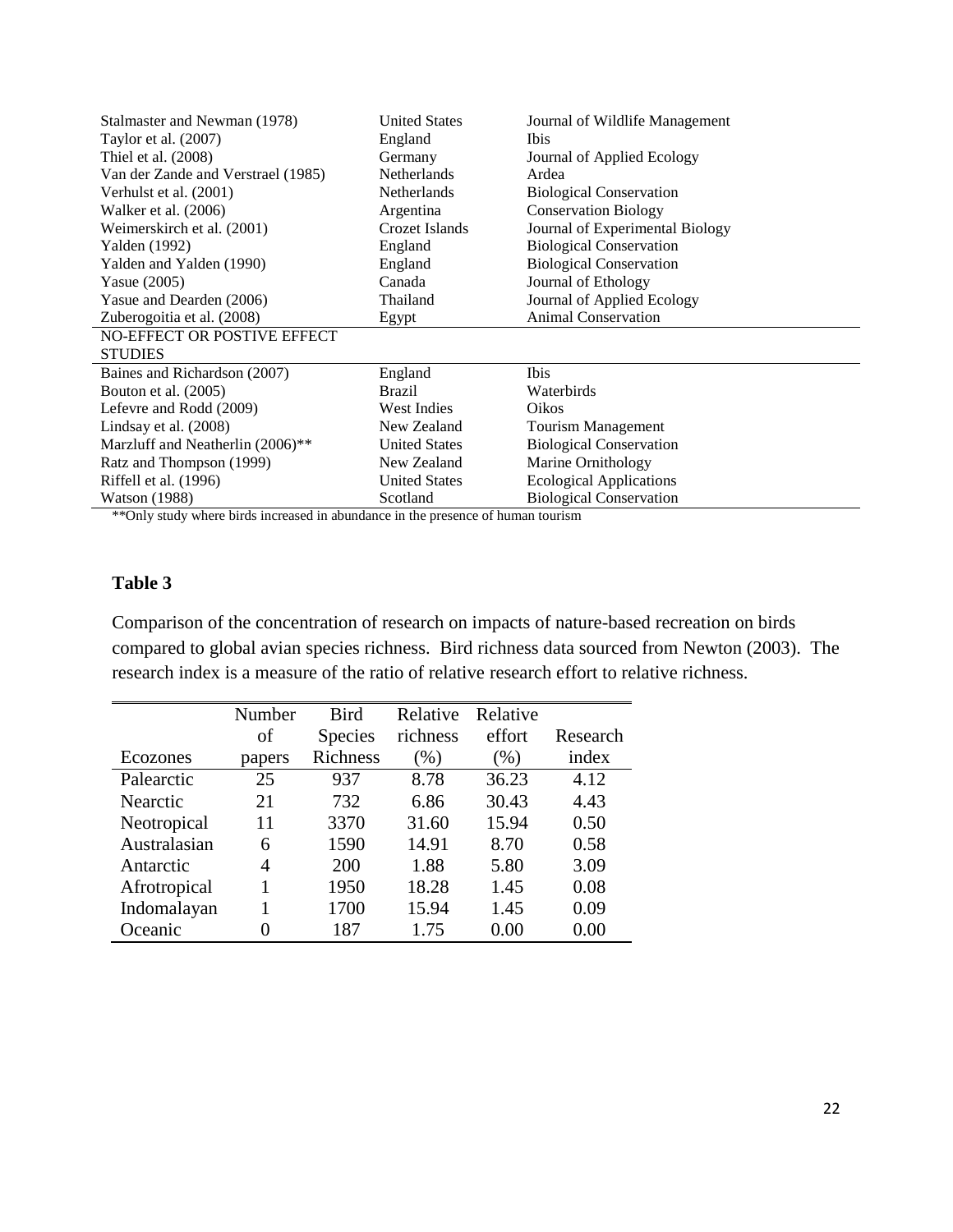

**Fig. 1.** Conceptual relationship between level of human disturbance which is a function of activity, its duration, intensity, extent and timing, and the likely ecological significance of its effects on bird populations.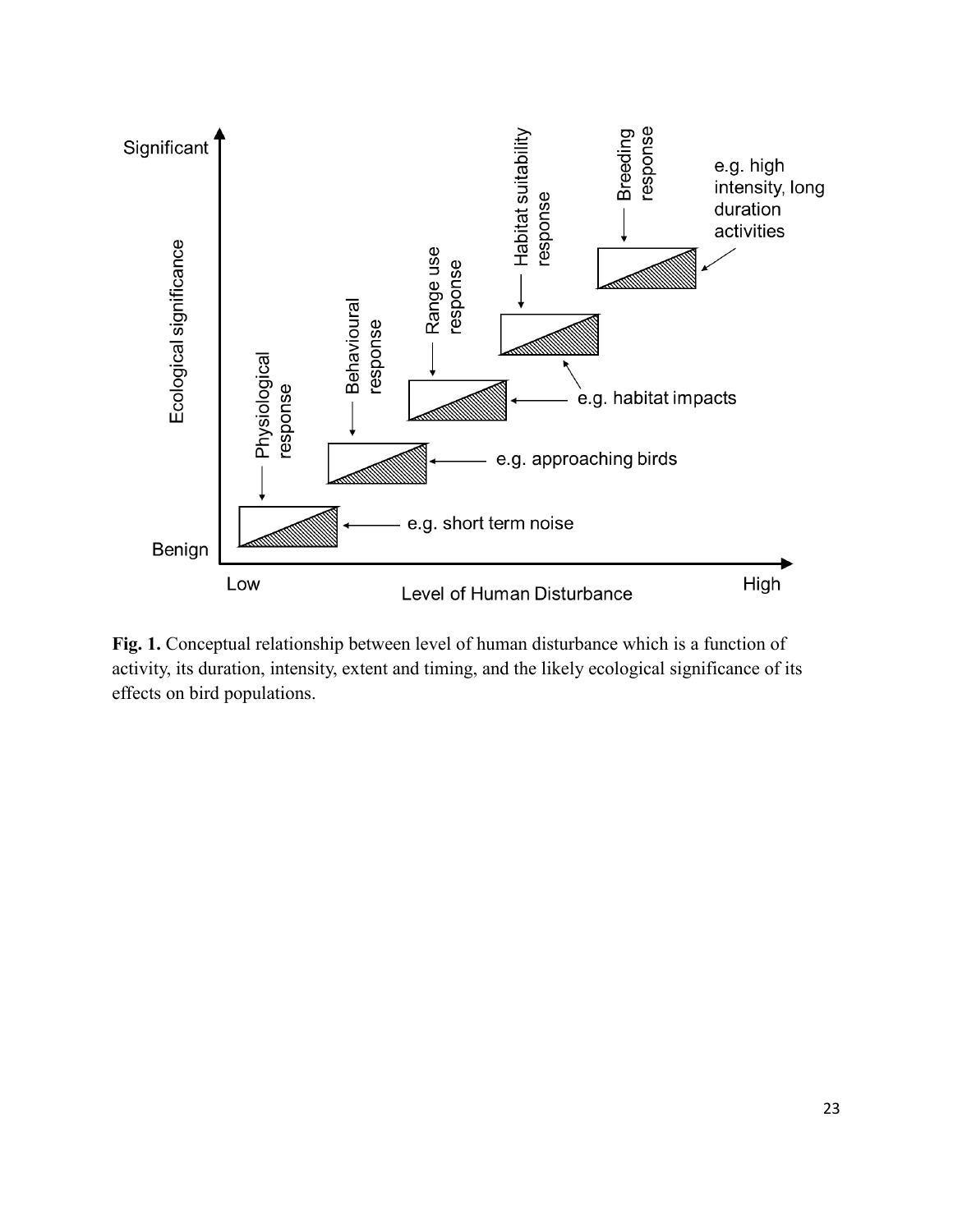#### **Appendix 1**

| Author (year)                   | Scientific name(s)/Groups                                        | Common name $(s)$                   |
|---------------------------------|------------------------------------------------------------------|-------------------------------------|
| <b>NEGATIVE EFFECT</b>          |                                                                  |                                     |
| Aben et al., 2008               | Many                                                             | Perching Birds                      |
| Anderson and Kieth, 1980        | Larus heermanni, Pelecanus occidentalis                          | Heerman's Gulls, Brown Pelican      |
|                                 | calijornicus                                                     |                                     |
| Arroyo and Razin, 2006          | Gypaetus barbatus                                                | <b>Bearded Vulture</b>              |
| Aubad et al., 2010              | Many                                                             | <b>Forest Birds</b>                 |
| Banks and Bryant, 2007          | Many                                                             | Perching Birds                      |
| Baudains and Lloyd, 2007        | Charadrius marginatus                                            | White-fronted Plover                |
| Beale and Monaghan, 2004        | Rissa tridactyla, Uria aalge                                     | Kittiwake, Guillemot                |
| Burger and Gochfield, 1998      | Gallinula chloropus, Porzana carolina, Plegadis                  | Common Gallinule, Sora Rail, Glossy |
|                                 | falcinellus, Egretta caerulea, E. tricolor                       | Ibis, Little Blue Heron, Louisiana  |
|                                 |                                                                  | Heron                               |
| Burger and Gochfield, 2007      | Aptenodytes forsteri                                             | <b>Emperor Penguin</b>              |
| Cardoni et al., 2008            | Anatidae, Rallidae, Podicipedidae,                               | Ducks, Swans, Rails, Coots, Grebes, |
|                                 | Ciconiiformes, Passeriformes                                     | Herons, Ibis, Egret, Perching Birds |
| Ellenberg et al., 2007          | Megadyptes antipodes                                             | Yellow-eyed Penguin                 |
| Fernández-Juricic, 2000         | Pica pica, Turdus merula, Sturnus unicolor,                      | Magpie, Blackbird, Starling, Wood   |
|                                 | Columba palmbus                                                  | Pigeon                              |
| Fernández-Juricic and Tellería, | Turdus merula                                                    | Blackbird                           |
| 2000                            |                                                                  |                                     |
| Fernández-Juricic et al., 2001  | Passerdomesticus, Turdus merula, Columba                         | House Sparrow, Blackbird, Wood      |
|                                 | palumbus, Pica pica                                              | Pigeon, Magpie                      |
| Fernández-Juricic et al., 2004  | Zonotrichia capensis, Molothrus badius, Turdus                   | Bay Winged Cowbird, Golden-billed   |
|                                 | chiguanco, Columba palumbus                                      | Saltator, Chiguanco Thrush, Wood    |
|                                 |                                                                  | Pigeon                              |
| Finney et al., 2005             | Pluvialis apricaria                                              | Golden Plover                       |
| Fowler, 1999                    | Spheniscus magellanicus                                          | Magellinic Penguin                  |
| Guillemain et al., 2007         | Anas spp.                                                        | Ducks                               |
| Gutzwiller and Anderson, 1999   | Parus gambeli, Turdus migratorius, Catharus                      | Mountain Chickadee, American        |
|                                 | guttatus                                                         | Robin, Hermit Thrush                |
| Gutzwiller et al., 1998         | Passerines                                                       | Perching Birds                      |
| Heil et al., 2007               | passerines (45 species)                                          | Perching Birds                      |
| Holm and Laursen, 2009          | Limosa limosa                                                    | <b>Black-tailed Godwit</b>          |
| Holmes, 2007                    | Pygoscelis papua, Aptenodytes patagonia,                         | Penguins                            |
|                                 | Eudyptes schlegeli                                               |                                     |
| Holmes et al., 1993             | Falcinoformes                                                    | <b>Grassland Raptor</b>             |
| Holmes et al., 2005             | Eudyptes schlegeli                                               | Royal Penguin                       |
| Holmes et al., 2006             | Pygoscelis papua                                                 | Gentoo Penguin                      |
| Karp and Root, 2009             | Opisthocomus hoazin                                              | Hoatzin                             |
| Kerbiriou et al., 2009          | Pyrrhocorax pyrrhocorax                                          | Chough                              |
| Kight and Swaddle, 2007         | Sialia sialis                                                    | Eastern Bluebird                    |
| Lafferty, 2001                  | Many                                                             | Shorebirds, Gulls and Terns,        |
|                                 |                                                                  | Landbirds                           |
| Langston et al., 2007           | Caprimulgus europaeus                                            | European Nightjar                   |
| Liley and Sutherland, 2007      | Charadrius hiaticula                                             | <b>Ringed Plover</b>                |
| Lord et al., 2001               | Charadrius obscurus aquilonius                                   | New Zealand Dotterel                |
| Madsen et al., 2009             |                                                                  |                                     |
|                                 | Anser brachyrhynchus, Branta leucopsis, Branta<br>bernicla hrota | Pink-footed Goose, Barnacle Goose,  |
|                                 |                                                                  | <b>Brant Goose</b><br>Woodlark      |
| Mallord et al., 2007            | Lullula arborea                                                  |                                     |
| McClung et al., 2004            | Megadyptes antipodes                                             | Yellow-eyed Penguin                 |
| McGowan and Simons, 2006        | Haematopus palliatus                                             | American Oystercatcher              |
|                                 |                                                                  | 24                                  |

Sources and respective species or guild studied